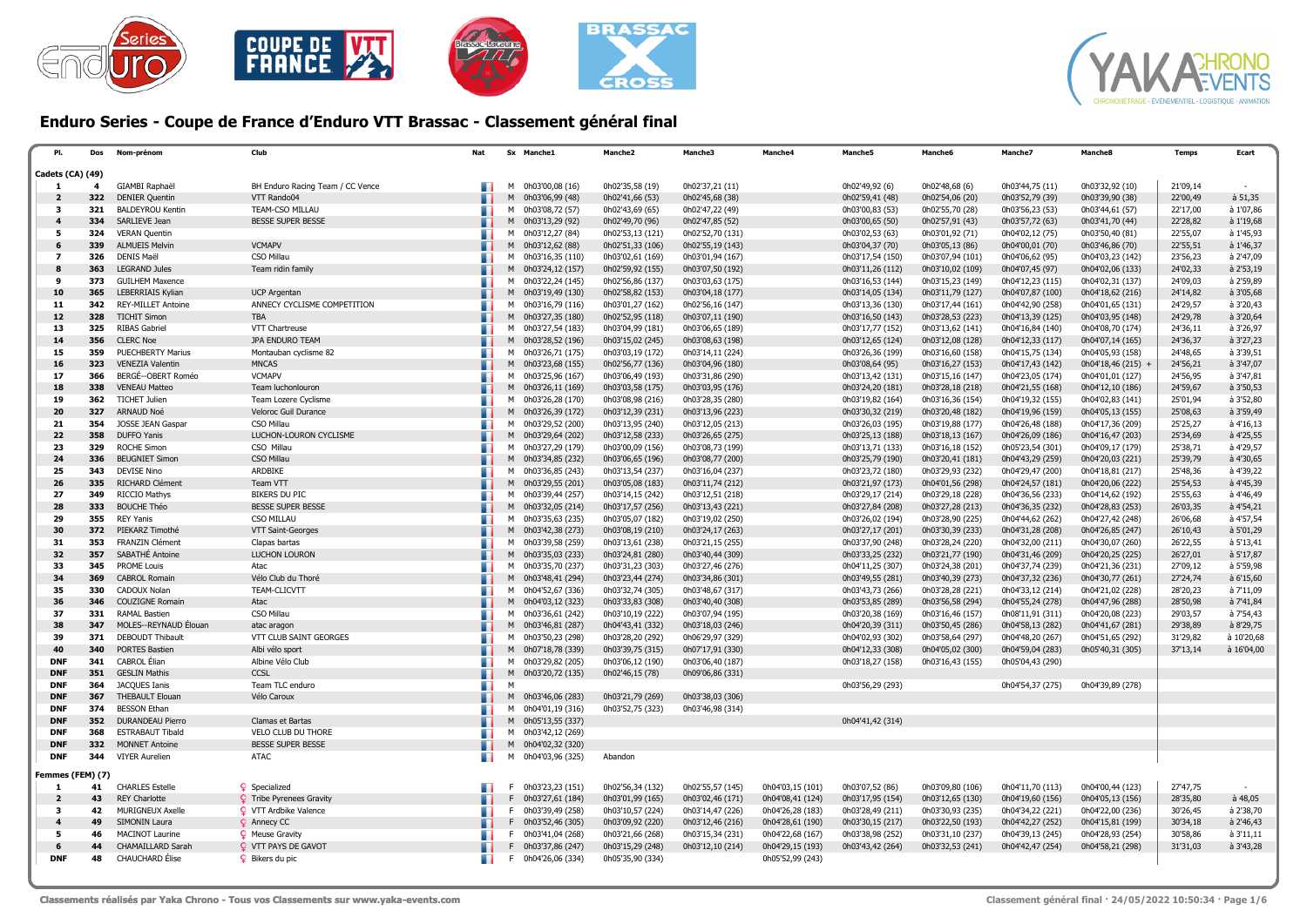|                           |                | Nom-prénom                                      | Club                                        | Nat | <b>Sx</b> | <b>Manche1</b>                          | Manche <sub>2</sub>                | Manche3                             | Manche4                            | Manche5                            | Manche6                            | Manchez                              | Manche8                            | <b>Temps</b>         | Ecart                  |
|---------------------------|----------------|-------------------------------------------------|---------------------------------------------|-----|-----------|-----------------------------------------|------------------------------------|-------------------------------------|------------------------------------|------------------------------------|------------------------------------|--------------------------------------|------------------------------------|----------------------|------------------------|
| <b>Hommes (HOM) (144)</b> |                |                                                 |                                             |     |           |                                         |                                    |                                     |                                    |                                    |                                    |                                      |                                    |                      |                        |
| -1                        | 27             | DENIAUD Youn                                    | Giant Factory Off Road Team                 |     | м         | 0h02'48,55 (1)                          | 0h02'27.17 (5)                     | 0h02'29,00 (1)                      | 0h03'32,33 (1)                     | 0h02'45,33 (3)                     | 0h02'43,05 (1)                     | 0h03'38,05 (4)                       | 0h03'23,85 (1)                     | 23'47,33             |                        |
| $\overline{2}$<br>3       | 23<br>21       | SECONDI Nathan<br>LARBEYOU Guillaume            | Fulgur Factory Team                         |     | M<br>м    | 0h02'51,20 (2)<br>0h02'53,95 (5)        | 0h02'26,51 (2)<br>0h02'27,14 (4)   | 0h02'30,46 (2)                      | 0h03'32,95 (2)<br>0h03'36,07 (5)   | 0h02'45,32 (2)                     | 0h02'45,58 (3)<br>0h02'43,88 (2)   | 0h03'36,15 (3)<br>0h03'34,75 (1)     | 0h03'24,72 (4)<br>0h03'24,00 (3)   | 23'52,89<br>23'55,42 | $a$ 5,56<br>à 8,09     |
| 4                         | 22             | MIQUEL Kevin                                    | Commencal enduro project<br>Specialized     |     |           | M 0h02'53,54 (4)                        | 0h02'26,27(1)                      | 0h02'30,64 (3)<br>0h02'33,08 (5)    | 0h03'34,05 (3)                     | 0h02'44,99 (1)<br>0h02'45,93 (4)   | 0h02'45,78 (4)                     | 0h03'34,84 (2)                       | 0h03'23,87 (2)                     | 23'57,36             | $\dot{a}$ 10,03        |
| 5                         | 25             | <b>CAMBOS Albin</b>                             | Vélo Club du Thoré                          |     |           | M 0h02'54,46 (7)                        | 0h02'27,65 (6)                     | 0h02'31,67 (4)                      | 0h03'36,64 (6)                     | 0h02'49,36 (5)                     | 0h02'49,18 (7)                     | 0h03'38,15 (5)                       | 0h03'31,34 (8)                     | 24'18,45             | à 31,12                |
| 6                         | 28             | CAMOIN Francescu Maria                          | Specialized                                 |     | M         | 0h02'53,33 (3)                          | 0h02'26,72 (3)                     | 0h02'38,19 (13)                     | 0h03'35,06 (4)                     | 0h02'51,12 (11)                    | 0h02'48,34 (5)                     | 0h03'40,55 (7)                       | 0h03'27,19 (5)                     | 24'20,50             | $a$ 33,17              |
| $\overline{\mathbf{z}}$   | 29             | <b>BAUD Eliott</b>                              | Passe Partout VTT Macon                     |     | M         | 0h02'57,71 (11)                         | 0h02'30,38 (8)                     | 0h02'36,47 (9)                      | 0h03'39,61 (8)                     | 0h02'51,03 (10)                    | 0h02'49,40 (8)                     | 0h03'39,68 (6)                       | 0h03'28,95 (6)                     | 24'33,23             | à 45,90                |
| 8                         | 74             | <b>GARANGER Arnaud</b>                          | Le hangar du velo                           |     |           | M 0h02'53,99 (6)                        | 0h02'30,16 (7)                     | 0h02'34,49 (7)                      | 0h03'44,51 (23)                    | 0h02'50,68 (8)                     | 0h02'53,35 (18)                    | 0h03'45,52 (14)                      | 0h03'34,67 (15)                    | 24'47,37             | à 1'00,04              |
| 9                         | 26             | <b>ESCUDIER Thomas</b>                          | Atac Orbea                                  |     |           | M 0h02'55,08 (9)                        | 0h02'34,82 (16)                    | 0h02'38,20 (14)                     | 0h03'38,79 (7)                     | 0h02'56,87 (32)                    | 0h02'52,33 (15)                    | 0h03'41,90 (9)                       | 0h03'31,24 (7)                     | 24'49,23             | à 1'01,90              |
| 10                        | 78             | <b>ROBERT Alexandre</b><br><b>PUISSANT Enzo</b> | VTT SAINT THURIAL BROCELIANCE               |     | M         | 0h02'57,38 (10)                         | 0h02'32,08 (9)                     | 0h02'38,67 (15)                     | 0h03'42,33 (14)                    | 0h02'52,92 (16)                    | 0h02'52,01 (12)                    | 0h03'46,73 (19)                      | 0h03'34,70 (16)                    | 24'56,82             | à 1'09,49              |
| -11<br>12                 | 77<br>122      | PICCOLO Julien                                  | singletracks<br>Team X1racing COMMENCAL     |     |           | M 0h02'59,04 (12)<br>M 0h03'02,22 (24)  | 0h02'32,80 (11)<br>0h02'33,56 (12) | 0h02'38,76 (16)<br>0h02'37,07 (10)  | 0h03'43,46 (18)<br>0h03'45,39 (25) | 0h02'51,74 (12)<br>0h02'50,51 (7)  | 0h02'52,13 (13)<br>0h02'50,55 (10) | 0h03'45,83 (16)<br>0h03'48,79 (24)   | 0h03'33,49 (13)<br>0h03'36,01 (18) | 24'57,25<br>25'04,10 | à 1'09,92<br>à 1'16,77 |
| 13                        | 13             | <b>CROZ Romain</b>                              | Arc Mountain Bike Club                      |     |           | M 0h02'59,64 (14)                       | 0h02'32,19 (10)                    | 0h02'39,04 (19)                     | 0h03'43,50 (19)                    | 0h02'50,97 (9)                     | 0h02'54,67 (25)                    | 0h03'48,52 (23)                      | 0h03'36,20 (19)                    | 25'04,73             | à 1'17,40              |
| 14                        | $\overline{ }$ | FRESQUET Axel                                   | TRIBE PYRENEES GRAVITY                      |     | M         | 0h03'01,12 (19)                         | 0h02'34,44 (15)                    | 0h02'41,17 (26)                     | 0h03'45,37 (24)                    | 0h02'52,37 (15)                    | 0h02'54,31 (21)                    | 0h03'45,24 (12)                      | 0h03'32,88 (9)                     | 25'06,90             | à 1'19,57              |
| 15                        | 8              | MATHIEU Théo                                    | VTT RANDO 04                                |     |           | M 0h03'07,06 (49)                       | 0h02'35,17 (18)                    | 0h02'34,43 (6)                      | 0h03'44,20 (22)                    | 0h02'51,84 (13)                    | 0h02'54,36 (22)                    | 0h03'50,69 (31)                      | 0h03'32,99 (11)                    | 25'10,74             | à 1'23,41              |
| 16                        | 72             | MILLE Thimoté                                   | VTT rando 04                                |     |           | M 0h03'01,33 (21)                       | 0h02'36,09 (23)                    | 0h02'39,40 (20)                     | 0h03'43,57 (20)                    | 0h02'52,35 (14)                    | 0h02'54,87 (26)                    | 0h03'50,14 (29)                      | 0h03'37,08 (24)                    | 25'14,83             | à 1'27,50              |
| 17                        | 92             | <b>LAMBERT Pierre</b>                           | Hotlines NKF / larustine                    |     | м         | 0h03'03,31 (31)                         | 0h02'34,08 (13)                    | 0h02'39,95 (23)                     | 0h03'41,06 (11)                    | 0h02'54,45 (18)                    | 0h02'57,57 (38)                    | 0h03'45,97 (17)                      | 0h03'39,28 (34)                    | 25'15,67             | à 1'28,34              |
| 18                        | 86             | <b>BENOIT Alexis</b>                            | Brassac vtt team eventprod                  |     |           | M 0h02'54,80 (8)                        | 0h02'37,59 (31)                    | 0h02'38,96 (18)                     | 0h03'43,01 (16)                    | 0h02'56,49 (29)                    | 0h02'55,95 (30)                    | 0h03'43,50 (10)                      | 0h03'50,18 (79)                    | 25'20,48             | à 1'33,15              |
| 19                        | 71             | <b>GENA Remy</b>                                | Amsl vtt levens                             |     |           | M 0h03'00,53 (17)                       | 0h02'34,19 (14)                    | 0h02'39,69 (21)                     | 0h03'50,39 (45)                    | 0h02'54,57 (19)                    | 0h02'59,18 (53)                    | 0h03'45,63 (15)                      | 0h03'39,27 (33)                    | 25'23,45             | à 1'36,12              |
| 20<br>21                  | 106<br>3       | <b>LAMBERT Louis</b>                            | Hotlines NKF / LaRustine                    |     |           | M 0h02'59,53 (13)                       | 0h02'36,55 (25)                    | 0h02'34,84 (8)                      | 0h03'41,09 (12)                    | 0h02'54,94 (20)                    | 0h03'00,03 (59)                    | 0h03'48,35 (22)                      | 0h03'49,38 (76)                    | 25'24,71<br>25'27,32 | à 1'37,38              |
| 22                        | $\overline{2}$ | <b>MONETTI Lucas</b><br>ROCH Florian            | vtt rando 04 Digne les Bains<br>Vtt ardbike |     |           | M 0h03'03,59 (32)<br>M 0h03'03,20 (30)  | 0h02'38,57 (38)<br>0h02'37,46 (30) | 0h02'41,75 (31)<br>0h02'41,22 (28)  | 0h03'46,51 (29)<br>0h03'48,32 (35) | 0h02'57,04 (33)<br>0h02'56,46 (28) | 0h02'52,20 (14)<br>0h02'57,72 (39) | 0h03'50,61 (30)<br>0h03'47,76 (20)   | 0h03'37,05 (22)<br>0h03'36,96 (20) | 25'29,10             | à 1'39,99<br>à 1'41,77 |
| 23                        | 5              | LANGLADE Jérémy                                 | Vélo club du Velay                          |     |           | M 0h03'02,95 (28)                       | 0h02'39,28 (42)                    | 0h02'37,62 (12)                     | 0h03'46,73 (31)                    | 0h02'57,39 (36)                    | 0h02'55,68 (27)                    | 0h03'53,63 (44)                      | 0h03'37,70 (26)                    | 25'30,98             | à 1'43,65              |
| 24                        | 113            | <b>BOIX Julien</b>                              | JPA ENDURO TEAM                             |     |           | M 0h03'02,40 (25)                       | 0h02'36,36 (24)                    | 0h02'43,72 (35)                     | 0h03'44,07 (21)                    | 0h03'01,62 (57)                    | 0h02'56,60 (32)                    | 0h03'49,81 (25)                      | 0h03'37,05 (23)                    | 25'31,63             | à 1'44,30              |
| 25                        | 80             | PERISSE Elouan                                  | Hotlines nukeproof race team                |     | M         | 0h03'01,25 (20)                         | 0h02'39,26 (41)                    | 0h02'43,63 (34)                     | 0h03'46,91 (33)                    | 0h02'56,81 (31)                    | 0h02'57,29 (35)                    | 0h03'49,91 (26)                      | 0h03'38,16 (28)                    | 25'33,22             | à 1'45,89              |
| 26                        | 76             | <b>FLEURY Mathis</b>                            | ANNECY CYCLISME COMPETITION                 |     |           | M 0h03'03,02 (29)                       | 0h02'36,08 (22)                    | 0h02'40,91 (25)                     | 0h03'50,76 (48)                    | 0h02'55,13 (21)                    | 0h03'01,95 (73)                    | 0h03'51,49 (33)                      | 0h03'39,98 (39)                    | 25'39,32             | à 1'51,99              |
| 27                        | 16             | PLEINDOUX Simeon                                | Nukeproof hotline race team                 |     | м         | 0h03'14,33 (100)                        | 0h02'38,30 (37)                    | 0h02'41,23 (29)                     | 0h03'41,46 (13)                    | 0h02'57,45 (37)                    | 0h02'55,87 (29)                    | 0h03'52,98 (40)                      | 0h03'38,63 (31)                    | 25'40,25             | à 1'52,92              |
| 28                        | 20             | <b>ORIOL Stephan</b>                            | Fun ride family                             |     | M         | 0h03'07,54 (51)                         | 0h02'44,96 (70)                    | 0h02'46,93 (47)                     | 0h03'48,83 (40)                    | 0h02'55,24 (22)                    | 0h02'53,65 (19)                    | 0h03'46,50 (18)                      | 0h03'36,98 (21)                    | 25'40,63             | à 1'53,30              |
| 29                        | 14             | PETIOT Mathis                                   | <b>ISSOIRE MOUNTAINE BIKE</b>               |     |           | M 0h03'06,35 (44)                       | 0h02'41,76 (54)                    | 0h02'42,93 (32)                     | 0h03'50,34 (44)                    | 0h02'57,05 (35)                    | 0h02'58,48 (47)                    | 0h03'50,02 (27)                      | 0h03'38,15 (27)                    | 25'45,08             | à 1'57,75              |
| 30<br>31                  | 11<br>125      | <b>REAL Pierre</b><br><b>CHAZALY Louis</b>      | bike home factory<br>VTT Conliège           |     | M<br>M    | 0h03'04,90 (40)<br>0h03'06,49 (45)      | 0h02'35,06 (17)                    | 0h02'38,88 (17)                     | 0h03'51,70 (51)<br>0h03'51,32 (50) | 0h02'56,59 (30)                    | 0h02'58,63 (50)                    | 0h03'59,03 (66)<br>0h03'56,41 (55)   | 0h03'41,81 (45)<br>0h03'40,52 (40) | 25'46,60<br>25'50,92 | à 1'59,27<br>à 2'03,59 |
| 32                        | 12             | <b>BELVAL Matthieu</b>                          | VTT Ardbike                                 | ٠   | M         | 0h03'04,26 (36)                         | 0h02'39,70 (44)<br>0h02'39,99 (46) | 0h02'46,34 (41)<br>0h02'40,46 (24)  | 0h03'51,11 (49)                    | 0h02'55,50 (24)<br>0h02'59,33 (47) | 0h02'54,64 (23)<br>0h02'57,82 (41) | 0h03'56,64 (58)                      | 0h03'41,84 (46)                    | 25'51,45             | à 2'04,12              |
| 33                        | 73             | <b>MORVAN Martin</b>                            | Annecy Cyclisme Competition                 |     |           | M 0h03'08,19 (54)                       | 0h02'38,13 (36)                    | 0h02'39,93 (22)                     | 0h03'49,01 (41)                    | 0h03'04,29 (69)                    | 0h02'58,87 (52)                    | 0h03'53,36 (42)                      | 0h03'39,83 (37)                    | 25'51,61             | à 2'04,28              |
| 34                        | 17             | <b>FOURCADE Luca</b>                            | Tribe pyrénées gravity                      |     | M         | 0h03'09,83 (66)                         | 0h02'38,06 (34)                    | 0h03'00,53 (160)                    | 0h03'42,72 (15)                    | 0h02'55,99 (27)                    | 0h02'56,00 (31)                    | 0h03'51,68 (34)                      | 0h03'38,27 (29)                    | 25'53,08             | à 2'05,75              |
| 35                        | 129            | <b>SALAUN Alexis</b>                            | Luchon louron                               |     | м         | 0h03'03,94 (35)                         | 0h02'39,88 (45)                    | 0h02'44,28 (37)                     | 0h03'46,03 (28)                    | 0h03'07,32 (85)                    | 0h02'58,86 (51)                    | 0h03'53,89 (45)                      | 0h03'41,37 (42)                    | 25'55,57             | à 2'08,24              |
| 36                        | 123            | ARNAUD Quentin                                  | <b>VERCORS VTT</b>                          |     | M         | 0h03'05,05 (41)                         | 0h02'42,81 (61)                    | 0h02'47,43 (50)                     | 0h03'48,59 (38)                    | 0h02'58,20 (42)                    | 0h02'59,24 (55)                    | 0h03'54,63 (47)                      | 0h03'40,74 (41)                    | 25'56,69             | à 2'09,36              |
| 37                        | 201            | <b>LEBERT Alexis</b>                            |                                             |     | M         | 0h03'05,74 (43)                         | 0h02'38,11 (35)                    | 0h02'47,80 (51)                     | 0h03'48,44 (36)                    | 0h02'59,61 (49)                    | 0h03'08,68 (103)                   | 0h03'50,09 (28)                      | 0h03'38,99 (32)                    | 25'57,46             | à 2'10,13              |
| 38                        | 173            | <b>LEPINE Quentin</b>                           | <b>Team REASON</b>                          |     | M         | 0h03'07,87 (53)                         | 0h02'37,12 (28)                    | 0h02'43,96 (36)                     | 0h03'48,45 (37)                    | 0h03'00,95 (55)                    | 0h02'57,53 (37)                    | 0h03'56,41 (56)                      | 0h03'45,65 (63)                    | 25'57,94             | à 2'10,61              |
| 39<br>40                  | 79<br>154      | <b>CASSAN Mathis</b><br>PEREZ Robin             | CSO MILLAU<br>JPA ENDURO TEAM               |     | M         | 0h03'04,44 (37)                         | 0h02'40,95 (50)                    | 0h02'45,86 (39)                     | 0h03'46,78 (32)<br>0h03'48,71 (39) | 0h03'00,82 (52)                    | 0h03'01,60 (70)                    | 0h03'56,40 (54)                      | 0h03'41,60 (43)                    | 25'58,45<br>25'58,75 | à 2'11,12<br>à 2'11,42 |
| 41                        | 121            | JOUET-PASTRE Martin                             | Commencal X1Racing                          |     | M         | M 0h03'01,69 (22)<br>0h03'11,36 (76)    | 0h02'42,24 (57)<br>0h02'42,00 (55) | 0h02'46,46 (43)<br>0h02'48,34 (53)  | 0h03'49,77 (42)                    | 0h03'01,83 (59)<br>0h02'58,78 (43) | 0h02'59,85 (58)<br>0h02'57,93 (44) | 0h03'55,02 (49)<br>0h03'53,26 (41)   | 0h03'42,95 (52)<br>0h03'39,77 (35) | 26'01,21             | à 2'13,88              |
| 42                        | 18             | <b>LEYRIS Alexis</b>                            | <b>FREEMAN TEAM</b>                         |     | M         | 0h03'06,97 (47)                         | 0h02'41,14 (51)                    | 0h02'43,35 (33)                     | 0h03'55,22 (68)                    | 0h02'57,61 (39)                    | 0h02'57,29 (34)                    | 0h03'58,54 (64)                      | 0h03'43,26 (53)                    | 26'03,38             | à 2'16,05              |
| 43                        | 99             | <b>BEAUDENOM Michel</b>                         |                                             |     | M         | 0h03'12,31 (85)                         | 0h02'42,77 (60)                    | 0h02'46,35 (42)                     | 0h03'47,98 (34)                    | 0h02'57,66 (40)                    | 0h03'02,69 (75)                    | 0h03'52,36 (37)                      | 0h03'42,80 (50)                    | 26'04,92             | à 2'17,59              |
| 44                        | 91             | RAULT Célian                                    | VTT du Lié                                  |     | M         | 0h03'07,64 (52)                         | 0h02'38,93 (40)                    | 0h02'46,63 (45)                     | 0h03'49,89 (43)                    | 0h02'55,79 (25)                    | 0h02'57,09 (33)                    | 0h03'52,52 (38)                      | 0h03'58,28 (112)                   | 26'06,77             | à 2'19,44              |
| 45                        | 108            | <b>FRANZIN Enzo</b>                             | Vélo club st chinian                        |     | м         | 0h03'09,02 (62)                         | 0h02'43,25 (64)                    | 0h02'53,00 (133)                    | 0h03'55,99 (71)                    | 0h02'58,84 (44)                    | 0h02'59,61 (57)                    | 0h03'47,94 (21)                      | 0h03'39,83 (36)                    | 26'07,48             | à 2'20,15              |
| 46                        | 138            | <b>MARTY Baptiste</b>                           | <b>ATAC</b>                                 |     | M         | 0h03'04,56 (38)                         | 0h02'37,76 (33)                    | 0h02'41,64 (30)                     | 0h04'05,74 (113)                   | 0h03'06,44 (80)                    | 0h02'58,34 (46)                    | 0h03'52,25 (36)                      | 0h03'42,91 (51)                    | 26'09,64             | à 2'22,31              |
| 47                        | 95             | JACQUES Esteban                                 | Team TLC enduro<br><b>FREJUS GRAVITY</b>    |     |           | M 0h03'08,77 (58)                       | 0h02'36,74 (26)                    | 0h02'41,17 (27)                     | 0h03'54,27 (61)                    | 0h03'00,84 (54)                    | 0h02'59,38 (56)                    | 0h04'00,33 (71)                      | 0h03'58,92 (114)                   | 26'20,42             | à 2'33,09<br>à 2'33,43 |
| 48<br>49                  | 15<br>97       | <b>GARCIA Anthony</b><br><b>GERMAN Thomas</b>   | Workshop Enduro Team                        |     |           | M 0h03'08,36 (55)<br>M 0h03'16,21 (109) | 0h02'38,76 (39)<br>0h02'46,29 (79) | 0h02'48,75 (56)<br>0h02'49,12 (58)  | 0h03'52,50 (55)<br>0h03'54,18 (60) | 0h03'00,69 (51)<br>0h03'01,11 (56) | 0h03'00,73 (63)<br>0h03'01,92 (72) | 0h04'05,82 (89)<br>0h03'57,31 (60)   | 0h03'45,15 (58)<br>0h03'45,52 (62) | 26'20,76<br>26'31,66 | à 2'44,33              |
| 50                        | 103            | QUINTARD Dylan                                  | TEAM CSO MILLAU                             |     |           | M 0h03'09,88 (67)                       | 0h02'42,98 (63)                    | 0h02'49,03 (57)                     | 0h03'54,77 (64)                    | 0h03'11,84 (119)                   | 0h03'00,32 (61)                    | 0h03'59,36 (68)                      | 0h03'46,58 (67)                    | 26'34,76             | à 2'47,43              |
| 51                        | 148            | <b>VINCENT Simon</b>                            | CSO Millau                                  |     |           | M 0h03'09,92 (68)                       | 0h02'41,48 (52)                    | 0h02'46,67 (46)                     | 0h03'54,92 (65)                    | 0h03'03,50 (68)                    | 0h03'00,41 (62)                    | 0h03'59,33 (67)                      | 0h03'59,38 (118)                   | 26'35,61             | à 2'48,28              |
| 52                        | 174            | <b>CROS Flavien</b>                             | Team XO balade                              |     | M         | 0h03'12,89 (89)                         | 0h02'40,71 (49)                    | 0h03'02,83 (173)                    | 0h03'53,77 (56)                    | 0h03'03,37 (67)                    | 0h03'01,07 (66)                    | 0h04'01,97 (74)                      | 0h03'48,12 (74)                    | 26'44,73             | à 2'57,40              |
| 53                        | 167            | <b>DIOMEDE Louis</b>                            | RidinFamily                                 | Ж   | м         | 0h03'11,19 (75)                         | 0h02'42,26 (58)                    | 0h02'50,44 (63)                     | 0h03'58,91 (81)                    | 0h03'10,37 (108)                   | 0h03'02,88 (77)                    | 0h03'58,82 (65)                      | 0h03'50,42 (82)                    | 26'45,29             | à 2'57,96              |
| 54                        | 136            | <b>SUAU Florian</b>                             | ASEI                                        |     | M         | 0h03'10,80 (71)                         | 0h02'48,20 (91)                    | 0h02'50,51 (64)                     | 0h03'55,94 (70)                    | 0h03'06,16 (77)                    | 0h03'02,97 (78)                    | 0h04'05,57 (88)                      | 0h03'50,90 (84)                    | 26'51,05             | à 3'03,72              |
| 55                        | 185            | <b>BLAVY Hugo</b>                               | Vélo club thoré                             |     | м         | 0h03'08,87 (59)                         | 0h02'56,38 (133)                   | 0h02'50.91 (66)                     | 0h03'57,64 (77)                    | 0h03'07,86 (87)                    | 0h03'05,69 (89)                    | 0h04'01,61 (73)                      | 0h03'45,88 (65)                    | 26'54,84             | à 3'07,51              |
| 56                        | 100            | magnan aftnuf                                   | <b>VTT GAURIAC</b>                          |     |           | M 0h03'16,70 (112)                      | 0h02'47,38 (88)                    | 0h02'52,91 (132)                    | 0h04'03,94 (105)                   | 0h03'07,17 (83)                    | 0h03'01,27 (67)                    | 0h03'55,36 (50)                      | 0h03'50,32 (80)                    | 26'55,05             | à 3'07,72              |
| 57                        | 83             | 162 CHATELET Benjamin                           | <b>Meuse Gravity</b>                        |     |           | M 0h03'10,84 (72)                       | 0h02'46,57 (82)<br>0h02'42,84 (62) | 0h02'49,15 (59)                     | 0h03'59,81 (85)                    | 0h03'05,76 (75)                    | 0h03'05,43 (88)<br>0h03'06,89 (96) | 0h04'02,93 (79)                      | 0h03'54,89 (93)                    | 26'55,38             | à 3'08,05              |
| 58<br>59                  |                | LEONARDI Guillaume<br>114 PHILIPPE Jordan       | Team VSCB 21<br>RIDIN'FAMILY                |     |           | M 0h03'12,14 (82)<br>M 0h03'17,63 (120) | 0h02'51,40 (107)                   | 0h02'46,96 (48)<br>0h02'54,66 (138) | 0h03'58,49 (78)<br>0h03'56,82 (73) | 0h03'06,83 (81)<br>0h03'02,44 (62) | 0h02'49,84 (9)                     | 0h04'08,36 (102)<br>0h04'13,56 (127) | 0h03'54,71 (92)<br>0h03'54,20 (90) | 26'57,22<br>27'00,55 | à 3'09,89<br>à 3'13,22 |
| 60                        | 107            | <b>BROUSTAL Gabriel</b>                         | <b>Blagnac BMX</b>                          |     |           | M 0h03'14,84 (101)                      | 0h02'48,58 (92)                    | 0h02'52,28 (69)                     | 0h03'54,69 (62)                    | 0h03'09,73 (104)                   | 0h03'11,48 (124)                   | 0h04'02,65 (78)                      | 0h03'51,35 (86)                    | 27'05,60             | à 3'18,27              |
| 61                        | 89             | <b>LINARES Jauris</b>                           | VTT Rando 04                                |     |           | M 0h03'13,65 (94)                       | 0h02'46,53 (81)                    | 0h02'55,28 (144)                    | 0h04'01,60 (93)                    | 0h03'09,59 (102)                   | 0h03'05,01 (84)                    | 0h04'06,33 (93)                      | 0h03'49,64 (77)                    | 27'07,63             | à 3'20,30              |
| 62                        | 186            | ROTONDO Léo                                     | VELOROC GUIL DURANCE                        |     |           | M 0h03'14,06 (98)                       | 0h02'46,77 (85)                    | 0h02'48,56 (55)                     | 0h04'11,24 (133)                   | 0h03'02,57 (64)                    | 0h03'02,77 (76)                    | 0h04'08,37 (103)                     | 0h03'55,11 (94)                    | 27'09,45             | à 3'22,12              |
| 63                        | 130            | <b>GENEVE Clément</b>                           | BESSE SUPER BESSE                           |     |           | M 0h03'31,55 (213)                      | 0h02'45,72 (75)                    | 0h02'53,33 (135)                    | 0h03'53,83 (57)                    | 0h03'11,52 (116)                   | 0h03'10,52 (114)                   | 0h03'59,48 (69)                      | 0h03'45,27 (59)                    | 27'11,22             | à 3'23,89              |
| 64                        | 127            | <b>METGE Jules</b>                              | <b>VCMAPV</b>                               |     |           | M 0h03'12,45 (86)                       | 0h02'51,97 (112)                   | 0h02'54,74 (139)                    | 0h04'00,69 (88)                    | 0h03'11,98 (121)                   | 0h03'07,09 (98)                    | 0h04'05,83 (90)                      | 0h03'48,02 (73)                    | 27'12,77             | à 3'25,44              |
| 65                        |                | 104 LOMBARD Jordy                               | Team VCMAPV                                 |     |           | M 0h03'13,70 (95)                       | 0h02'51,97 (111)                   | 0h02'50,41 (62)                     | 0h04'05,71 (112)                   | 0h03'06,93 (82)                    | 0h03'11,55 (125)                   | 0h04'02,24 (76)                      | 0h03'52,45 (87)                    | 27'14,96             | à 3'27,63              |
| 66                        | 203            | <b>ZENNER Alexandre</b>                         |                                             |     |           | M 0h03'16,74 (113)                      | 0h02'50,08 (100)                   | 0h02'45,86 (40)                     | 0h04'00,26 (86)                    | 0h03'12,09 (123)                   | 0h03'11,48 (123)                   | 0h04'12,43 (119)                     | 0h03'56,36 (104)                   | 27'25,30             | à 3'37,97              |
| 67<br>68                  | 115            | <b>CARRO Gabriel</b><br>164 VERGNAUD Victor     | Mené Team Bike<br><b>Meuse Gravity</b>      |     |           | M 0h03'12,14 (83)                       | 0h02'47,37 (87)                    | 0h02'57,95 (150)                    | 0h03'59,48 (84)                    | 0h03'09,28 (100)                   | 0h03'10,59 (115)                   | 0h04'10,12 (111)                     | 0h03'59,23 (117)                   | 27'26,16             | à 3'38,83<br>à 3'39,81 |
|                           |                |                                                 |                                             |     |           | M 0h03'11,05 (73)                       | 0h02'45,97 (76)                    | 0h02'54,62 (137)                    | 0h04'01,47 (92)                    | 0h03'08,96 (98)                    | 0h03'13,54 (140)                   | 0h04'12,53 (120)                     | 0h03'59,00 (115)                   | 27'27,14             |                        |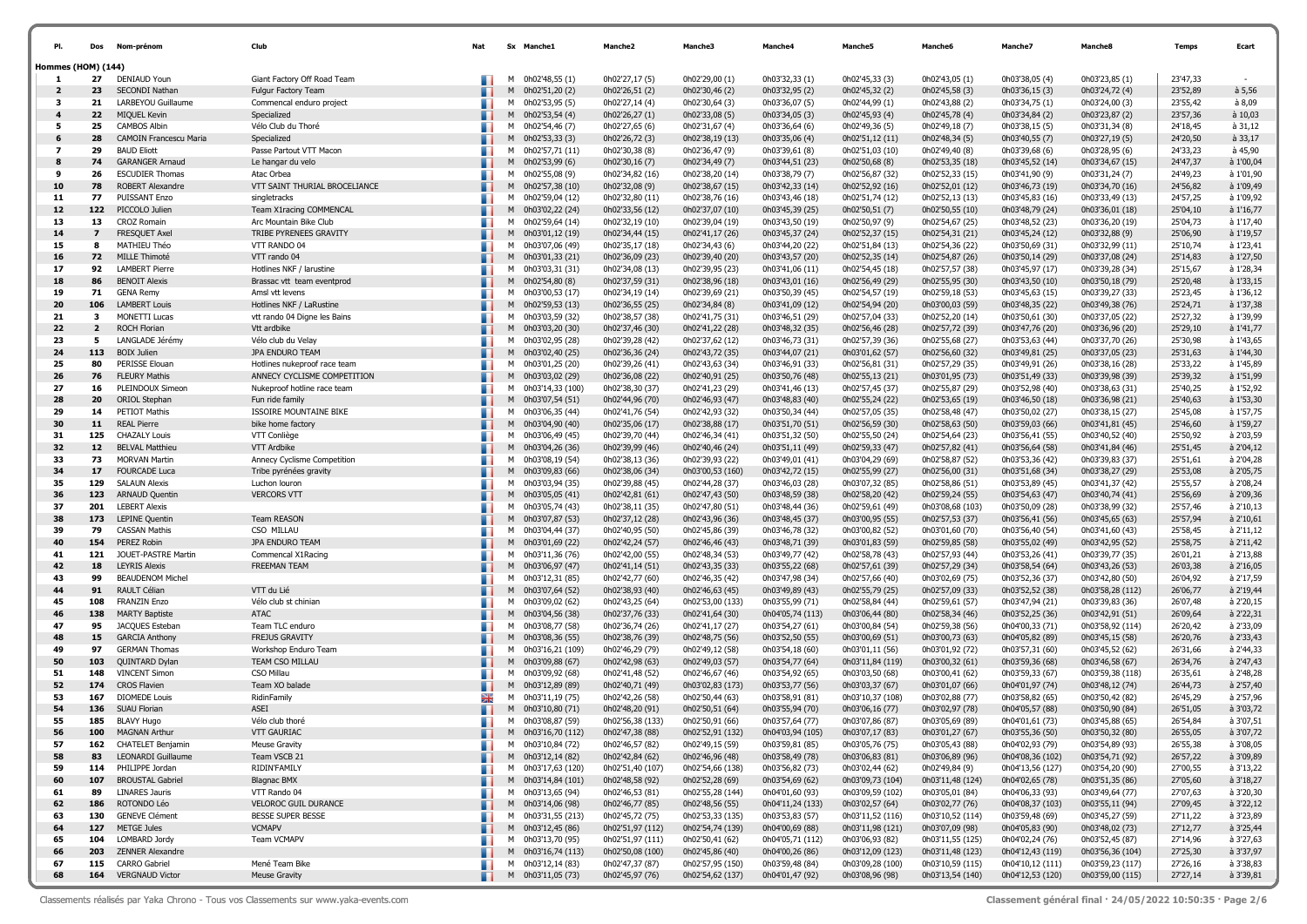| PI.                  | Dos        | Nom-prénom                                       | Club                                           | Nat |   | Sx Manche1                               | <b>Manche2</b>                       | Manche3                              | <b>Manche4</b>                       | <b>Manche5</b>                       | Manchet                              | Manche7                              | Manche&                              | <b>Temps</b>         | Ecart                  |
|----------------------|------------|--------------------------------------------------|------------------------------------------------|-----|---|------------------------------------------|--------------------------------------|--------------------------------------|--------------------------------------|--------------------------------------|--------------------------------------|--------------------------------------|--------------------------------------|----------------------|------------------------|
| Hommes (HOM) (suite) |            |                                                  |                                                |     |   |                                          |                                      |                                      |                                      |                                      |                                      |                                      |                                      |                      |                        |
| 69                   | 94         | <b>MASSOT Quentin</b>                            | <b>ASTERION WHEELS</b>                         |     | м | 0h03'16,18 (108)                         | 0h02'46,37 (80)                      | 0h02'51,18 (67)                      | 0h04'05,00 (109)                     | 0h03'06,22 (78)                      | 0h03'17,41 (160)                     | 0h04'09,96 (109)                     | 0h03'55,34 (98)                      | 27'27,66             | à 3'40,33              |
| 70                   | 88         | LOMBARD Dorian                                   | <b>TEAM VCMAPV</b>                             |     | M | 0h03'13,05 (90)                          | 0h02'50,77 (104)                     | 0h02'55,02 (141)                     | 0h04'02,77 (98)                      | 0h03'13,03 (127)                     | 0h03'13,14 (135)                     | 0h04'05,56 (87)                      | 0h03'54,42 (91)                      | 27'27,76             | à 3'40,43              |
| 71                   | 183        | MASSALOUX Thibault                               | Vélo Club du Velay                             | . . | м | 0h03'18,34 (124)                         | 0h02'53,15 (122)                     | 0h03'06,20 (185)                     | 0h04'03,74 (104)                     | 0h03'05,07 (71)                      | 0h03'05,77 (90)                      | 0h04'16,35 (138)                     | 0h03'45,81 (64)                      | 27'34,43             | à 3'47,10              |
| 72                   | 82         | <b>CROS Dorian</b>                               | CSO MILLAU                                     |     |   | M 0h03'11,17 (74)                        | 0h02'43,97 (68)                      | 0h02'50,82 (65)                      | 0h03'57,34 (76)                      | 0h03'12,96 (126)                     | 0h03'47,04 (283)                     | 0h04'03,05 (80)                      | 0h03'49,37 (75)                      | 27'35,72             | à 3'48,39              |
| 73                   | 93         | <b>MATHEVON Maxime</b>                           | XC 63                                          |     |   | M 0h03'16,79 (115)                       | 0h02'49,43 (95)                      | 0h02'52,13 (68)                      | 0h04'01,64 (94)                      | 0h03'11,40 (115)                     | 0h03'07,75 (100)                     | 0h04'24,94 (182)                     | 0h04'00,52 (124)                     | 27'44,60             | à 3'57,27              |
| 74                   | 75         | <b>SEGUY Matthieu</b>                            | Team Lozere Cyclisme                           |     |   | M 0h03'17,87 (122)                       | 0h02'51,09 (105)                     | 0h02'57,62 (149)                     | 0h04'02,82 (99)                      | 0h03'12,95 (125)                     | 0h03'19,06 (172)                     | 0h04'09,97 (110)                     | 0h03'57,54 (108)                     | 27'48,92             | à 4'01,59              |
| 75                   | 98<br>96   | <b>BARET Alexis</b>                              | <b>BESSE SUPER BESSE</b><br>Clic VTT           |     |   | M 0h03'18,59 (126)                       | 0h02'51,80 (109)                     | 0h02'59,75 (158)                     | 0h04'00,68 (87)                      | 0h03'12,07 (122)                     | 0h03'15,41 (151)                     | 0h04'12,79 (122)                     | 0h03'59,94 (119)                     | 27'51,03             | à 4'03,70<br>à 4'06,80 |
| 76<br>77             | 84         | <b>RIGAUD Nicolas</b><br><b>REVEL Tom</b>        |                                                |     |   | M 0h03'16,59 (111)                       | 0h02'49,73 (97)                      | 0h02'59,59 (156)                     | 0h04'09,91 (129)<br>0h04'09,70 (128) | 0h03'13,17 (128)                     | 0h03'09,91 (108)                     | 0h04'14,44 (132)<br>0h04'22,73 (173) | 0h04'00,79 (126)                     | 27'54,13             | à 4'21,89              |
| 78                   | 126        | <b>LUCAS Samuel</b>                              | Team Cso Millau<br>team ardbike                |     |   | M 0h03'16,77 (114)<br>M 0h03'15,76 (104) | 0h02'53,95 (127)<br>0h02'51,73 (108) | 0h02'55,61 (146)<br>0h04'00,19 (322) | 0h04'06,90 (118)                     | 0h03'11,20 (111)<br>0h03'07,88 (88)  | 0h03'15,25 (150)<br>0h03'04,87 (82)  | 0h03'57,62 (61)                      | 0h04'04,01 (149)<br>0h03'45,39 (60)  | 28'09,22<br>28'10,34 | à 4'23,01              |
| 79                   | 176        | SCHWEDA Kevin                                    | VC MT aigoual                                  |     |   | M 0h03'22,64 (147)                       | 0h02'53,01 (120)                     | 0h02'55,11 (142)                     | 0h04'14,05 (144)                     | 0h03'10,76 (110)                     | 0h03'16,61 (159)                     | 0h04'16,18 (136)                     | 0h04'04,60 (151)                     | 28'12,96             | à 4'25,63              |
| 80                   | 165        | <b>GAGNEUR Denis</b>                             | OCCITANDURO/ATAC                               |     |   | M 0h03'24,29 (159)                       | 0h02'58,51 (152)                     | 0h03'00,75 (163)                     | 0h04'11,75 (136)                     | 0h03'18,22 (156)                     | 0h03'12,71 (132)                     | 0h04'10,24 (112)                     | 0h03'58,18 (110)                     | 28'14,65             | à 4'27,32              |
| 81                   | 111        | <b>CALVEZ Mathieu</b>                            | Hotlines Nukeproof Race Team                   |     |   | M 0h03'20,91 (137)                       | 0h02'53,32 (124)                     | 0h03'02,74 (172)                     | 0h04'06,50 (117)                     | 0h03'22,74 (175)                     | 0h03'13,26 (137)                     | 0h04'16,23 (137)                     | 0h04'00,24 (121)                     | 28'15,94             | à 4'28,61              |
| 82                   | 200        | <b>GROS Benjamin</b>                             |                                                |     |   | M 0h03'21,99 (142)                       | 0h02'57,41 (143)                     | 0h03'00,51 (159)                     | 0h04'04,34 (106)                     | 0h03'27,51 (204)                     | 0h03'11,17 (119)                     | 0h04'18,25 (145)                     | 0h03'58,28 (111)                     | 28'19,46             | à 4'32,13              |
| 83                   | 102        | <b>CHARLES Pierrick</b>                          | Velo club Amberieux                            |     |   | M 0h03'23,40 (153)                       | 0h03'01,69 (164)                     | 0h03'04,19 (178)                     | 0h04'08,27 (122)                     | 0h03'16,54 (145)                     | 0h03'14,25 (144)                     | 0h04'13,31 (124)                     | 0h04'02,61 (140)                     | 28'24,26             | à 4'36,93              |
| 84                   | 155        | <b>ETCHEVERRY Mickael</b>                        | Jurançon cyclisme competition                  |     |   | M 0h03'21,86 (141)                       | 0h02'52,58 (115)                     | 0h02'58,03 (151)                     | 0h04'12,52 (138)                     | 0h03'23,04 (176)                     | 0h03'15,19 (148)                     | 0h04'20,84 (165)                     | 0h04'00,68 (125)                     | 28'24,74             | à 4'37,41              |
| 85                   | 109        | <b>WENDLING Gautier</b>                          | ROC VTT                                        |     |   | M 0h03'17,32 (118)                       | 0h02'51,96 (110)                     | 0h02'53,21 (134)                     | 0h04'13,66 (141)                     | 0h03'17,82 (153)                     | 0h03'24,36 (200)                     | 0h04'19,04 (151)                     | 0h04'08,72 (175)                     | 28'26,09             | à 4'38,76              |
| 86                   | 150        | <b>BOULARD Hugo</b>                              | Dijon Sport Cyclisme                           |     |   | M 0h03'23,18 (150)                       | 0h03'07,95 (205)                     | 0h03'00,99 (164)                     | 0h04'16,28 (151)                     | 0h03'11,35 (114)                     | 0h03'11,36 (122)                     | 0h04'18,50 (147)                     | 0h04'02,20 (135)                     | 28'31,81             | à 4'44,48              |
| 87                   | 178        | OLIVIERI Killian                                 | vcmapv                                         |     |   | M 0h03'18,46 (125)                       | 0h02'55,72 (131)                     | 0h02'59,18 (154)                     | 0h04'06,95 (119)                     | 0h03'23,41 (178)                     | 0h03'21,17 (186)                     | 0h04'13,74 (129)                     | 0h04'14,97 (193)                     | 28'33,60             | à 4'46,27              |
| 88                   | 198        | <b>GARRELLY Baptiste</b>                         |                                                |     |   | M 0h03'24,87 (161)                       | 0h02'57,95 (147)                     | 0h03'01,74 (165)                     | 0h04'12,29 (137)                     | 0h03'17,09 (148)                     | 0h03'19,98 (178)                     | 0h04'21,88 (170)                     | 0h04'01,70 (132)                     | 28'37,50             | à 4'50,17              |
| 89                   | 85         | PARMENTIER Florian                               | Team Clic VTT                                  |     | м | 0h03'28,43 (193)                         | 0h03'03,16 (171)                     | 0h03'12,46 (217)                     | 0h04'18,54 (155)                     | 0h03'13,53 (132)                     | 0h03'09,66 (105)                     | 0h04'12,10 (114)                     | 0h04'05,22 (157)                     | 28'43,10             | à 4'55,77              |
| 90                   | 112        | CALIMODIO Valentin                               | Nord Isère Enduro Crew / Supertour Ambassadeur |     |   | M 0h03'21,35 (139)                       | 0h03'00,66 (159)                     | 0h03'01,92 (166)                     | 0h04'14,34 (146)                     | 0h03'16,03 (141)                     | 0h03'17,96 (166)                     | 0h04'22,10 (171)                     | 0h04'09,00 (177)                     | 28'43,36             | à 4'56,03              |
| 91                   | 156        | <b>HABBAK Benoit</b>                             | Les Grizzlis                                   |     |   | M 0h03'22,39 (146)                       | 0h03'01,00 (161)                     | 0h03'09,76 (205)                     | 0h04'07,70 (121)                     | 0h03'23,16 (177)                     | 0h03'12,65 (131)                     | 0h04'26,83 (189)                     | 0h04'01,60 (130)                     | 28'45,09             | à 4'57,76              |
| 92                   | 202        | <b>TRARIEUX Antoine</b>                          |                                                |     |   | M 0h03'34,06 (227)                       | 0h02'50,68 (103)                     | 0h03'05,14 (182)                     | 0h04'23,68 (173)                     | 0h03'18,15 (155)                     | 0h03'10,88 (118)                     | 0h04'24,45 (180)                     | 0h03'58,74 (113)                     | 28'45,78             | à 4'58,45              |
| 93<br>94             | 119<br>171 | <b>LARDET Emeric</b><br><b>BUFFIERE Nathan</b>   | Annecy Cc<br><b>Tarquet Bike Aventure</b>      |     |   | M 0h03'30,39 (208)                       | 0h02'52,08 (114)                     | 0h02'58,79 (152)                     | 0h04'19,24 (158)<br>0h04'16,81 (152) | 0h03'13,18 (129)                     | 0h03'19,99 (179)                     | 0h04'27,00 (190)<br>0h04'18,67 (148) | 0h04'09,04 (178)                     | 28'49,71             | à 5'02,38<br>à 5'14,24 |
| 95                   | 105        | SILVESTRE DE FERRON Stanislas                    | Enduro team AJP                                |     |   | M 0h03'28,00 (188)<br>M 0h03'25,67 (165) | 0h02'53,87 (126)                     | 0h03'08,94 (201)<br>0h03'10,13 (207) | 0h04'10,17 (130)                     | 0h03'25,79 (191)                     | 0h03'22,01 (191)                     | 0h04'23,53 (177)                     | 0h04'07,48 (166)<br>0h04'00,37 (122) | 29'01,57<br>29'03,07 | à 5'15,74              |
| 96                   | 152        | <b>ALEX Joris</b>                                | Fun Sports Cycles                              |     | M | 0h03'27,37 (181)                         | 0h03'06,50 (194)<br>0h03'05,19 (186) | 0h03'06,27 (186)                     | 0h04'17,14 (153)                     | 0h03'19,52 (163)<br>0h03'18,25 (157) | 0h03'27,18 (212)<br>0h03'19,31 (174) | 0h04'28,57 (196)                     | 0h04'03,68 (144)                     | 29'05,78             | à 5'18,45              |
| 97                   | 157        | <b>RIVAULT Guillaume</b>                         | <b>LOURDES VTT</b>                             |     |   | M 0h03'23,07 (149)                       | 0h02'58,48 (151)                     | 0h03'15,96 (236)                     | 0h04'12,70 (140)                     | 0h03'33,08 (230)                     | 0h03'18,84 (171)                     | 0h04'20,18 (161)                     | 0h04'05,02 (153)                     | 29'07,33             | à 5'20,00              |
| 98                   | 158        | SANCHEZ Mathieu                                  | Lous ponpils                                   |     |   | M 0h03'23,61 (154)                       | 0h02'57,87 (146)                     | 0h03'07,95 (196)                     | 0h04'14,40 (147)                     | 0h03'26,29 (198)                     | 0h03'17,86 (165)                     | 0h04'24,31 (179)                     | 0h04'15,20 (196)                     | 29'07,49             | à 5'20,16              |
| 99                   | 169        | <b>BISSERIER Samuel</b>                          | SB COMPANY                                     |     |   | M 0h03'26,33 (171)                       | 0h03'02,17 (167)                     | 0h03'03,63 (174)                     | 0h04'26,44 (185)                     | 0h03'24,89 (186)                     | 0h03'21,53 (188)                     | 0h04'18,21 (144)                     | 0h04'06,99 (164)                     | 29'10,19             | à 5'22,86              |
| 100                  | 190        | <b>BUR Felix</b>                                 | Vtt fun club                                   |     |   | M 0h03'28.31 (191)                       | 0h03'01,44 (163)                     | 0h03'28,88 (283)                     | 0h04'11,36 (134)                     | 0h03'21,13 (171)                     | 0h03'17,51 (163)                     | 0h04'20,75 (164)                     | 0h04'03,85 (147)                     | 29'13,23             | à 5'25,90              |
| 101                  | 181        | CANTIÉ Lucas                                     | Vélo Club du Thoré                             |     |   | M 0h03'23,29 (152)                       | 0h03'08,75 (214)                     | 0h03'09,04 (202)                     | 0h04'14,97 (148)                     | 0h03'24,69 (185)                     | 0h03'25,01 (203)                     | 0h04'28,98 (197)                     | 0h04'08,96 (176)                     | 29'23,69             | à 5'36,36              |
| 102                  | 184        | DIAZ Robin                                       | Vélo Club Mont Aigoual Pays Vigannais          |     |   | M 0h03'26,58 (174)                       | 0h03'04,73 (180)                     | 0h03'07,92 (194)                     | 0h04'18,61 (156)                     | 0h03'27,51 (203)                     | 0h03'24,20 (199)                     | 0h04'25,91 (185)                     | 0h04'10,96 (182)                     | 29'26,42             | à 5'39,09              |
| 103                  | 118        | LETOURNEUR Jules                                 | US Maule                                       |     |   | M 0h03'27,93 (187)                       | 0h03'06,88 (200)                     | 0h03'13,28 (220)                     | 0h04'13,79 (142)                     | 0h03'35,10 (239)                     | 0h03'27,92 (217)                     | 0h04'19,61 (157)                     | 0h04'08,37 (170)                     | 29'32,88             | à 5'45,55              |
| 104                  | 120        | CHA Guillaume                                    | RIDIN'FAMILY                                   |     |   | M 0h03'27,51 (182)                       | 0h03'02,14 (166)                     | 0h02'58,98 (153)                     | 0h05'08,39 (240)                     | 0h03'21,95 (172)                     | 0h03'14,10 (143)                     | 0h04'25,73 (184)                     | 0h04'06,47 (161)                     | 29'45,27             | à 5'57,94              |
| 105                  | 163        | <b>SIMON Jules</b>                               | <b>Meuse Gravity</b>                           |     | м | 0h03'33,42 (225)                         | 0h03'08,93 (215)                     | 0h03'17,50 (244)                     | 0h04'19,48 (160)                     | 0h03'24,37 (183)                     | 0h03'24,80 (202)                     | 0h04'27,34 (191)                     | 0h04'17,35 (208)                     | 29'53,19             | à 6'05,86              |
| 106                  | 124        | <b>BONNIOT Alexandre</b>                         | XC63                                           |     |   | M 0h03'30,91 (211)                       | 0h03'08,17 (208)                     | 0h03'11,44 (211)                     | 0h04'23,09 (170)                     | 0h03'25,45 (189)                     | 0h03'28,90 (226)                     | 0h04'37,70 (238)                     | 0h04'11,32 (183)                     | 29'56,98             | à 6'09,65              |
| 107                  | 117        | VADIC Noé                                        | Team Atomic vélo                               |     | м | 0h03'28,60 (197)                         | 0h03'08,59 (213)                     | 0h03'14,20 (225)                     | 0h04'30,00 (197)                     | 0h03'31,58 (223)                     | 0h03'27,79 (216)                     | 0h04'19,88 (158)                     | 0h04'18,13 (211)                     | 29'58,77             | à 6'11,44              |
| 108                  | 132        | <b>BORG Guilhem</b>                              | 4X Combes                                      |     |   | M 0h03'35,76 (238)                       | 0h03'03,81 (176)                     | 0h03'05,04 (181)                     | 0h04'26,90 (187)                     | 0h03'20,80 (170)                     | 0h03'33,14 (247)                     | 0h04'44,37 (261)                     | 0h04'19,80 (220)                     | 30'09,62             | à 6'22,29              |
| 109<br>110           | 161<br>160 | PRADELLES Julien<br>PERUZZETTO Jerome            | Luchon louron cyclisme                         |     |   | M 0h03'28,50 (195)                       | 0h03'10,32 (223)                     | 0h03'15,57 (234)                     | 0h04'24,10 (176)                     | 0h03'29,53 (215)                     | 0h03'33,01 (244)                     | 0h04'39,00 (244)                     | 0h04'15,77 (198)                     | 30'15,80             | à 6'28,47<br>à 6'34,89 |
| 111                  | 170        | <b>DESTREE Maxime</b>                            | Lous pounpils<br>ST ANDRE VTT                  |     |   | M 0h03'32,35 (215)<br>M 0h03'28,46 (194) | 0h03'03,04 (170)<br>0h03'04,01 (178) | 0h03'14,92 (229)<br>0h03'12,26 (215) | 0h04'29,19 (194)<br>0h04'35,96 (210) | 0h03'41,39 (260)<br>0h03'39,50 (254) | 0h03'35,00 (260)<br>0h03'38,75 (268) | 0h04'38,39 (243)<br>0h04'23,65 (178) | 0h04'07,94 (168)<br>0h04'21,32 (230) | 30'22,22<br>30'23,91 | à 6'36,58              |
| 112                  | 166        | ST PAUL Aymeric                                  | <b>Ridin'Family</b>                            |     |   | M 0h03'40,21 (264)                       | 0h03'07,84 (204)                     | 0h03'09,06 (203)                     | 0h04'30,14 (198)                     | 0h03'25,12 (187)                     | 0h03'33,75 (250)                     | 0h04'42,76 (257)                     | 0h04'23,05 (239)                     | 30'31,93             | à 6'44,60              |
| 113                  | 177        | ROUX Pierre Ulysse                               | <b>VC Saillans</b>                             |     |   | M 0h03'32,95 (221)                       | 0h03'20,69 (262)                     | 0h03'21,63 (257)                     | 0h04'21,19 (165)                     | 0h03'43,19 (262)                     | 0h03'34,46 (255)                     | 0h04'27,69 (193)                     | 0h04'13,45 (189)                     | 30'35,25             | à 6'47,92              |
| 114                  | 172        | <b>COURANT Etienne</b>                           | Team Lozere Cyclisme                           |     |   | M 0h03'25,34 (164)                       | 0h02'58,33 (149)                     | 0h03'15,73 (235)                     | 0h04'12,54 (139)                     | 0h04'08,88 (305)                     | 0h03'32,95 (243)                     | 0h04'43,87 (260)                     | 0h04'24,16 (243)                     | 30'41,80             | à 6'54,47              |
| 115                  | 195        | <b>DOMET Morgan</b>                              |                                                |     |   | M 0h03'36,48 (241)                       | 0h03'10,66 (225)                     | 0h03'10,88 (210)                     | 0h04'20,02 (162)                     | 0h03'38,24 (250)                     | 0h03'31,76 (239)                     | 0h04'38,20 (241)                     | 0h04'46,28 (286)                     | 30'52,52             | à 7'05,19              |
| 116                  | 168        | <b>FROUIN Quentin</b>                            | ROC EVASION                                    |     |   | M 0h04'07,70 (327)                       | 0h03'10,89 (227)                     | 0h03'34,46 (300)                     | 0h04'23,80 (174)                     | 0h03'25,83 (192)                     | 0h03'33,89 (251)                     | 0h04'35,52 (226)                     | 0h04'16,64 (204)                     | 31'08,73             | à 7'21,40              |
| 117                  | 128        | <b>SURZUR Armand</b>                             | <b>Ridin Family</b>                            |     |   | M 0h03'30,64 (210)                       | 0h03'44,04 (319)                     | 0h03'40,88 (310)                     | 0h04'29,71 (196)                     | 0h03'30,31 (218)                     | 0h03'33,02 (245)                     | 0h04'29,20 (199)                     | 0h04'18,40 (213)                     | 31'16,20             | à 7'28,87              |
| 118                  | 143        | <b>BROUSTAL Adrien</b>                           | <b>Blagnac BMX</b>                             |     |   | M 0h03'38,78 (253)                       | 0h03'21,26 (266)                     | 0h03'29,90 (287)                     | 0h04'38,54 (214)                     | 0h03'32,15 (224)                     | 0h03'41,74 (276)                     | 0h04'34,53 (223)                     | 0h04'20,21 (224)                     | 31'17,11             | à 7'29,78              |
| 119                  | 197        | <b>ESCANDE Benjamin</b>                          |                                                |     |   | M 0h03'40,16 (262)                       | 0h03'26,38 (288)                     | 0h03'31,99 (291)                     | 0h04'26,39 (184)                     | 0h03'41,06 (259)                     | 0h03'33,54 (249)                     | 0h04'42,52 (255)                     | 0h04'21,63 (234)                     | 31'23,67             | à 7'36,34              |
| 120                  | 189        | RODRIGUEZ Théo                                   | <b>VTT CLUB THUIR</b>                          |     |   | M 0h03'38,89 (254)                       | 0h03'10,67 (226)                     | 0h03'47,24 (315)                     | 0h04'33,50 (203)                     | 0h03'33,21 (231)                     | 0h03'39,08 (269)                     | 0h04'41,81 (250)                     | 0h04'28,58 (251)                     | 31'32,98             | à 7'45,65              |
| 121                  | 175        | DEVISSCHER Simon                                 | US CAGNES/MER VTT                              |     |   | M 0h04'01,54 (319)                       | 0h03'06,07 (189)                     | 0h03'21,60 (256)                     | 0h04'33,89 (205)                     | 0h03'36,92 (245)                     | 0h03'37,35 (264)                     | 0h04'51,69 (271)                     | 0h04'33,36 (266)                     | 31'42,42             | à 7'55,09              |
| 122                  | 141        | <b>CAMPAGNE Alexandre</b>                        | Bikers du pic                                  |     |   | M 0h03'23,91 (156)                       | 0h03'38,97 (313)                     | 0h03'15,27 (230)                     | 0h04'34,70 (208)                     | 0h03'26,12 (197)                     | 0h04'48,56 (310)                     | 0h04'26,16 (187)                     | 0h04'12,76 (187)                     | 31'46,45             | à 7'59,12              |
| 123                  | 135        | <b>CASTELA Pedro</b>                             | Annecy cyclisme compétition                    | . . |   | M 0h03'51,88 (302)                       | 0h03'20,93 (263)                     | 0h03'33,00 (295)                     | 0h04'45,46 (224)                     | 0h03'44,73 (268)                     | 0h03'29,47 (230)                     | 0h04'40,34 (247)                     | 0h04'22,38 (237)                     | 31'48,19             | à 8'00,86              |
| 124                  | 192        | SAUZEDE-ARNAULT Melvin                           | <b>VTT PALAJA</b>                              |     |   | M 0h03'42,38 (272)                       | 0h03'25,13 (284)                     | 0h03'24,97 (267)                     | 0h04'41,95 (219)                     | 0h03'46,23 (273)                     | 0h03'47,83 (284)                     | 0h04'41,85 (251)                     | 0h04'29,97 (257)                     | 32'00,31             | à 8'12,98              |
| 125                  | 133        | ROBERT Clément                                   | Albi Velo Sport                                |     |   | M 0h03'39,96 (260)                       | 0h03'28,58 (294)                     | 0h03'27,72 (277)                     | 0h04'41,86 (218)                     | 0h03'40,55 (258)                     | 0h03'50,71 (287)                     | 0h04'44,91 (264)                     | 0h04'29,36 (256)                     | 32'03,65             | à 8'16,32              |
| 126<br>127           | 137        | GAUDAN-CORTIJO Quentin<br>142 FONTENELLE Anatole | ATAC                                           |     |   | M 0h03'40,85 (267)<br>M 0h03'42,62 (274) | 0h03'31,26 (304)<br>0h03'25,86 (286) | 0h03'35,06 (302)<br>0h03'26,00 (270) | 0h04'48,90 (227)<br>0h04'42,50 (221) | 0h03'50,95 (285)<br>0h03'26,11 (196) | 0h03'42,89 (279)<br>0h03'53,45 (292) | 0h04'42,62 (256)<br>0h05'14,99 (297) | 0h04'33,65 (268)<br>0h04'44,04 (283) | 32'26,18<br>32'35,57 | à 8'38,85<br>à 8'48,24 |
| 128                  | 179        | <b>ASTRUC César</b>                              | Vélo Caroux                                    |     |   | M 0h03'50,87 (299)                       | 0h03'53,38 (324)                     | 0h03'26,41 (273)                     | 0h04'26,67 (186)                     | 0h03'55,53 (292)                     | 0h03'52,53 (290)                     | 0h04'54,79 (277)                     | 0h04'27,51 (249)                     | 32'47,69             | à 9'00,36              |
| 129                  | 140        | <b>SANSUS Paul</b>                               | ATAC VTT                                       | . . |   | M 0h03'51,13 (300)                       | 0h03'30,65 (301)                     | 0h03'49,10 (318)                     | 0h04'55,06 (231)                     | 0h03'54,55 (290)                     | 0h04'01,94 (299)                     | 0h05'06,51 (292)                     | 0h04'43,29 (282)                     | 33'52,23             | à 10'04,90             |
| <b>DNF</b>           |            | 101 GAUTHIER Mathieu                             | Pommiers vtt                                   |     |   | M 0h03'15,98 (106)                       | 0h02'54,11 (128)                     | 0h02'54,89 (140)                     | 0h04'01,12 (91)                      | 0h03'10,06 (106)                     | 0h03'10,62 (117)                     | 0h04'03,68 (82)                      |                                      |                      |                        |
| <b>DNF</b>           | 182        | PIQUEMOLES Yoann                                 | Vélo club du Thoré                             |     |   | M 0h03'42,18 (271)                       | 0h03'15,74 (250)                     | 0h03'20,09 (253)                     | 0h04'42,49 (220)                     | 0h04'00,16 (299)                     | 0h04'06,40 (302)                     | 0h05'01,88 (286)                     |                                      |                      |                        |
| <b>DNF</b>           | 110        | MALEVEZ Clément                                  | DCTEAM-BIKE                                    |     |   | M 0h03'08,60 (56)                        | 0h02'45,01 (71)                      | 0h02'48,43 (54)                      | 0h03'56,73 (72)                      | 0h11'02,93 (319)                     |                                      |                                      |                                      |                      |                        |
| DNF                  | 187        | <b>BOYER Alexandre</b>                           | Vélos Caroux                                   |     |   | M 0h03'28,08 (189)                       | 0h02'52,02 (113)                     | 0h02'54,04 (136)                     | 0h04'57,53 (235)                     | 0h05'45,74 (318)                     |                                      |                                      |                                      |                      |                        |
| DNF                  |            | 193 LEYDET Valentin                              | vtt rando 04                                   |     |   | M 0h03'46,62 (285)                       | 0h04'00,03 (326)                     | 0h04'27,58 (327)                     | 0h04'45,32 (223)                     | 0h03'37,35 (246)                     |                                      |                                      |                                      |                      |                        |
| <b>DNF</b>           | 131        | NICOLE Olivier                                   | Roc evasion                                    |     |   | M 0h03'13,41 (93)                        | 0h02'43,73 (66)                      | 0h02'46,53 (44)                      | 0h03'58,87 (80)                      |                                      |                                      |                                      |                                      |                      |                        |
| <b>DNF</b>           |            | 134 GOYFFON Leo                                  | Annecy Cyclisme Competition                    |     |   | M 0h03'28,24 (190)                       | 0h03'04,33 (179)                     | 0h03'07,24 (191)                     | 0h04'15,85 (150)                     |                                      |                                      |                                      |                                      |                      |                        |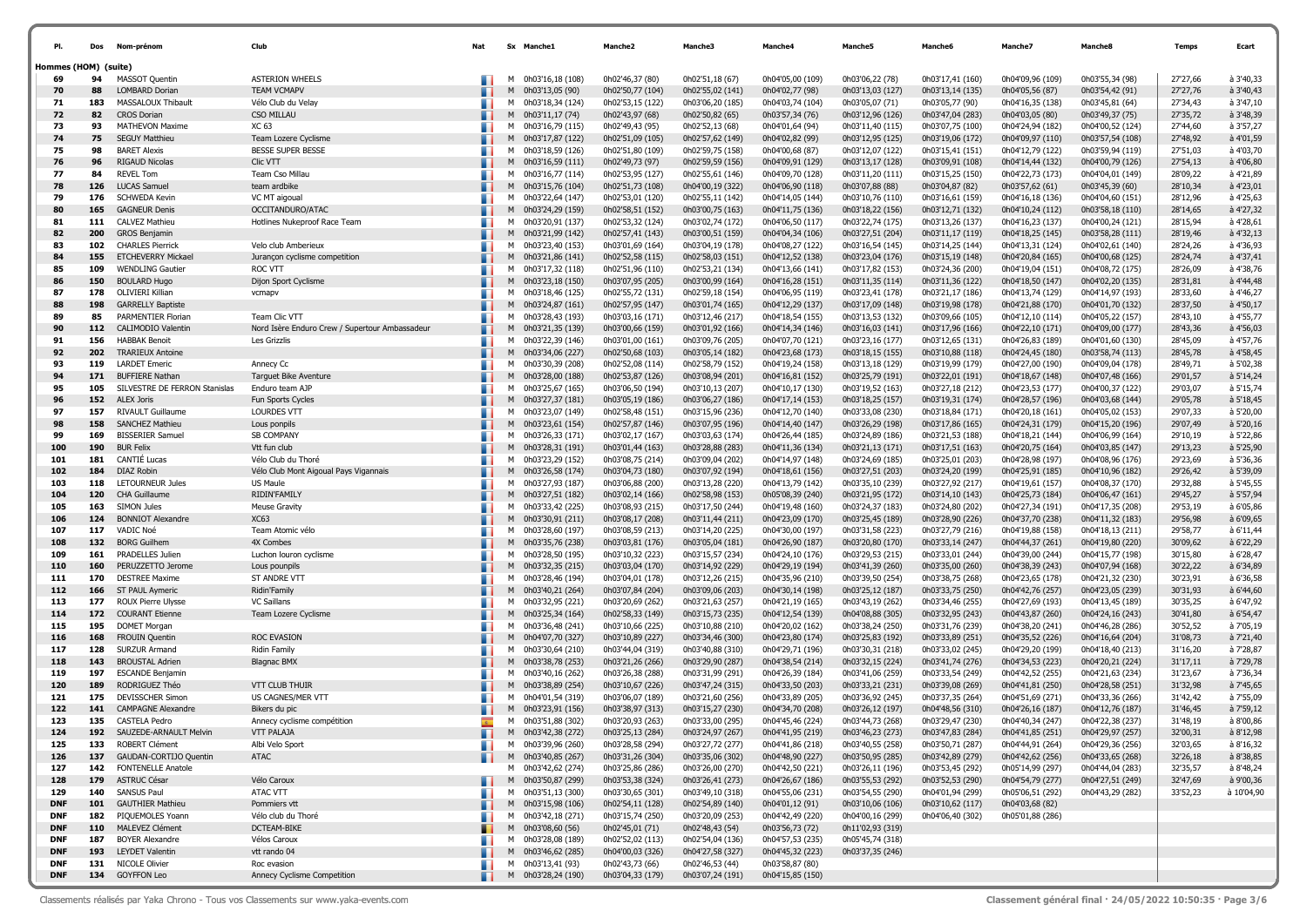| Hommes (HOM) (suite)<br><b>DNF</b><br>151<br><b>DUFAUD Thomas</b><br>0h03'37,25 (244)<br>0h03'23,91 (275)<br>0h03'16,44 (241)<br>0h04'36,94 (212)<br>Spécialized/Deval team<br>139<br>ATAC<br>0h03'52,58 (306)<br>0h03'30,82 (302)<br>0h04'02,19 (323)<br><b>DNF</b><br>PEYTAVY Mathias<br>0h04'53,25 (229)<br>м<br>188<br><b>BARRIERE Adam</b><br>vtt club thuir<br>0h04'00,21 (315)<br>0h03'43,85 (318)<br>0h03'44,53 (312)<br>0h04'47,71 (226)<br><b>DNF</b><br>м<br>196<br><b>DNF</b><br>DREANO Florian<br>0h04'02,83 (322)<br>0h04'04,77 (328)<br>0h03'55,72 (321)<br>M<br><b>DNF</b><br>19<br><b>DOLGOS Robin</b><br><b>VTT FUN CLUB</b><br>0h02'59,72 (15)<br>0h02'59,04 (154)<br>м<br><b>DNF</b><br>153<br><b>BARRAILH Francois</b><br>Isle Jourdain<br>0h03'58,78 (313)<br>M<br>194<br><b>DNF</b><br><b>CACHAT Rémy</b><br>M<br>0h08'02,11 (340)<br>LESQUIR Tom<br><b>DNF</b><br>6<br>Véloroc Guil Durance Durance/ hotlines nukeproof race tea<br>M<br>Abandon<br>Juniors (JU) (63)<br>9<br>PEREZ Enzo<br>Tribe Pyrénée Gravity<br>0h03'02,62 (26)<br>0h02'42,64 (59)<br>0h02'52,70 (70)<br>0h03'40,27 (10)<br>0h02'55,84 (26)<br>0h02'51,10 (11)<br>0h03'41,48 (8)<br>0h03'33,43 (12)<br>25'20,08<br>1<br>. .<br>м<br>271<br>0h03'04,83 (39)<br>25'35,83<br>à 15,75<br>$\overline{2}$<br><b>AUROUX Jules</b><br>M<br>0h02'37,19 (29)<br>0h02'52,70 (100)<br>0h03'43,06 (17)<br>0h02'53,96 (17)<br>0h02'54,66 (24)<br>0h03'53,58 (43)<br>0h03'35,85 (17)<br>Fréjus Gravity<br>259<br>25'36,59<br><b>TENET Marius</b><br>м<br>0h02'35,89 (21)<br>0h02'52,70 (88)<br>0h03'46,54 (30)<br>0h02'57,96 (41)<br>0h02'53,34 (17)<br>0h03'51,95 (35)<br>à 16,51<br>3<br>Saint André vtt<br>0h03'03,74 (33)<br>0h03'34,47 (14)<br>257<br>PIVOT SUPERTOUR V.C. LE CHEYLARD<br>25'39,39<br><b>ARNAUD Louison</b><br>0h02'39,51 (43)<br>0h02'52,70 (86)<br>0h03'46,01 (27)<br>0h02'57,54 (38)<br>0h02'57,86 (42)<br>0h03'45,52 (13)<br>0h03'37,39 (25)<br>à 19,31<br>$\overline{4}$<br>M<br>0h03'02,86 (27)<br>à 41,83<br>245<br><b>HEINE Géraud</b><br>0h02'52,70 (75)<br>0h03'51,82 (52)<br>0h03'02,35 (61)<br>0h02'52,56 (16)<br>0h03'51,09 (32)<br>26'01,91<br>5<br>Team 53 Onze<br>м<br>0h03'08,87 (60)<br>0h02'44,06 (69)<br>0h03'38,46 (30)<br>à 43,33<br>290<br><b>FÉRON Maël</b><br>LAtitude vtt / Workshop<br>0h03'01,76 (23)<br>0h02'37,59 (32)<br>0h02'52,70 (118)<br>0h03'45,50 (26)<br>0h02'57,05 (34)<br>0h02'58,54 (48)<br>0h04'07,53 (98)<br>0h03'42,74 (48)<br>26'03,41<br>6<br>м<br>267<br><b>MARSOT Antonin</b><br>TEAM VTT FUN CLUB<br>0h03'00,93 (18)<br>0h02'35,80 (20)<br>0h02'52,70 (96)<br>0h03'50,39 (46)<br>0h03'06,43 (79)<br>0h03'00,77 (64)<br>0h03'56,55 (57)<br>0h03'43,62 (55)<br>26'07,19<br>à 47,11<br>7<br>м<br>à 47,55<br>8<br>243<br><b>DUPONT Raphael</b><br>VTT Rando 04<br>0h03'05,55 (42)<br>0h02'40,09 (47)<br>0h02'52,70 (73)<br>0h03'52,07 (53)<br>0h03'01,87 (60)<br>0h02'58,57 (49)<br>0h03'53,99 (46)<br>0h03'42,79 (49)<br>26'07,63<br>M<br>à 48,02<br>287<br><b>BOUSCAILLOU Titouan</b><br>CSO MILLAU<br>0h03'08,94 (61)<br>0h02'42,14 (56)<br>0h02'52,70 (115)<br>0h03'50,42 (47)<br>0h02'55,41 (23)<br>0h03'00,18 (60)<br>0h03'54,71 (48)<br>0h03'43,60 (54)<br>26'08,10<br>9<br>м<br>284<br>CCSL<br>$a$ 59,13<br>10<br><b>GESLIN Hugo</b><br>0h03'10,38 (69)<br>0h02'40,52 (48)<br>0h02'52,70 (113)<br>0h03'55,56 (69)<br>0h03'03,20 (65)<br>0h02'57,46 (36)<br>0h03'55,63 (51)<br>0h03'43,76 (56)<br>26'19,21<br>M<br>248<br>26'36,05<br>à 1'15,97<br>11<br>POILVERT PIETO Gurvan<br>Mené Team Bike<br>0h03'06,56 (46)<br>0h02'53,51 (125)<br>0h02'52,70 (78)<br>0h03'57,32 (75)<br>0h03'05,97 (76)<br>0h03'02,12 (74)<br>0h03'55,69 (52)<br>0h03'42,18 (47)<br>м<br>12<br>300<br>26'40,12<br>à 1'20,04<br><b>BLAVY Grégory</b><br>Vélo club du Thoré<br>0h03'11,78 (79)<br>0h02'49,35 (94)<br>0h02'52,70 (126)<br>0h03'54,01 (59)<br>0h03'08,33 (93)<br>0h03'00,91 (65)<br>0h03'57,64 (62)<br>0h03'45,40 (61)<br>M<br>258<br>à 1'21,91<br>13<br>POPPE Léon<br>Vercors VTT<br>0h03'09,79 (65)<br>0h02'47,33 (86)<br>0h02'52,70 (87)<br>0h03'52,17 (54)<br>0h03'09,10 (99)<br>0h03'01,53 (69)<br>0h04'03,11 (81)<br>26'41,99<br>м<br>0h03'46,26 (66)<br>252<br>TEAM-CSO MILLAU<br>à 1'24,31<br>14<br><b>BALDEYROU Pierrick</b><br>0h03'10,55 (70)<br>0h02'46,64 (83)<br>0h02'52,70 (82)<br>0h03'54,96 (66)<br>0h03'01,69 (58)<br>0h02'58,23 (45)<br>0h04'12,94 (123)<br>26'44,39<br>M<br>0h03'46,68 (69)<br>247<br><b>VCSCP</b><br>à 1'27,24<br>15<br><b>BACHELET Baptiste</b><br>м<br>0h03'03,83 (34)<br>0h02'45,21 (72)<br>0h02'52,70 (77)<br>0h03'39,69 (9)<br>0h02'59,29 (46)<br>0h02'57,80 (40)<br>0h04'19,09 (152)<br>0h04'09,71 (180)<br>26'47,32<br>à 1'36,41<br>16<br>249<br><b>CONSTANT Nicolas</b><br>0h03'11,69 (78)<br>0h02'45,61 (73)<br>0h02'52,70 (79)<br>0h03'53,99 (58)<br>0h03'11,80 (118)<br>0h03'05,80 (91)<br>0h04'05,09 (86)<br>0h03'49,81 (78)<br>26'56,49<br>Us cagnes vtt<br>M<br>17<br>296<br><b>CHORETIER Nathan</b><br>0h02'50,63 (102)<br>0h02'52,70 (124)<br>0h03'59,06 (82)<br>0h03'05,10 (72)<br>0h03'13,16 (136)<br>0h04'06,17 (92)<br>27'04,52<br>à 1'44,44<br>Team Ridin Family<br>м<br>0h03'07,22 (50)<br>0h03'50,48 (83)<br>293<br>à 1'45,23<br>18<br><b>LEBRUN Livio</b><br>Mtb les Angles<br>M 0h03'13,05 (91)<br>0h02'49,24 (93)<br>0h02'52,70 (121)<br>0h04'02,92 (100)<br>0h03'10,55 (109)<br>0h03'04,20 (81)<br>0h04'04,81 (84)<br>0h03'47,84 (72)<br>27'05,31<br>à 1'45,72<br>19<br>291<br><b>BOUCHUT Thomas</b><br>0h03'12,50 (87)<br>0h02'50,07 (99)<br>0h02'52,70 (119)<br>0h03'59,22 (83)<br>0h03'07,30 (84)<br>0h03'06,25 (92)<br>0h04'04,83 (85)<br>0h03'52,93 (88)<br>27'05,80<br>libre<br>м<br>242<br>ANNECY CYCLISME COMPETITION<br>27'06,49<br>à 1'46,41<br>20<br><b>TERRASSON Gabin</b><br>0h03'09,59 (63)<br>0h02'45,69 (74)<br>0h02'52,70 (72)<br>0h04'00,75 (89)<br>0h03'09,67 (103)<br>0h03'03,28 (79)<br>0h04'08,66 (106)<br>M<br>0h03'56,15 (102)<br>à 1'51,84<br>21<br>266<br>SIBELLAS Jérémi<br><b>PJPC</b><br>0h03'13,94 (96)<br>0h02'52,76 (117)<br>0h02'52,70 (95)<br>0h03'58,55 (79)<br>0h03'05,12 (73)<br>0h03'09,89 (107)<br>0h04'02,53 (77)<br>0h03'56,43 (105)<br>27'11,92<br>м<br>302<br>à 2'06,71<br>22<br><b>THOMASSIN Romain</b><br>Véloroc Guil Durance<br>0h03'20,66 (133)<br>0h02'53,25 (123)<br>0h02'52,70 (128)<br>0h04'09,27 (126)<br>0h03'08,21 (90)<br>0h03'03,98 (80)<br>0h04'07,69 (99)<br>27'26,79<br>M<br>0h03'51,03 (85)<br>à 2'16,29<br>23<br>282<br><b>DURIF Valentin</b><br><b>BikeSchool Évolution</b><br>0h03'29,84 (206)<br>0h02'54,52 (130)<br>0h02'52,70 (111)<br>0h04'07,52 (120)<br>0h03'05,32 (74)<br>0h04'05,89 (91)<br>27'36,37<br>м<br>0h03'06,67 (94)<br>0h03'53,91 (89)<br>à 2'26,49<br>288<br>CSO MILLAU<br>27'46,57<br>24<br><b>ROBLOT Andy</b><br>0h03'18,74 (127)<br>0h02'56,44 (134)<br>0h02'52,70 (116)<br>0h04'06,31 (115)<br>0h03'09,75 (105)<br>0h03'08,17 (102)<br>0h04'12,30 (116)<br>M<br>0h04'02,16 (134)<br>268<br>à 2'27,59<br>25<br><b>HAUBERT Paul</b><br>VTT Vallée de Seine<br>M 0h03'20,67 (134)<br>0h02'57,51 (144)<br>0h02'52,70 (97)<br>0h04'04,73 (108)<br>0h03'15,01 (139)<br>0h03'13,38 (139)<br>0h04'07,22 (96)<br>0h03'56,45 (106)<br>27'47,67<br>à 2'28,93<br>26<br>246<br><b>CERATO Nathan</b><br>Vtt rando 04<br>0h03'12,02 (81)<br>0h03'33,18 (306)<br>0h02'52,70 (76)<br>0h03'57,22 (74)<br>0h03'08,74 (97)<br>0h03'08,75 (104)<br>0h04'09,77 (108)<br>0h03'46,63 (68)<br>27'49,01<br>M<br>27'52,91<br>à 2'32,83<br>27<br>256<br><b>MARAVAL Louis</b><br>CSO millau<br>0h03'18,83 (128)<br>0h02'50,35 (101)<br>0h02'52,70 (85)<br>0h04'03,50 (103)<br>0h03'18,89 (161)<br>0h03'13,92 (142)<br>0h04'12,40 (118)<br>0h04'02,32 (138)<br>м<br>262<br><b>CCVENCE</b><br>à 2'36,76<br>28<br>MICHAUD Alban<br>0h03'14,99 (102)<br>0h03'09,97 (221)<br>0h02'52,70 (91)<br>0h04'02,30 (95)<br>0h03'14,41 (136)<br>0h03'10,37 (113)<br>0h04'15,77 (135)<br>0h03'56,33 (103)<br>27'56,84<br>M<br><b>CAZCARRE Tomas</b><br>29<br>276<br>LUCHON LOURON CYCLISME<br>M 0h03'21,99 (143)<br>0h02'49,79 (98)<br>0h02'52,70 (105)<br>0h04'11,52 (135)<br>0h03'08,60 (94)<br>0h03'13,11 (134)<br>0h04'20,01 (160)<br>0h04'01,28 (129)<br>27'59,00<br>à 2'38,92<br>30<br>279<br>MONTUSSAC Guilhem<br>27'59,63<br>à 2'39,55<br>Atac<br>M<br>0h03'14,01 (97)<br>0h03'13,06 (234)<br>0h02'52,70 (108)<br>0h04'02,38 (96)<br>0h03'09,50 (101)<br>0h03'23,48 (196)<br>0h04'09,33 (107)<br>0h03'55,17 (95)<br>301<br>à 2'50,40<br>31<br><b>ABRIC Adrien</b><br>0h03'00,78 (160)<br>0h02'52,70 (127)<br>0h04'04,36 (107)<br>0h03'11,95 (120)<br>0h03'19,78 (176)<br>0h04'19,15 (153)<br>28'10,48<br>Velo club Mont aigoual<br>0h03'26,54 (173)<br>0h03'55,22 (96)<br>м<br>32<br>260<br><b>BOULADOU Robin</b><br>28'12,26<br>à 2'52,18<br>vélo club lodevois<br>0h03'22,98 (148)<br>0h02'57,12 (138)<br>0h02'52,70 (89)<br>0h04'18,52 (154)<br>0h03'14,48 (137)<br>0h03'10,29 (111)<br>0h04'12,69 (121)<br>0h04'03,48 (143)<br>M<br>274<br>à 3'01,12<br>33<br><b>ROY Lucas</b><br>TEAM-CLICVTT<br>0h04'02,56 (97)<br>0h03'11,79 (117)<br>0h03'06,92 (97)<br>0h04'46,47 (266)<br>28'21,20<br>м<br>0h03'18,32 (123)<br>0h03'06,82 (198)<br>0h02'52,70 (103)<br>0h03'55,62 (99)<br>à 3'06,85<br>28'26,93<br>34<br>253<br><b>ROYET Tanguy</b><br>Team VTT<br>M<br>0h03'19,64 (131)<br>0h03'00,40 (157)<br>0h02'52,70 (83)<br>0h04'13,87 (143)<br>0h03'17,56 (151)<br>0h03'16,45 (156)<br>0h04'18,69 (149)<br>0h04'07,62 (167)<br>289<br>à 3'10,80<br>35<br><b>BOYER Kévin</b><br>CSO Millau<br>0h03'30,45 (209)<br>0h02'57,15 (140)<br>0h02'52,70 (117)<br>0h04'15,38 (149)<br>0h03'16,05 (142)<br>0h03'12,17 (129)<br>0h04'18,71 (150)<br>0h04'08,27 (169)<br>28'30,88<br>м<br>270<br>à 3'26,12<br>36<br><b>MARET Loris</b><br><b>AC Gassinois</b><br>M 0h03'27,03 (177)<br>0h03'07,09 (201)<br>0h02'52,70 (99)<br>0h04'08,35 (123)<br>0h03'24,40 (184)<br>0h03'19,73 (175)<br>0h04'21,86 (169)<br>0h04'05,04 (154)<br>28'46,20<br>à 3'33,92<br>37<br>299<br><b>BRAILLON Maxence</b><br><b>VCR</b><br>0h03'32,58 (218)<br>0h03'02,56 (168)<br>0h02'52,70 (125)<br>0h04'08,73 (125)<br>0h03'23,56 (179)<br>0h03'33,38 (248)<br>0h04'14,25 (131)<br>28'54,00<br>м<br>0h04'06,24 (160)<br>283<br>28'58,92<br>à 3'38,84<br>38<br>LIENARD Dorian<br>Brassac / Lacaune VTT Club<br>M 0h03'24,18 (158)<br>0h03'06,87 (199)<br>0h02'52,70 (112)<br>0h04'22,90 (169)<br>0h03'28,39 (209)<br>0h03'22,23 (192)<br>0h04'20,63 (163)<br>0h04'01,02 (128)<br>292<br>29'17,15<br>à 3'57,07<br>39<br>COUSER Thomas<br>M 0h03'26,11 (168)<br>0h03'09,08 (217)<br>0h02'52,70 (120)<br>0h04'25,86 (181)<br>0h03'32,81 (229)<br>0h03'22,88 (194)<br>0h04'19,26 (154)<br>0h04'08,45 (171)<br>Luchon Louron Cyclisme<br>303<br>29'44,23<br>à 4'24,15<br>40<br>DEMUYTER Sacha<br>M 0h03'34,47 (230)<br>0h03'06,13 (191)<br>0h02'52,70 (129)<br>0h04'23,37 (172)<br>0h03'31,00 (221)<br>0h03'25,65 (205)<br>0h04'40,16 (246)<br>0h04'10,75 (181)<br>250<br><b>COUTURIER Lucas</b><br>à 4'25,88<br>M 0h04'03,78 (324)<br>0h03'00,65 (158)<br>0h02'52,70 (80)<br>0h04'28,11 (189)<br>0h03'17,11 (149)<br>0h03'17,48 (162)<br>0h04'30,95 (206)<br>29'45,96<br>41<br>Terme luchon louron cyclisme<br>0h04'15,18 (195)<br>à 4'40,32<br>263<br>42<br><b>STAFFORD Corto</b><br>0h03'32,87 (220)<br>0h03'19,42 (260)<br>0h02'52,70 (92)<br>0h04'31,60 (200)<br>0h03'31,12 (222)<br>0h03'25,98 (208)<br>0h04'31,53 (210)<br>0h04'15,18 (194)<br>30'00,40<br>Luchon Louron Cyclisme<br>M<br>251<br>43<br>RAMBIER Maël<br>Team Lozere Cyclisme<br>M 0h03'38,48 (250)<br>0h03'15,14 (246)<br>0h02'52,70 (81)<br>0h04'25,20 (178)<br>0h03'27,13 (200)<br>0h03'33,06 (246)<br>0h04'33,90 (218)<br>0h04'15,50 (197)<br>30'01,11<br>à 4'41,03<br>à 4'47,96<br>10<br>LE GALL Valentin<br>0h03'11,58 (77)<br>0h02'36,95 (27)<br>0h02'52,70 (71)<br>0h03'55,06 (67)<br>0h02'59,23 (45)<br>0h03'23,91 (198)<br>0h07'08,56 (310)<br>0h04'00,05 (120)<br>30'08,04<br>44<br>Frejus gravity<br>м<br>0h04'33,82 (217)<br>30'10,34<br>à 4'50,26<br>45<br>273<br>PUECHBERTY Maxime<br>RIDIN'FAMILY<br>0h03'28,40 (192)<br>0h03'26,87 (289)<br>0h02'52,70 (102)<br>0h04'28,67 (192)<br>0h03'27,64 (205)<br>0h03'31,79 (240)<br>0h04'20,45 (226)<br>м<br>281<br>0h04'22,33 (166)<br>30'13,23<br>à 4'53,15<br>46<br><b>MOULS Erwan</b><br>Bikers du pic<br>0h04'01,40 (318)<br>0h03'12,48 (232)<br>0h02'52,70 (110)<br>0h03'27,76 (207)<br>0h03'26,85 (211)<br>0h04'28,20 (195)<br>0h04'21,51 (233)<br>м<br>47<br>280<br><b>BASSINET Léandre</b><br>Bikers du Pic<br>M 0h03'32,56 (217)<br>0h03'09,60 (219)<br>0h02'52,70 (109)<br>0h04'23,86 (175)<br>0h03'27,43 (202)<br>0h03'25,58 (204)<br>0h05'07,65 (293)<br>0h04'22,93 (238)<br>30'22,31<br>à 5'02,23<br>. .<br>48<br>277<br><b>TEAM VCMAPV</b><br>M 0h03'17,47 (119)<br>0h04'19,09 (157)<br>0h03'11,30 (120)<br>0h04'08,55 (104)<br>30'35,54<br>à 5'15,46<br><b>ANTON Tobias</b><br>0h03'08,49 (211)<br>0h02'52,70 (106)<br>0h03'14,28 (135)<br>0h06'23,66 (307)<br>272<br><b>GERBAUD Camille</b><br><b>PJPC</b><br>M 0h03'40,17 (263)<br>0h03'43,42 (317)<br>0h03'20,12 (168)<br>0h04'40,77 (248)<br>30'49,59<br>à 5'29,51<br>49<br>0h02'52,70 (101)<br>0h05'10,64 (241)<br>0h03'19,21 (173)<br>0h04'02,56 (139)<br>30'59,03<br>à 5'38,95<br>50<br>269<br>PATRELLE Tristan<br>Luchon Louron Cyclisme<br>M 0h03'33,98 (226)<br>0h03'15,96 (252)<br>0h02'52,70 (98)<br>0h04'39,63 (216)<br>0h04'13,32 (310)<br>0h03'28,22 (219)<br>0h04'36,85 (234)<br>0h04'18,37 (212)<br>51<br>275<br>AIGOUY-ABRIOL Nathan<br>TEAM-CSOMILLAU<br>M 0h03'24,77 (160)<br>0h03'24,65 (279)<br>0h02'52,70 (104)<br>0h04'34,68 (207)<br>0h03'40,15 (256)<br>0h03'54,58 (293)<br>0h04'54,63 (276)<br>0h04'26,73 (246)<br>31'12,89<br>à 5'52,81<br>32'28,73<br>à 7'08,65<br>52<br>255<br>PRATMARTY Enzo<br>vélo 2000 Onet<br>M 0h03'35,70 (236)<br>0h03'29,91 (298)<br>0h02'52,70 (84)<br>0h05'04,23 (238)<br>0h04'01,43 (300)<br>0h03'50,92 (288)<br>0h04'59,15 (284)<br>0h04'34,69 (270)<br>278<br>53<br><b>LANAU Felix</b><br>Albi velo sport<br>M 0h05'46,26 (338)<br>0h04'39,41 (331)<br>0h02'52,70 (107)<br>0h05'47,07 (242)<br>0h04'42,82 (315)<br>0h04'31,31 (309)<br>0h05'41,52 (309)<br>0h06'01,35 (306)<br>40'02,44<br>à 14'42,36<br>244<br>MAGNAVAL Rémi<br><b>DNF</b><br>BESSE SUPER BESSE<br>M 0h03'11,95 (80)<br>0h02'43,94 (67)<br>0h02'52,70 (74)<br>0h04'45,99 (225)<br>0h03'08,30 (92)<br>0h03'06,43 (93)<br>0h05'21,41 (300)<br><b>BOUZAT Titouan</b><br><b>DNF</b><br>286<br>CSO millau<br>M 0h03'20,92 (138)<br>0h03'06,70 (197)<br>0h02'52,70 (114)<br>0h04'14,24 (145)<br>0h03'08,69 (96)<br>0h03'05,01 (83)<br>Abandon<br>SPORT PASSION ADDICT / PASSION RIDE<br><b>DNF</b><br>294<br>PICOLILLO Andony<br>M 0h03'46,59 (284)<br>0h05'18,01 (333)<br>0h02'52,70 (122)<br>0h03'34,75 (238)<br>0h05'41,35 (308)<br>0h04'16,45 (202)<br>298<br><b>DNF</b><br><b>GOLSE Anthony</b><br>VC Graulhet<br>M 0h03'27,68 (185)<br>0h03'19,24 (259)<br>0h03'33,93 (235)<br>0h03'29,13 (227)<br>0h04'33,72 (216)<br>0h04'16,75 (206)<br>295 ACHLIF Noam<br>St. Georges d'orques<br>0h03'33,52 (234)<br><b>DNF</b><br>. .<br>M 0h03'47,41 (292)<br>0h02'52,70 (123)<br>0h03'34,68 (257)<br>0h04'33,13 (215)<br>0h04'21,11 (229) | PI. | Dos | Nom-prénom | Club | Nat | Sx Manche1 | <b>Manche2</b> | Manche3 | Manche4 | <b>Manche5</b> | Manche | Manche7 | <b>Manche&amp;</b> | Temps | Ecart |
|-------------------------------------------------------------------------------------------------------------------------------------------------------------------------------------------------------------------------------------------------------------------------------------------------------------------------------------------------------------------------------------------------------------------------------------------------------------------------------------------------------------------------------------------------------------------------------------------------------------------------------------------------------------------------------------------------------------------------------------------------------------------------------------------------------------------------------------------------------------------------------------------------------------------------------------------------------------------------------------------------------------------------------------------------------------------------------------------------------------------------------------------------------------------------------------------------------------------------------------------------------------------------------------------------------------------------------------------------------------------------------------------------------------------------------------------------------------------------------------------------------------------------------------------------------------------------------------------------------------------------------------------------------------------------------------------------------------------------------------------------------------------------------------------------------------------------------------------------------------------------------------------------------------------------------------------------------------------------------------------------------------------------------------------------------------------------------------------------------------------------------------------------------------------------------------------------------------------------------------------------------------------------------------------------------------------------------------------------------------------------------------------------------------------------------------------------------------------------------------------------------------------------------------------------------------------------------------------------------------------------------------------------------------------------------------------------------------------------------------------------------------------------------------------------------------------------------------------------------------------------------------------------------------------------------------------------------------------------------------------------------------------------------------------------------------------------------------------------------------------------------------------------------------------------------------------------------------------------------------------------------------------------------------------------------------------------------------------------------------------------------------------------------------------------------------------------------------------------------------------------------------------------------------------------------------------------------------------------------------------------------------------------------------------------------------------------------------------------------------------------------------------------------------------------------------------------------------------------------------------------------------------------------------------------------------------------------------------------------------------------------------------------------------------------------------------------------------------------------------------------------------------------------------------------------------------------------------------------------------------------------------------------------------------------------------------------------------------------------------------------------------------------------------------------------------------------------------------------------------------------------------------------------------------------------------------------------------------------------------------------------------------------------------------------------------------------------------------------------------------------------------------------------------------------------------------------------------------------------------------------------------------------------------------------------------------------------------------------------------------------------------------------------------------------------------------------------------------------------------------------------------------------------------------------------------------------------------------------------------------------------------------------------------------------------------------------------------------------------------------------------------------------------------------------------------------------------------------------------------------------------------------------------------------------------------------------------------------------------------------------------------------------------------------------------------------------------------------------------------------------------------------------------------------------------------------------------------------------------------------------------------------------------------------------------------------------------------------------------------------------------------------------------------------------------------------------------------------------------------------------------------------------------------------------------------------------------------------------------------------------------------------------------------------------------------------------------------------------------------------------------------------------------------------------------------------------------------------------------------------------------------------------------------------------------------------------------------------------------------------------------------------------------------------------------------------------------------------------------------------------------------------------------------------------------------------------------------------------------------------------------------------------------------------------------------------------------------------------------------------------------------------------------------------------------------------------------------------------------------------------------------------------------------------------------------------------------------------------------------------------------------------------------------------------------------------------------------------------------------------------------------------------------------------------------------------------------------------------------------------------------------------------------------------------------------------------------------------------------------------------------------------------------------------------------------------------------------------------------------------------------------------------------------------------------------------------------------------------------------------------------------------------------------------------------------------------------------------------------------------------------------------------------------------------------------------------------------------------------------------------------------------------------------------------------------------------------------------------------------------------------------------------------------------------------------------------------------------------------------------------------------------------------------------------------------------------------------------------------------------------------------------------------------------------------------------------------------------------------------------------------------------------------------------------------------------------------------------------------------------------------------------------------------------------------------------------------------------------------------------------------------------------------------------------------------------------------------------------------------------------------------------------------------------------------------------------------------------------------------------------------------------------------------------------------------------------------------------------------------------------------------------------------------------------------------------------------------------------------------------------------------------------------------------------------------------------------------------------------------------------------------------------------------------------------------------------------------------------------------------------------------------------------------------------------------------------------------------------------------------------------------------------------------------------------------------------------------------------------------------------------------------------------------------------------------------------------------------------------------------------------------------------------------------------------------------------------------------------------------------------------------------------------------------------------------------------------------------------------------------------------------------------------------------------------------------------------------------------------------------------------------------------------------------------------------------------------------------------------------------------------------------------------------------------------------------------------------------------------------------------------------------------------------------------------------------------------------------------------------------------------------------------------------------------------------------------------------------------------------------------------------------------------------------------------------------------------------------------------------------------------------------------------------------------------------------------------------------------------------------------------------------------------------------------------------------------------------------------------------------------------------------------------------------------------------------------------------------------------------------------------------------------------------------------------------------------------------------------------------------------------------------------------------------------------------------------------------------------------------------------------------------------------------------------------------------------------------------------------------------------------------------------------------------------------------------------------------------------------------------------------------------------------------------------------------------------------------------------------------------------------------------------------------------------------------------------------------------------------------------------------------------------------------------------------------------------------------------------------------------------------------------------------------------------------------------------------------------------------------------------------------------------------------------------------------------------------------------------------------------------------------------------------------------------------------------------------------------------------------------------------------------------------------------------------------------------------------------------------------------------------------------------------------------------------------------------------------------------------------------------------------------------------------------------------------------------------------------------------------------------------------------------------------------------------------------------------------------------------------------------------------------------------------------------------------------------------------------------------------------------------------------------------------------------------------------------------------------------------------------------------------------------------------------------------------------------------------------------------------------------------------------------------------------------------------------------------------------------------------------------------------------------------------------------------------------------------------------------------------------------------------------------------------------------------------------------------------------------------------------------------------------------------------------------------------------------------------------------------------------------------------------------------------------------------------------------------------------------------------------------------------------------------------------------------------------------------------------------------------------------------------------------------------------------------------------------------------------------------------------------------------------------------------------------------------------------------------------------------------------------------------------------------------------------------------------------------------------------------------------------------------------------------------------------------------------------------------------------------------------------------------------------------------------------------------------------------------------------------------------------------------------------------------------------------------------------------------------------------------------------------------------------------------------------------------------------------------------------------------------------------------------------------------------------------------------------------------------------------------------------------------------------------------|-----|-----|------------|------|-----|------------|----------------|---------|---------|----------------|--------|---------|--------------------|-------|-------|
|                                                                                                                                                                                                                                                                                                                                                                                                                                                                                                                                                                                                                                                                                                                                                                                                                                                                                                                                                                                                                                                                                                                                                                                                                                                                                                                                                                                                                                                                                                                                                                                                                                                                                                                                                                                                                                                                                                                                                                                                                                                                                                                                                                                                                                                                                                                                                                                                                                                                                                                                                                                                                                                                                                                                                                                                                                                                                                                                                                                                                                                                                                                                                                                                                                                                                                                                                                                                                                                                                                                                                                                                                                                                                                                                                                                                                                                                                                                                                                                                                                                                                                                                                                                                                                                                                                                                                                                                                                                                                                                                                                                                                                                                                                                                                                                                                                                                                                                                                                                                                                                                                                                                                                                                                                                                                                                                                                                                                                                                                                                                                                                                                                                                                                                                                                                                                                                                                                                                                                                                                                                                                                                                                                                                                                                                                                                                                                                                                                                                                                                                                                                                                                                                                                                                                                                                                                                                                                                                                                                                                                                                                                                                                                                                                                                                                                                                                                                                                                                                                                                                                                                                                                                                                                                                                                                                                                                                                                                                                                                                                                                                                                                                                                                                                                                                                                                                                                                                                                                                                                                                                                                                                                                                                                                                                                                                                                                                                                                                                                                                                                                                                                                                                                                                                                                                                                                                                                                                                                                                                                                                                                                                                                                                                                                                                                                                                                                                                                                                                                                                                                                                                                                                                                                                                                                                                                                                                                                                                                                                                                                                                                                                                                                                                                                                                                                                                                                                                                                                                                                                                                                                                                                                                                                                                                                                                                                                                                                                                                                                                                                                                                                                                                                                                                                                                                                                                                                                                                                                                                                                                                                                                                                                                                                                                                                                                                                                                                                                                                                                                                                                                                                                                                                                                                                                                                                                                                                                                                                                                                                                                                                                                                                                                                                                                                                                                                                                                                                                                                                                                                                                                                                                                                                                                                                                                                                                                                                                                                                                                                                                                                                                                                                                                                                                                                                                                                                                                                                                                                                                                                                                                                                                                                                                                                                                                                                                                                                                                                                                                                                                                                                                                                                                                                                                                                                                                     |     |     |            |      |     |            |                |         |         |                |        |         |                    |       |       |
|                                                                                                                                                                                                                                                                                                                                                                                                                                                                                                                                                                                                                                                                                                                                                                                                                                                                                                                                                                                                                                                                                                                                                                                                                                                                                                                                                                                                                                                                                                                                                                                                                                                                                                                                                                                                                                                                                                                                                                                                                                                                                                                                                                                                                                                                                                                                                                                                                                                                                                                                                                                                                                                                                                                                                                                                                                                                                                                                                                                                                                                                                                                                                                                                                                                                                                                                                                                                                                                                                                                                                                                                                                                                                                                                                                                                                                                                                                                                                                                                                                                                                                                                                                                                                                                                                                                                                                                                                                                                                                                                                                                                                                                                                                                                                                                                                                                                                                                                                                                                                                                                                                                                                                                                                                                                                                                                                                                                                                                                                                                                                                                                                                                                                                                                                                                                                                                                                                                                                                                                                                                                                                                                                                                                                                                                                                                                                                                                                                                                                                                                                                                                                                                                                                                                                                                                                                                                                                                                                                                                                                                                                                                                                                                                                                                                                                                                                                                                                                                                                                                                                                                                                                                                                                                                                                                                                                                                                                                                                                                                                                                                                                                                                                                                                                                                                                                                                                                                                                                                                                                                                                                                                                                                                                                                                                                                                                                                                                                                                                                                                                                                                                                                                                                                                                                                                                                                                                                                                                                                                                                                                                                                                                                                                                                                                                                                                                                                                                                                                                                                                                                                                                                                                                                                                                                                                                                                                                                                                                                                                                                                                                                                                                                                                                                                                                                                                                                                                                                                                                                                                                                                                                                                                                                                                                                                                                                                                                                                                                                                                                                                                                                                                                                                                                                                                                                                                                                                                                                                                                                                                                                                                                                                                                                                                                                                                                                                                                                                                                                                                                                                                                                                                                                                                                                                                                                                                                                                                                                                                                                                                                                                                                                                                                                                                                                                                                                                                                                                                                                                                                                                                                                                                                                                                                                                                                                                                                                                                                                                                                                                                                                                                                                                                                                                                                                                                                                                                                                                                                                                                                                                                                                                                                                                                                                                                                                                                                                                                                                                                                                                                                                                                                                                                                                                                                                                                     |     |     |            |      |     |            |                |         |         |                |        |         |                    |       |       |
|                                                                                                                                                                                                                                                                                                                                                                                                                                                                                                                                                                                                                                                                                                                                                                                                                                                                                                                                                                                                                                                                                                                                                                                                                                                                                                                                                                                                                                                                                                                                                                                                                                                                                                                                                                                                                                                                                                                                                                                                                                                                                                                                                                                                                                                                                                                                                                                                                                                                                                                                                                                                                                                                                                                                                                                                                                                                                                                                                                                                                                                                                                                                                                                                                                                                                                                                                                                                                                                                                                                                                                                                                                                                                                                                                                                                                                                                                                                                                                                                                                                                                                                                                                                                                                                                                                                                                                                                                                                                                                                                                                                                                                                                                                                                                                                                                                                                                                                                                                                                                                                                                                                                                                                                                                                                                                                                                                                                                                                                                                                                                                                                                                                                                                                                                                                                                                                                                                                                                                                                                                                                                                                                                                                                                                                                                                                                                                                                                                                                                                                                                                                                                                                                                                                                                                                                                                                                                                                                                                                                                                                                                                                                                                                                                                                                                                                                                                                                                                                                                                                                                                                                                                                                                                                                                                                                                                                                                                                                                                                                                                                                                                                                                                                                                                                                                                                                                                                                                                                                                                                                                                                                                                                                                                                                                                                                                                                                                                                                                                                                                                                                                                                                                                                                                                                                                                                                                                                                                                                                                                                                                                                                                                                                                                                                                                                                                                                                                                                                                                                                                                                                                                                                                                                                                                                                                                                                                                                                                                                                                                                                                                                                                                                                                                                                                                                                                                                                                                                                                                                                                                                                                                                                                                                                                                                                                                                                                                                                                                                                                                                                                                                                                                                                                                                                                                                                                                                                                                                                                                                                                                                                                                                                                                                                                                                                                                                                                                                                                                                                                                                                                                                                                                                                                                                                                                                                                                                                                                                                                                                                                                                                                                                                                                                                                                                                                                                                                                                                                                                                                                                                                                                                                                                                                                                                                                                                                                                                                                                                                                                                                                                                                                                                                                                                                                                                                                                                                                                                                                                                                                                                                                                                                                                                                                                                                                                                                                                                                                                                                                                                                                                                                                                                                                                                                                                                                     |     |     |            |      |     |            |                |         |         |                |        |         |                    |       |       |
|                                                                                                                                                                                                                                                                                                                                                                                                                                                                                                                                                                                                                                                                                                                                                                                                                                                                                                                                                                                                                                                                                                                                                                                                                                                                                                                                                                                                                                                                                                                                                                                                                                                                                                                                                                                                                                                                                                                                                                                                                                                                                                                                                                                                                                                                                                                                                                                                                                                                                                                                                                                                                                                                                                                                                                                                                                                                                                                                                                                                                                                                                                                                                                                                                                                                                                                                                                                                                                                                                                                                                                                                                                                                                                                                                                                                                                                                                                                                                                                                                                                                                                                                                                                                                                                                                                                                                                                                                                                                                                                                                                                                                                                                                                                                                                                                                                                                                                                                                                                                                                                                                                                                                                                                                                                                                                                                                                                                                                                                                                                                                                                                                                                                                                                                                                                                                                                                                                                                                                                                                                                                                                                                                                                                                                                                                                                                                                                                                                                                                                                                                                                                                                                                                                                                                                                                                                                                                                                                                                                                                                                                                                                                                                                                                                                                                                                                                                                                                                                                                                                                                                                                                                                                                                                                                                                                                                                                                                                                                                                                                                                                                                                                                                                                                                                                                                                                                                                                                                                                                                                                                                                                                                                                                                                                                                                                                                                                                                                                                                                                                                                                                                                                                                                                                                                                                                                                                                                                                                                                                                                                                                                                                                                                                                                                                                                                                                                                                                                                                                                                                                                                                                                                                                                                                                                                                                                                                                                                                                                                                                                                                                                                                                                                                                                                                                                                                                                                                                                                                                                                                                                                                                                                                                                                                                                                                                                                                                                                                                                                                                                                                                                                                                                                                                                                                                                                                                                                                                                                                                                                                                                                                                                                                                                                                                                                                                                                                                                                                                                                                                                                                                                                                                                                                                                                                                                                                                                                                                                                                                                                                                                                                                                                                                                                                                                                                                                                                                                                                                                                                                                                                                                                                                                                                                                                                                                                                                                                                                                                                                                                                                                                                                                                                                                                                                                                                                                                                                                                                                                                                                                                                                                                                                                                                                                                                                                                                                                                                                                                                                                                                                                                                                                                                                                                                                                                                     |     |     |            |      |     |            |                |         |         |                |        |         |                    |       |       |
|                                                                                                                                                                                                                                                                                                                                                                                                                                                                                                                                                                                                                                                                                                                                                                                                                                                                                                                                                                                                                                                                                                                                                                                                                                                                                                                                                                                                                                                                                                                                                                                                                                                                                                                                                                                                                                                                                                                                                                                                                                                                                                                                                                                                                                                                                                                                                                                                                                                                                                                                                                                                                                                                                                                                                                                                                                                                                                                                                                                                                                                                                                                                                                                                                                                                                                                                                                                                                                                                                                                                                                                                                                                                                                                                                                                                                                                                                                                                                                                                                                                                                                                                                                                                                                                                                                                                                                                                                                                                                                                                                                                                                                                                                                                                                                                                                                                                                                                                                                                                                                                                                                                                                                                                                                                                                                                                                                                                                                                                                                                                                                                                                                                                                                                                                                                                                                                                                                                                                                                                                                                                                                                                                                                                                                                                                                                                                                                                                                                                                                                                                                                                                                                                                                                                                                                                                                                                                                                                                                                                                                                                                                                                                                                                                                                                                                                                                                                                                                                                                                                                                                                                                                                                                                                                                                                                                                                                                                                                                                                                                                                                                                                                                                                                                                                                                                                                                                                                                                                                                                                                                                                                                                                                                                                                                                                                                                                                                                                                                                                                                                                                                                                                                                                                                                                                                                                                                                                                                                                                                                                                                                                                                                                                                                                                                                                                                                                                                                                                                                                                                                                                                                                                                                                                                                                                                                                                                                                                                                                                                                                                                                                                                                                                                                                                                                                                                                                                                                                                                                                                                                                                                                                                                                                                                                                                                                                                                                                                                                                                                                                                                                                                                                                                                                                                                                                                                                                                                                                                                                                                                                                                                                                                                                                                                                                                                                                                                                                                                                                                                                                                                                                                                                                                                                                                                                                                                                                                                                                                                                                                                                                                                                                                                                                                                                                                                                                                                                                                                                                                                                                                                                                                                                                                                                                                                                                                                                                                                                                                                                                                                                                                                                                                                                                                                                                                                                                                                                                                                                                                                                                                                                                                                                                                                                                                                                                                                                                                                                                                                                                                                                                                                                                                                                                                                                                                                     |     |     |            |      |     |            |                |         |         |                |        |         |                    |       |       |
|                                                                                                                                                                                                                                                                                                                                                                                                                                                                                                                                                                                                                                                                                                                                                                                                                                                                                                                                                                                                                                                                                                                                                                                                                                                                                                                                                                                                                                                                                                                                                                                                                                                                                                                                                                                                                                                                                                                                                                                                                                                                                                                                                                                                                                                                                                                                                                                                                                                                                                                                                                                                                                                                                                                                                                                                                                                                                                                                                                                                                                                                                                                                                                                                                                                                                                                                                                                                                                                                                                                                                                                                                                                                                                                                                                                                                                                                                                                                                                                                                                                                                                                                                                                                                                                                                                                                                                                                                                                                                                                                                                                                                                                                                                                                                                                                                                                                                                                                                                                                                                                                                                                                                                                                                                                                                                                                                                                                                                                                                                                                                                                                                                                                                                                                                                                                                                                                                                                                                                                                                                                                                                                                                                                                                                                                                                                                                                                                                                                                                                                                                                                                                                                                                                                                                                                                                                                                                                                                                                                                                                                                                                                                                                                                                                                                                                                                                                                                                                                                                                                                                                                                                                                                                                                                                                                                                                                                                                                                                                                                                                                                                                                                                                                                                                                                                                                                                                                                                                                                                                                                                                                                                                                                                                                                                                                                                                                                                                                                                                                                                                                                                                                                                                                                                                                                                                                                                                                                                                                                                                                                                                                                                                                                                                                                                                                                                                                                                                                                                                                                                                                                                                                                                                                                                                                                                                                                                                                                                                                                                                                                                                                                                                                                                                                                                                                                                                                                                                                                                                                                                                                                                                                                                                                                                                                                                                                                                                                                                                                                                                                                                                                                                                                                                                                                                                                                                                                                                                                                                                                                                                                                                                                                                                                                                                                                                                                                                                                                                                                                                                                                                                                                                                                                                                                                                                                                                                                                                                                                                                                                                                                                                                                                                                                                                                                                                                                                                                                                                                                                                                                                                                                                                                                                                                                                                                                                                                                                                                                                                                                                                                                                                                                                                                                                                                                                                                                                                                                                                                                                                                                                                                                                                                                                                                                                                                                                                                                                                                                                                                                                                                                                                                                                                                                                                                                                                     |     |     |            |      |     |            |                |         |         |                |        |         |                    |       |       |
|                                                                                                                                                                                                                                                                                                                                                                                                                                                                                                                                                                                                                                                                                                                                                                                                                                                                                                                                                                                                                                                                                                                                                                                                                                                                                                                                                                                                                                                                                                                                                                                                                                                                                                                                                                                                                                                                                                                                                                                                                                                                                                                                                                                                                                                                                                                                                                                                                                                                                                                                                                                                                                                                                                                                                                                                                                                                                                                                                                                                                                                                                                                                                                                                                                                                                                                                                                                                                                                                                                                                                                                                                                                                                                                                                                                                                                                                                                                                                                                                                                                                                                                                                                                                                                                                                                                                                                                                                                                                                                                                                                                                                                                                                                                                                                                                                                                                                                                                                                                                                                                                                                                                                                                                                                                                                                                                                                                                                                                                                                                                                                                                                                                                                                                                                                                                                                                                                                                                                                                                                                                                                                                                                                                                                                                                                                                                                                                                                                                                                                                                                                                                                                                                                                                                                                                                                                                                                                                                                                                                                                                                                                                                                                                                                                                                                                                                                                                                                                                                                                                                                                                                                                                                                                                                                                                                                                                                                                                                                                                                                                                                                                                                                                                                                                                                                                                                                                                                                                                                                                                                                                                                                                                                                                                                                                                                                                                                                                                                                                                                                                                                                                                                                                                                                                                                                                                                                                                                                                                                                                                                                                                                                                                                                                                                                                                                                                                                                                                                                                                                                                                                                                                                                                                                                                                                                                                                                                                                                                                                                                                                                                                                                                                                                                                                                                                                                                                                                                                                                                                                                                                                                                                                                                                                                                                                                                                                                                                                                                                                                                                                                                                                                                                                                                                                                                                                                                                                                                                                                                                                                                                                                                                                                                                                                                                                                                                                                                                                                                                                                                                                                                                                                                                                                                                                                                                                                                                                                                                                                                                                                                                                                                                                                                                                                                                                                                                                                                                                                                                                                                                                                                                                                                                                                                                                                                                                                                                                                                                                                                                                                                                                                                                                                                                                                                                                                                                                                                                                                                                                                                                                                                                                                                                                                                                                                                                                                                                                                                                                                                                                                                                                                                                                                                                                                                                                                     |     |     |            |      |     |            |                |         |         |                |        |         |                    |       |       |
|                                                                                                                                                                                                                                                                                                                                                                                                                                                                                                                                                                                                                                                                                                                                                                                                                                                                                                                                                                                                                                                                                                                                                                                                                                                                                                                                                                                                                                                                                                                                                                                                                                                                                                                                                                                                                                                                                                                                                                                                                                                                                                                                                                                                                                                                                                                                                                                                                                                                                                                                                                                                                                                                                                                                                                                                                                                                                                                                                                                                                                                                                                                                                                                                                                                                                                                                                                                                                                                                                                                                                                                                                                                                                                                                                                                                                                                                                                                                                                                                                                                                                                                                                                                                                                                                                                                                                                                                                                                                                                                                                                                                                                                                                                                                                                                                                                                                                                                                                                                                                                                                                                                                                                                                                                                                                                                                                                                                                                                                                                                                                                                                                                                                                                                                                                                                                                                                                                                                                                                                                                                                                                                                                                                                                                                                                                                                                                                                                                                                                                                                                                                                                                                                                                                                                                                                                                                                                                                                                                                                                                                                                                                                                                                                                                                                                                                                                                                                                                                                                                                                                                                                                                                                                                                                                                                                                                                                                                                                                                                                                                                                                                                                                                                                                                                                                                                                                                                                                                                                                                                                                                                                                                                                                                                                                                                                                                                                                                                                                                                                                                                                                                                                                                                                                                                                                                                                                                                                                                                                                                                                                                                                                                                                                                                                                                                                                                                                                                                                                                                                                                                                                                                                                                                                                                                                                                                                                                                                                                                                                                                                                                                                                                                                                                                                                                                                                                                                                                                                                                                                                                                                                                                                                                                                                                                                                                                                                                                                                                                                                                                                                                                                                                                                                                                                                                                                                                                                                                                                                                                                                                                                                                                                                                                                                                                                                                                                                                                                                                                                                                                                                                                                                                                                                                                                                                                                                                                                                                                                                                                                                                                                                                                                                                                                                                                                                                                                                                                                                                                                                                                                                                                                                                                                                                                                                                                                                                                                                                                                                                                                                                                                                                                                                                                                                                                                                                                                                                                                                                                                                                                                                                                                                                                                                                                                                                                                                                                                                                                                                                                                                                                                                                                                                                                                                                                                                     |     |     |            |      |     |            |                |         |         |                |        |         |                    |       |       |
|                                                                                                                                                                                                                                                                                                                                                                                                                                                                                                                                                                                                                                                                                                                                                                                                                                                                                                                                                                                                                                                                                                                                                                                                                                                                                                                                                                                                                                                                                                                                                                                                                                                                                                                                                                                                                                                                                                                                                                                                                                                                                                                                                                                                                                                                                                                                                                                                                                                                                                                                                                                                                                                                                                                                                                                                                                                                                                                                                                                                                                                                                                                                                                                                                                                                                                                                                                                                                                                                                                                                                                                                                                                                                                                                                                                                                                                                                                                                                                                                                                                                                                                                                                                                                                                                                                                                                                                                                                                                                                                                                                                                                                                                                                                                                                                                                                                                                                                                                                                                                                                                                                                                                                                                                                                                                                                                                                                                                                                                                                                                                                                                                                                                                                                                                                                                                                                                                                                                                                                                                                                                                                                                                                                                                                                                                                                                                                                                                                                                                                                                                                                                                                                                                                                                                                                                                                                                                                                                                                                                                                                                                                                                                                                                                                                                                                                                                                                                                                                                                                                                                                                                                                                                                                                                                                                                                                                                                                                                                                                                                                                                                                                                                                                                                                                                                                                                                                                                                                                                                                                                                                                                                                                                                                                                                                                                                                                                                                                                                                                                                                                                                                                                                                                                                                                                                                                                                                                                                                                                                                                                                                                                                                                                                                                                                                                                                                                                                                                                                                                                                                                                                                                                                                                                                                                                                                                                                                                                                                                                                                                                                                                                                                                                                                                                                                                                                                                                                                                                                                                                                                                                                                                                                                                                                                                                                                                                                                                                                                                                                                                                                                                                                                                                                                                                                                                                                                                                                                                                                                                                                                                                                                                                                                                                                                                                                                                                                                                                                                                                                                                                                                                                                                                                                                                                                                                                                                                                                                                                                                                                                                                                                                                                                                                                                                                                                                                                                                                                                                                                                                                                                                                                                                                                                                                                                                                                                                                                                                                                                                                                                                                                                                                                                                                                                                                                                                                                                                                                                                                                                                                                                                                                                                                                                                                                                                                                                                                                                                                                                                                                                                                                                                                                                                                                                                                                                     |     |     |            |      |     |            |                |         |         |                |        |         |                    |       |       |
|                                                                                                                                                                                                                                                                                                                                                                                                                                                                                                                                                                                                                                                                                                                                                                                                                                                                                                                                                                                                                                                                                                                                                                                                                                                                                                                                                                                                                                                                                                                                                                                                                                                                                                                                                                                                                                                                                                                                                                                                                                                                                                                                                                                                                                                                                                                                                                                                                                                                                                                                                                                                                                                                                                                                                                                                                                                                                                                                                                                                                                                                                                                                                                                                                                                                                                                                                                                                                                                                                                                                                                                                                                                                                                                                                                                                                                                                                                                                                                                                                                                                                                                                                                                                                                                                                                                                                                                                                                                                                                                                                                                                                                                                                                                                                                                                                                                                                                                                                                                                                                                                                                                                                                                                                                                                                                                                                                                                                                                                                                                                                                                                                                                                                                                                                                                                                                                                                                                                                                                                                                                                                                                                                                                                                                                                                                                                                                                                                                                                                                                                                                                                                                                                                                                                                                                                                                                                                                                                                                                                                                                                                                                                                                                                                                                                                                                                                                                                                                                                                                                                                                                                                                                                                                                                                                                                                                                                                                                                                                                                                                                                                                                                                                                                                                                                                                                                                                                                                                                                                                                                                                                                                                                                                                                                                                                                                                                                                                                                                                                                                                                                                                                                                                                                                                                                                                                                                                                                                                                                                                                                                                                                                                                                                                                                                                                                                                                                                                                                                                                                                                                                                                                                                                                                                                                                                                                                                                                                                                                                                                                                                                                                                                                                                                                                                                                                                                                                                                                                                                                                                                                                                                                                                                                                                                                                                                                                                                                                                                                                                                                                                                                                                                                                                                                                                                                                                                                                                                                                                                                                                                                                                                                                                                                                                                                                                                                                                                                                                                                                                                                                                                                                                                                                                                                                                                                                                                                                                                                                                                                                                                                                                                                                                                                                                                                                                                                                                                                                                                                                                                                                                                                                                                                                                                                                                                                                                                                                                                                                                                                                                                                                                                                                                                                                                                                                                                                                                                                                                                                                                                                                                                                                                                                                                                                                                                                                                                                                                                                                                                                                                                                                                                                                                                                                                                                                                     |     |     |            |      |     |            |                |         |         |                |        |         |                    |       |       |
|                                                                                                                                                                                                                                                                                                                                                                                                                                                                                                                                                                                                                                                                                                                                                                                                                                                                                                                                                                                                                                                                                                                                                                                                                                                                                                                                                                                                                                                                                                                                                                                                                                                                                                                                                                                                                                                                                                                                                                                                                                                                                                                                                                                                                                                                                                                                                                                                                                                                                                                                                                                                                                                                                                                                                                                                                                                                                                                                                                                                                                                                                                                                                                                                                                                                                                                                                                                                                                                                                                                                                                                                                                                                                                                                                                                                                                                                                                                                                                                                                                                                                                                                                                                                                                                                                                                                                                                                                                                                                                                                                                                                                                                                                                                                                                                                                                                                                                                                                                                                                                                                                                                                                                                                                                                                                                                                                                                                                                                                                                                                                                                                                                                                                                                                                                                                                                                                                                                                                                                                                                                                                                                                                                                                                                                                                                                                                                                                                                                                                                                                                                                                                                                                                                                                                                                                                                                                                                                                                                                                                                                                                                                                                                                                                                                                                                                                                                                                                                                                                                                                                                                                                                                                                                                                                                                                                                                                                                                                                                                                                                                                                                                                                                                                                                                                                                                                                                                                                                                                                                                                                                                                                                                                                                                                                                                                                                                                                                                                                                                                                                                                                                                                                                                                                                                                                                                                                                                                                                                                                                                                                                                                                                                                                                                                                                                                                                                                                                                                                                                                                                                                                                                                                                                                                                                                                                                                                                                                                                                                                                                                                                                                                                                                                                                                                                                                                                                                                                                                                                                                                                                                                                                                                                                                                                                                                                                                                                                                                                                                                                                                                                                                                                                                                                                                                                                                                                                                                                                                                                                                                                                                                                                                                                                                                                                                                                                                                                                                                                                                                                                                                                                                                                                                                                                                                                                                                                                                                                                                                                                                                                                                                                                                                                                                                                                                                                                                                                                                                                                                                                                                                                                                                                                                                                                                                                                                                                                                                                                                                                                                                                                                                                                                                                                                                                                                                                                                                                                                                                                                                                                                                                                                                                                                                                                                                                                                                                                                                                                                                                                                                                                                                                                                                                                                                                                                                     |     |     |            |      |     |            |                |         |         |                |        |         |                    |       |       |
|                                                                                                                                                                                                                                                                                                                                                                                                                                                                                                                                                                                                                                                                                                                                                                                                                                                                                                                                                                                                                                                                                                                                                                                                                                                                                                                                                                                                                                                                                                                                                                                                                                                                                                                                                                                                                                                                                                                                                                                                                                                                                                                                                                                                                                                                                                                                                                                                                                                                                                                                                                                                                                                                                                                                                                                                                                                                                                                                                                                                                                                                                                                                                                                                                                                                                                                                                                                                                                                                                                                                                                                                                                                                                                                                                                                                                                                                                                                                                                                                                                                                                                                                                                                                                                                                                                                                                                                                                                                                                                                                                                                                                                                                                                                                                                                                                                                                                                                                                                                                                                                                                                                                                                                                                                                                                                                                                                                                                                                                                                                                                                                                                                                                                                                                                                                                                                                                                                                                                                                                                                                                                                                                                                                                                                                                                                                                                                                                                                                                                                                                                                                                                                                                                                                                                                                                                                                                                                                                                                                                                                                                                                                                                                                                                                                                                                                                                                                                                                                                                                                                                                                                                                                                                                                                                                                                                                                                                                                                                                                                                                                                                                                                                                                                                                                                                                                                                                                                                                                                                                                                                                                                                                                                                                                                                                                                                                                                                                                                                                                                                                                                                                                                                                                                                                                                                                                                                                                                                                                                                                                                                                                                                                                                                                                                                                                                                                                                                                                                                                                                                                                                                                                                                                                                                                                                                                                                                                                                                                                                                                                                                                                                                                                                                                                                                                                                                                                                                                                                                                                                                                                                                                                                                                                                                                                                                                                                                                                                                                                                                                                                                                                                                                                                                                                                                                                                                                                                                                                                                                                                                                                                                                                                                                                                                                                                                                                                                                                                                                                                                                                                                                                                                                                                                                                                                                                                                                                                                                                                                                                                                                                                                                                                                                                                                                                                                                                                                                                                                                                                                                                                                                                                                                                                                                                                                                                                                                                                                                                                                                                                                                                                                                                                                                                                                                                                                                                                                                                                                                                                                                                                                                                                                                                                                                                                                                                                                                                                                                                                                                                                                                                                                                                                                                                                                                                                                     |     |     |            |      |     |            |                |         |         |                |        |         |                    |       |       |
|                                                                                                                                                                                                                                                                                                                                                                                                                                                                                                                                                                                                                                                                                                                                                                                                                                                                                                                                                                                                                                                                                                                                                                                                                                                                                                                                                                                                                                                                                                                                                                                                                                                                                                                                                                                                                                                                                                                                                                                                                                                                                                                                                                                                                                                                                                                                                                                                                                                                                                                                                                                                                                                                                                                                                                                                                                                                                                                                                                                                                                                                                                                                                                                                                                                                                                                                                                                                                                                                                                                                                                                                                                                                                                                                                                                                                                                                                                                                                                                                                                                                                                                                                                                                                                                                                                                                                                                                                                                                                                                                                                                                                                                                                                                                                                                                                                                                                                                                                                                                                                                                                                                                                                                                                                                                                                                                                                                                                                                                                                                                                                                                                                                                                                                                                                                                                                                                                                                                                                                                                                                                                                                                                                                                                                                                                                                                                                                                                                                                                                                                                                                                                                                                                                                                                                                                                                                                                                                                                                                                                                                                                                                                                                                                                                                                                                                                                                                                                                                                                                                                                                                                                                                                                                                                                                                                                                                                                                                                                                                                                                                                                                                                                                                                                                                                                                                                                                                                                                                                                                                                                                                                                                                                                                                                                                                                                                                                                                                                                                                                                                                                                                                                                                                                                                                                                                                                                                                                                                                                                                                                                                                                                                                                                                                                                                                                                                                                                                                                                                                                                                                                                                                                                                                                                                                                                                                                                                                                                                                                                                                                                                                                                                                                                                                                                                                                                                                                                                                                                                                                                                                                                                                                                                                                                                                                                                                                                                                                                                                                                                                                                                                                                                                                                                                                                                                                                                                                                                                                                                                                                                                                                                                                                                                                                                                                                                                                                                                                                                                                                                                                                                                                                                                                                                                                                                                                                                                                                                                                                                                                                                                                                                                                                                                                                                                                                                                                                                                                                                                                                                                                                                                                                                                                                                                                                                                                                                                                                                                                                                                                                                                                                                                                                                                                                                                                                                                                                                                                                                                                                                                                                                                                                                                                                                                                                                                                                                                                                                                                                                                                                                                                                                                                                                                                                                                                                     |     |     |            |      |     |            |                |         |         |                |        |         |                    |       |       |
|                                                                                                                                                                                                                                                                                                                                                                                                                                                                                                                                                                                                                                                                                                                                                                                                                                                                                                                                                                                                                                                                                                                                                                                                                                                                                                                                                                                                                                                                                                                                                                                                                                                                                                                                                                                                                                                                                                                                                                                                                                                                                                                                                                                                                                                                                                                                                                                                                                                                                                                                                                                                                                                                                                                                                                                                                                                                                                                                                                                                                                                                                                                                                                                                                                                                                                                                                                                                                                                                                                                                                                                                                                                                                                                                                                                                                                                                                                                                                                                                                                                                                                                                                                                                                                                                                                                                                                                                                                                                                                                                                                                                                                                                                                                                                                                                                                                                                                                                                                                                                                                                                                                                                                                                                                                                                                                                                                                                                                                                                                                                                                                                                                                                                                                                                                                                                                                                                                                                                                                                                                                                                                                                                                                                                                                                                                                                                                                                                                                                                                                                                                                                                                                                                                                                                                                                                                                                                                                                                                                                                                                                                                                                                                                                                                                                                                                                                                                                                                                                                                                                                                                                                                                                                                                                                                                                                                                                                                                                                                                                                                                                                                                                                                                                                                                                                                                                                                                                                                                                                                                                                                                                                                                                                                                                                                                                                                                                                                                                                                                                                                                                                                                                                                                                                                                                                                                                                                                                                                                                                                                                                                                                                                                                                                                                                                                                                                                                                                                                                                                                                                                                                                                                                                                                                                                                                                                                                                                                                                                                                                                                                                                                                                                                                                                                                                                                                                                                                                                                                                                                                                                                                                                                                                                                                                                                                                                                                                                                                                                                                                                                                                                                                                                                                                                                                                                                                                                                                                                                                                                                                                                                                                                                                                                                                                                                                                                                                                                                                                                                                                                                                                                                                                                                                                                                                                                                                                                                                                                                                                                                                                                                                                                                                                                                                                                                                                                                                                                                                                                                                                                                                                                                                                                                                                                                                                                                                                                                                                                                                                                                                                                                                                                                                                                                                                                                                                                                                                                                                                                                                                                                                                                                                                                                                                                                                                                                                                                                                                                                                                                                                                                                                                                                                                                                                                                                                     |     |     |            |      |     |            |                |         |         |                |        |         |                    |       |       |
|                                                                                                                                                                                                                                                                                                                                                                                                                                                                                                                                                                                                                                                                                                                                                                                                                                                                                                                                                                                                                                                                                                                                                                                                                                                                                                                                                                                                                                                                                                                                                                                                                                                                                                                                                                                                                                                                                                                                                                                                                                                                                                                                                                                                                                                                                                                                                                                                                                                                                                                                                                                                                                                                                                                                                                                                                                                                                                                                                                                                                                                                                                                                                                                                                                                                                                                                                                                                                                                                                                                                                                                                                                                                                                                                                                                                                                                                                                                                                                                                                                                                                                                                                                                                                                                                                                                                                                                                                                                                                                                                                                                                                                                                                                                                                                                                                                                                                                                                                                                                                                                                                                                                                                                                                                                                                                                                                                                                                                                                                                                                                                                                                                                                                                                                                                                                                                                                                                                                                                                                                                                                                                                                                                                                                                                                                                                                                                                                                                                                                                                                                                                                                                                                                                                                                                                                                                                                                                                                                                                                                                                                                                                                                                                                                                                                                                                                                                                                                                                                                                                                                                                                                                                                                                                                                                                                                                                                                                                                                                                                                                                                                                                                                                                                                                                                                                                                                                                                                                                                                                                                                                                                                                                                                                                                                                                                                                                                                                                                                                                                                                                                                                                                                                                                                                                                                                                                                                                                                                                                                                                                                                                                                                                                                                                                                                                                                                                                                                                                                                                                                                                                                                                                                                                                                                                                                                                                                                                                                                                                                                                                                                                                                                                                                                                                                                                                                                                                                                                                                                                                                                                                                                                                                                                                                                                                                                                                                                                                                                                                                                                                                                                                                                                                                                                                                                                                                                                                                                                                                                                                                                                                                                                                                                                                                                                                                                                                                                                                                                                                                                                                                                                                                                                                                                                                                                                                                                                                                                                                                                                                                                                                                                                                                                                                                                                                                                                                                                                                                                                                                                                                                                                                                                                                                                                                                                                                                                                                                                                                                                                                                                                                                                                                                                                                                                                                                                                                                                                                                                                                                                                                                                                                                                                                                                                                                                                                                                                                                                                                                                                                                                                                                                                                                                                                                                                                                     |     |     |            |      |     |            |                |         |         |                |        |         |                    |       |       |
|                                                                                                                                                                                                                                                                                                                                                                                                                                                                                                                                                                                                                                                                                                                                                                                                                                                                                                                                                                                                                                                                                                                                                                                                                                                                                                                                                                                                                                                                                                                                                                                                                                                                                                                                                                                                                                                                                                                                                                                                                                                                                                                                                                                                                                                                                                                                                                                                                                                                                                                                                                                                                                                                                                                                                                                                                                                                                                                                                                                                                                                                                                                                                                                                                                                                                                                                                                                                                                                                                                                                                                                                                                                                                                                                                                                                                                                                                                                                                                                                                                                                                                                                                                                                                                                                                                                                                                                                                                                                                                                                                                                                                                                                                                                                                                                                                                                                                                                                                                                                                                                                                                                                                                                                                                                                                                                                                                                                                                                                                                                                                                                                                                                                                                                                                                                                                                                                                                                                                                                                                                                                                                                                                                                                                                                                                                                                                                                                                                                                                                                                                                                                                                                                                                                                                                                                                                                                                                                                                                                                                                                                                                                                                                                                                                                                                                                                                                                                                                                                                                                                                                                                                                                                                                                                                                                                                                                                                                                                                                                                                                                                                                                                                                                                                                                                                                                                                                                                                                                                                                                                                                                                                                                                                                                                                                                                                                                                                                                                                                                                                                                                                                                                                                                                                                                                                                                                                                                                                                                                                                                                                                                                                                                                                                                                                                                                                                                                                                                                                                                                                                                                                                                                                                                                                                                                                                                                                                                                                                                                                                                                                                                                                                                                                                                                                                                                                                                                                                                                                                                                                                                                                                                                                                                                                                                                                                                                                                                                                                                                                                                                                                                                                                                                                                                                                                                                                                                                                                                                                                                                                                                                                                                                                                                                                                                                                                                                                                                                                                                                                                                                                                                                                                                                                                                                                                                                                                                                                                                                                                                                                                                                                                                                                                                                                                                                                                                                                                                                                                                                                                                                                                                                                                                                                                                                                                                                                                                                                                                                                                                                                                                                                                                                                                                                                                                                                                                                                                                                                                                                                                                                                                                                                                                                                                                                                                                                                                                                                                                                                                                                                                                                                                                                                                                                                                                                                     |     |     |            |      |     |            |                |         |         |                |        |         |                    |       |       |
|                                                                                                                                                                                                                                                                                                                                                                                                                                                                                                                                                                                                                                                                                                                                                                                                                                                                                                                                                                                                                                                                                                                                                                                                                                                                                                                                                                                                                                                                                                                                                                                                                                                                                                                                                                                                                                                                                                                                                                                                                                                                                                                                                                                                                                                                                                                                                                                                                                                                                                                                                                                                                                                                                                                                                                                                                                                                                                                                                                                                                                                                                                                                                                                                                                                                                                                                                                                                                                                                                                                                                                                                                                                                                                                                                                                                                                                                                                                                                                                                                                                                                                                                                                                                                                                                                                                                                                                                                                                                                                                                                                                                                                                                                                                                                                                                                                                                                                                                                                                                                                                                                                                                                                                                                                                                                                                                                                                                                                                                                                                                                                                                                                                                                                                                                                                                                                                                                                                                                                                                                                                                                                                                                                                                                                                                                                                                                                                                                                                                                                                                                                                                                                                                                                                                                                                                                                                                                                                                                                                                                                                                                                                                                                                                                                                                                                                                                                                                                                                                                                                                                                                                                                                                                                                                                                                                                                                                                                                                                                                                                                                                                                                                                                                                                                                                                                                                                                                                                                                                                                                                                                                                                                                                                                                                                                                                                                                                                                                                                                                                                                                                                                                                                                                                                                                                                                                                                                                                                                                                                                                                                                                                                                                                                                                                                                                                                                                                                                                                                                                                                                                                                                                                                                                                                                                                                                                                                                                                                                                                                                                                                                                                                                                                                                                                                                                                                                                                                                                                                                                                                                                                                                                                                                                                                                                                                                                                                                                                                                                                                                                                                                                                                                                                                                                                                                                                                                                                                                                                                                                                                                                                                                                                                                                                                                                                                                                                                                                                                                                                                                                                                                                                                                                                                                                                                                                                                                                                                                                                                                                                                                                                                                                                                                                                                                                                                                                                                                                                                                                                                                                                                                                                                                                                                                                                                                                                                                                                                                                                                                                                                                                                                                                                                                                                                                                                                                                                                                                                                                                                                                                                                                                                                                                                                                                                                                                                                                                                                                                                                                                                                                                                                                                                                                                                                                                                                     |     |     |            |      |     |            |                |         |         |                |        |         |                    |       |       |
|                                                                                                                                                                                                                                                                                                                                                                                                                                                                                                                                                                                                                                                                                                                                                                                                                                                                                                                                                                                                                                                                                                                                                                                                                                                                                                                                                                                                                                                                                                                                                                                                                                                                                                                                                                                                                                                                                                                                                                                                                                                                                                                                                                                                                                                                                                                                                                                                                                                                                                                                                                                                                                                                                                                                                                                                                                                                                                                                                                                                                                                                                                                                                                                                                                                                                                                                                                                                                                                                                                                                                                                                                                                                                                                                                                                                                                                                                                                                                                                                                                                                                                                                                                                                                                                                                                                                                                                                                                                                                                                                                                                                                                                                                                                                                                                                                                                                                                                                                                                                                                                                                                                                                                                                                                                                                                                                                                                                                                                                                                                                                                                                                                                                                                                                                                                                                                                                                                                                                                                                                                                                                                                                                                                                                                                                                                                                                                                                                                                                                                                                                                                                                                                                                                                                                                                                                                                                                                                                                                                                                                                                                                                                                                                                                                                                                                                                                                                                                                                                                                                                                                                                                                                                                                                                                                                                                                                                                                                                                                                                                                                                                                                                                                                                                                                                                                                                                                                                                                                                                                                                                                                                                                                                                                                                                                                                                                                                                                                                                                                                                                                                                                                                                                                                                                                                                                                                                                                                                                                                                                                                                                                                                                                                                                                                                                                                                                                                                                                                                                                                                                                                                                                                                                                                                                                                                                                                                                                                                                                                                                                                                                                                                                                                                                                                                                                                                                                                                                                                                                                                                                                                                                                                                                                                                                                                                                                                                                                                                                                                                                                                                                                                                                                                                                                                                                                                                                                                                                                                                                                                                                                                                                                                                                                                                                                                                                                                                                                                                                                                                                                                                                                                                                                                                                                                                                                                                                                                                                                                                                                                                                                                                                                                                                                                                                                                                                                                                                                                                                                                                                                                                                                                                                                                                                                                                                                                                                                                                                                                                                                                                                                                                                                                                                                                                                                                                                                                                                                                                                                                                                                                                                                                                                                                                                                                                                                                                                                                                                                                                                                                                                                                                                                                                                                                                                                                                     |     |     |            |      |     |            |                |         |         |                |        |         |                    |       |       |
|                                                                                                                                                                                                                                                                                                                                                                                                                                                                                                                                                                                                                                                                                                                                                                                                                                                                                                                                                                                                                                                                                                                                                                                                                                                                                                                                                                                                                                                                                                                                                                                                                                                                                                                                                                                                                                                                                                                                                                                                                                                                                                                                                                                                                                                                                                                                                                                                                                                                                                                                                                                                                                                                                                                                                                                                                                                                                                                                                                                                                                                                                                                                                                                                                                                                                                                                                                                                                                                                                                                                                                                                                                                                                                                                                                                                                                                                                                                                                                                                                                                                                                                                                                                                                                                                                                                                                                                                                                                                                                                                                                                                                                                                                                                                                                                                                                                                                                                                                                                                                                                                                                                                                                                                                                                                                                                                                                                                                                                                                                                                                                                                                                                                                                                                                                                                                                                                                                                                                                                                                                                                                                                                                                                                                                                                                                                                                                                                                                                                                                                                                                                                                                                                                                                                                                                                                                                                                                                                                                                                                                                                                                                                                                                                                                                                                                                                                                                                                                                                                                                                                                                                                                                                                                                                                                                                                                                                                                                                                                                                                                                                                                                                                                                                                                                                                                                                                                                                                                                                                                                                                                                                                                                                                                                                                                                                                                                                                                                                                                                                                                                                                                                                                                                                                                                                                                                                                                                                                                                                                                                                                                                                                                                                                                                                                                                                                                                                                                                                                                                                                                                                                                                                                                                                                                                                                                                                                                                                                                                                                                                                                                                                                                                                                                                                                                                                                                                                                                                                                                                                                                                                                                                                                                                                                                                                                                                                                                                                                                                                                                                                                                                                                                                                                                                                                                                                                                                                                                                                                                                                                                                                                                                                                                                                                                                                                                                                                                                                                                                                                                                                                                                                                                                                                                                                                                                                                                                                                                                                                                                                                                                                                                                                                                                                                                                                                                                                                                                                                                                                                                                                                                                                                                                                                                                                                                                                                                                                                                                                                                                                                                                                                                                                                                                                                                                                                                                                                                                                                                                                                                                                                                                                                                                                                                                                                                                                                                                                                                                                                                                                                                                                                                                                                                                                                                                                                     |     |     |            |      |     |            |                |         |         |                |        |         |                    |       |       |
|                                                                                                                                                                                                                                                                                                                                                                                                                                                                                                                                                                                                                                                                                                                                                                                                                                                                                                                                                                                                                                                                                                                                                                                                                                                                                                                                                                                                                                                                                                                                                                                                                                                                                                                                                                                                                                                                                                                                                                                                                                                                                                                                                                                                                                                                                                                                                                                                                                                                                                                                                                                                                                                                                                                                                                                                                                                                                                                                                                                                                                                                                                                                                                                                                                                                                                                                                                                                                                                                                                                                                                                                                                                                                                                                                                                                                                                                                                                                                                                                                                                                                                                                                                                                                                                                                                                                                                                                                                                                                                                                                                                                                                                                                                                                                                                                                                                                                                                                                                                                                                                                                                                                                                                                                                                                                                                                                                                                                                                                                                                                                                                                                                                                                                                                                                                                                                                                                                                                                                                                                                                                                                                                                                                                                                                                                                                                                                                                                                                                                                                                                                                                                                                                                                                                                                                                                                                                                                                                                                                                                                                                                                                                                                                                                                                                                                                                                                                                                                                                                                                                                                                                                                                                                                                                                                                                                                                                                                                                                                                                                                                                                                                                                                                                                                                                                                                                                                                                                                                                                                                                                                                                                                                                                                                                                                                                                                                                                                                                                                                                                                                                                                                                                                                                                                                                                                                                                                                                                                                                                                                                                                                                                                                                                                                                                                                                                                                                                                                                                                                                                                                                                                                                                                                                                                                                                                                                                                                                                                                                                                                                                                                                                                                                                                                                                                                                                                                                                                                                                                                                                                                                                                                                                                                                                                                                                                                                                                                                                                                                                                                                                                                                                                                                                                                                                                                                                                                                                                                                                                                                                                                                                                                                                                                                                                                                                                                                                                                                                                                                                                                                                                                                                                                                                                                                                                                                                                                                                                                                                                                                                                                                                                                                                                                                                                                                                                                                                                                                                                                                                                                                                                                                                                                                                                                                                                                                                                                                                                                                                                                                                                                                                                                                                                                                                                                                                                                                                                                                                                                                                                                                                                                                                                                                                                                                                                                                                                                                                                                                                                                                                                                                                                                                                                                                                                                                                     |     |     |            |      |     |            |                |         |         |                |        |         |                    |       |       |
|                                                                                                                                                                                                                                                                                                                                                                                                                                                                                                                                                                                                                                                                                                                                                                                                                                                                                                                                                                                                                                                                                                                                                                                                                                                                                                                                                                                                                                                                                                                                                                                                                                                                                                                                                                                                                                                                                                                                                                                                                                                                                                                                                                                                                                                                                                                                                                                                                                                                                                                                                                                                                                                                                                                                                                                                                                                                                                                                                                                                                                                                                                                                                                                                                                                                                                                                                                                                                                                                                                                                                                                                                                                                                                                                                                                                                                                                                                                                                                                                                                                                                                                                                                                                                                                                                                                                                                                                                                                                                                                                                                                                                                                                                                                                                                                                                                                                                                                                                                                                                                                                                                                                                                                                                                                                                                                                                                                                                                                                                                                                                                                                                                                                                                                                                                                                                                                                                                                                                                                                                                                                                                                                                                                                                                                                                                                                                                                                                                                                                                                                                                                                                                                                                                                                                                                                                                                                                                                                                                                                                                                                                                                                                                                                                                                                                                                                                                                                                                                                                                                                                                                                                                                                                                                                                                                                                                                                                                                                                                                                                                                                                                                                                                                                                                                                                                                                                                                                                                                                                                                                                                                                                                                                                                                                                                                                                                                                                                                                                                                                                                                                                                                                                                                                                                                                                                                                                                                                                                                                                                                                                                                                                                                                                                                                                                                                                                                                                                                                                                                                                                                                                                                                                                                                                                                                                                                                                                                                                                                                                                                                                                                                                                                                                                                                                                                                                                                                                                                                                                                                                                                                                                                                                                                                                                                                                                                                                                                                                                                                                                                                                                                                                                                                                                                                                                                                                                                                                                                                                                                                                                                                                                                                                                                                                                                                                                                                                                                                                                                                                                                                                                                                                                                                                                                                                                                                                                                                                                                                                                                                                                                                                                                                                                                                                                                                                                                                                                                                                                                                                                                                                                                                                                                                                                                                                                                                                                                                                                                                                                                                                                                                                                                                                                                                                                                                                                                                                                                                                                                                                                                                                                                                                                                                                                                                                                                                                                                                                                                                                                                                                                                                                                                                                                                                                                                                                     |     |     |            |      |     |            |                |         |         |                |        |         |                    |       |       |
|                                                                                                                                                                                                                                                                                                                                                                                                                                                                                                                                                                                                                                                                                                                                                                                                                                                                                                                                                                                                                                                                                                                                                                                                                                                                                                                                                                                                                                                                                                                                                                                                                                                                                                                                                                                                                                                                                                                                                                                                                                                                                                                                                                                                                                                                                                                                                                                                                                                                                                                                                                                                                                                                                                                                                                                                                                                                                                                                                                                                                                                                                                                                                                                                                                                                                                                                                                                                                                                                                                                                                                                                                                                                                                                                                                                                                                                                                                                                                                                                                                                                                                                                                                                                                                                                                                                                                                                                                                                                                                                                                                                                                                                                                                                                                                                                                                                                                                                                                                                                                                                                                                                                                                                                                                                                                                                                                                                                                                                                                                                                                                                                                                                                                                                                                                                                                                                                                                                                                                                                                                                                                                                                                                                                                                                                                                                                                                                                                                                                                                                                                                                                                                                                                                                                                                                                                                                                                                                                                                                                                                                                                                                                                                                                                                                                                                                                                                                                                                                                                                                                                                                                                                                                                                                                                                                                                                                                                                                                                                                                                                                                                                                                                                                                                                                                                                                                                                                                                                                                                                                                                                                                                                                                                                                                                                                                                                                                                                                                                                                                                                                                                                                                                                                                                                                                                                                                                                                                                                                                                                                                                                                                                                                                                                                                                                                                                                                                                                                                                                                                                                                                                                                                                                                                                                                                                                                                                                                                                                                                                                                                                                                                                                                                                                                                                                                                                                                                                                                                                                                                                                                                                                                                                                                                                                                                                                                                                                                                                                                                                                                                                                                                                                                                                                                                                                                                                                                                                                                                                                                                                                                                                                                                                                                                                                                                                                                                                                                                                                                                                                                                                                                                                                                                                                                                                                                                                                                                                                                                                                                                                                                                                                                                                                                                                                                                                                                                                                                                                                                                                                                                                                                                                                                                                                                                                                                                                                                                                                                                                                                                                                                                                                                                                                                                                                                                                                                                                                                                                                                                                                                                                                                                                                                                                                                                                                                                                                                                                                                                                                                                                                                                                                                                                                                                                                                                                     |     |     |            |      |     |            |                |         |         |                |        |         |                    |       |       |
|                                                                                                                                                                                                                                                                                                                                                                                                                                                                                                                                                                                                                                                                                                                                                                                                                                                                                                                                                                                                                                                                                                                                                                                                                                                                                                                                                                                                                                                                                                                                                                                                                                                                                                                                                                                                                                                                                                                                                                                                                                                                                                                                                                                                                                                                                                                                                                                                                                                                                                                                                                                                                                                                                                                                                                                                                                                                                                                                                                                                                                                                                                                                                                                                                                                                                                                                                                                                                                                                                                                                                                                                                                                                                                                                                                                                                                                                                                                                                                                                                                                                                                                                                                                                                                                                                                                                                                                                                                                                                                                                                                                                                                                                                                                                                                                                                                                                                                                                                                                                                                                                                                                                                                                                                                                                                                                                                                                                                                                                                                                                                                                                                                                                                                                                                                                                                                                                                                                                                                                                                                                                                                                                                                                                                                                                                                                                                                                                                                                                                                                                                                                                                                                                                                                                                                                                                                                                                                                                                                                                                                                                                                                                                                                                                                                                                                                                                                                                                                                                                                                                                                                                                                                                                                                                                                                                                                                                                                                                                                                                                                                                                                                                                                                                                                                                                                                                                                                                                                                                                                                                                                                                                                                                                                                                                                                                                                                                                                                                                                                                                                                                                                                                                                                                                                                                                                                                                                                                                                                                                                                                                                                                                                                                                                                                                                                                                                                                                                                                                                                                                                                                                                                                                                                                                                                                                                                                                                                                                                                                                                                                                                                                                                                                                                                                                                                                                                                                                                                                                                                                                                                                                                                                                                                                                                                                                                                                                                                                                                                                                                                                                                                                                                                                                                                                                                                                                                                                                                                                                                                                                                                                                                                                                                                                                                                                                                                                                                                                                                                                                                                                                                                                                                                                                                                                                                                                                                                                                                                                                                                                                                                                                                                                                                                                                                                                                                                                                                                                                                                                                                                                                                                                                                                                                                                                                                                                                                                                                                                                                                                                                                                                                                                                                                                                                                                                                                                                                                                                                                                                                                                                                                                                                                                                                                                                                                                                                                                                                                                                                                                                                                                                                                                                                                                                                                                                                     |     |     |            |      |     |            |                |         |         |                |        |         |                    |       |       |
|                                                                                                                                                                                                                                                                                                                                                                                                                                                                                                                                                                                                                                                                                                                                                                                                                                                                                                                                                                                                                                                                                                                                                                                                                                                                                                                                                                                                                                                                                                                                                                                                                                                                                                                                                                                                                                                                                                                                                                                                                                                                                                                                                                                                                                                                                                                                                                                                                                                                                                                                                                                                                                                                                                                                                                                                                                                                                                                                                                                                                                                                                                                                                                                                                                                                                                                                                                                                                                                                                                                                                                                                                                                                                                                                                                                                                                                                                                                                                                                                                                                                                                                                                                                                                                                                                                                                                                                                                                                                                                                                                                                                                                                                                                                                                                                                                                                                                                                                                                                                                                                                                                                                                                                                                                                                                                                                                                                                                                                                                                                                                                                                                                                                                                                                                                                                                                                                                                                                                                                                                                                                                                                                                                                                                                                                                                                                                                                                                                                                                                                                                                                                                                                                                                                                                                                                                                                                                                                                                                                                                                                                                                                                                                                                                                                                                                                                                                                                                                                                                                                                                                                                                                                                                                                                                                                                                                                                                                                                                                                                                                                                                                                                                                                                                                                                                                                                                                                                                                                                                                                                                                                                                                                                                                                                                                                                                                                                                                                                                                                                                                                                                                                                                                                                                                                                                                                                                                                                                                                                                                                                                                                                                                                                                                                                                                                                                                                                                                                                                                                                                                                                                                                                                                                                                                                                                                                                                                                                                                                                                                                                                                                                                                                                                                                                                                                                                                                                                                                                                                                                                                                                                                                                                                                                                                                                                                                                                                                                                                                                                                                                                                                                                                                                                                                                                                                                                                                                                                                                                                                                                                                                                                                                                                                                                                                                                                                                                                                                                                                                                                                                                                                                                                                                                                                                                                                                                                                                                                                                                                                                                                                                                                                                                                                                                                                                                                                                                                                                                                                                                                                                                                                                                                                                                                                                                                                                                                                                                                                                                                                                                                                                                                                                                                                                                                                                                                                                                                                                                                                                                                                                                                                                                                                                                                                                                                                                                                                                                                                                                                                                                                                                                                                                                                                                                                                                                     |     |     |            |      |     |            |                |         |         |                |        |         |                    |       |       |
|                                                                                                                                                                                                                                                                                                                                                                                                                                                                                                                                                                                                                                                                                                                                                                                                                                                                                                                                                                                                                                                                                                                                                                                                                                                                                                                                                                                                                                                                                                                                                                                                                                                                                                                                                                                                                                                                                                                                                                                                                                                                                                                                                                                                                                                                                                                                                                                                                                                                                                                                                                                                                                                                                                                                                                                                                                                                                                                                                                                                                                                                                                                                                                                                                                                                                                                                                                                                                                                                                                                                                                                                                                                                                                                                                                                                                                                                                                                                                                                                                                                                                                                                                                                                                                                                                                                                                                                                                                                                                                                                                                                                                                                                                                                                                                                                                                                                                                                                                                                                                                                                                                                                                                                                                                                                                                                                                                                                                                                                                                                                                                                                                                                                                                                                                                                                                                                                                                                                                                                                                                                                                                                                                                                                                                                                                                                                                                                                                                                                                                                                                                                                                                                                                                                                                                                                                                                                                                                                                                                                                                                                                                                                                                                                                                                                                                                                                                                                                                                                                                                                                                                                                                                                                                                                                                                                                                                                                                                                                                                                                                                                                                                                                                                                                                                                                                                                                                                                                                                                                                                                                                                                                                                                                                                                                                                                                                                                                                                                                                                                                                                                                                                                                                                                                                                                                                                                                                                                                                                                                                                                                                                                                                                                                                                                                                                                                                                                                                                                                                                                                                                                                                                                                                                                                                                                                                                                                                                                                                                                                                                                                                                                                                                                                                                                                                                                                                                                                                                                                                                                                                                                                                                                                                                                                                                                                                                                                                                                                                                                                                                                                                                                                                                                                                                                                                                                                                                                                                                                                                                                                                                                                                                                                                                                                                                                                                                                                                                                                                                                                                                                                                                                                                                                                                                                                                                                                                                                                                                                                                                                                                                                                                                                                                                                                                                                                                                                                                                                                                                                                                                                                                                                                                                                                                                                                                                                                                                                                                                                                                                                                                                                                                                                                                                                                                                                                                                                                                                                                                                                                                                                                                                                                                                                                                                                                                                                                                                                                                                                                                                                                                                                                                                                                                                                                                                                                     |     |     |            |      |     |            |                |         |         |                |        |         |                    |       |       |
|                                                                                                                                                                                                                                                                                                                                                                                                                                                                                                                                                                                                                                                                                                                                                                                                                                                                                                                                                                                                                                                                                                                                                                                                                                                                                                                                                                                                                                                                                                                                                                                                                                                                                                                                                                                                                                                                                                                                                                                                                                                                                                                                                                                                                                                                                                                                                                                                                                                                                                                                                                                                                                                                                                                                                                                                                                                                                                                                                                                                                                                                                                                                                                                                                                                                                                                                                                                                                                                                                                                                                                                                                                                                                                                                                                                                                                                                                                                                                                                                                                                                                                                                                                                                                                                                                                                                                                                                                                                                                                                                                                                                                                                                                                                                                                                                                                                                                                                                                                                                                                                                                                                                                                                                                                                                                                                                                                                                                                                                                                                                                                                                                                                                                                                                                                                                                                                                                                                                                                                                                                                                                                                                                                                                                                                                                                                                                                                                                                                                                                                                                                                                                                                                                                                                                                                                                                                                                                                                                                                                                                                                                                                                                                                                                                                                                                                                                                                                                                                                                                                                                                                                                                                                                                                                                                                                                                                                                                                                                                                                                                                                                                                                                                                                                                                                                                                                                                                                                                                                                                                                                                                                                                                                                                                                                                                                                                                                                                                                                                                                                                                                                                                                                                                                                                                                                                                                                                                                                                                                                                                                                                                                                                                                                                                                                                                                                                                                                                                                                                                                                                                                                                                                                                                                                                                                                                                                                                                                                                                                                                                                                                                                                                                                                                                                                                                                                                                                                                                                                                                                                                                                                                                                                                                                                                                                                                                                                                                                                                                                                                                                                                                                                                                                                                                                                                                                                                                                                                                                                                                                                                                                                                                                                                                                                                                                                                                                                                                                                                                                                                                                                                                                                                                                                                                                                                                                                                                                                                                                                                                                                                                                                                                                                                                                                                                                                                                                                                                                                                                                                                                                                                                                                                                                                                                                                                                                                                                                                                                                                                                                                                                                                                                                                                                                                                                                                                                                                                                                                                                                                                                                                                                                                                                                                                                                                                                                                                                                                                                                                                                                                                                                                                                                                                                                                                                                                     |     |     |            |      |     |            |                |         |         |                |        |         |                    |       |       |
|                                                                                                                                                                                                                                                                                                                                                                                                                                                                                                                                                                                                                                                                                                                                                                                                                                                                                                                                                                                                                                                                                                                                                                                                                                                                                                                                                                                                                                                                                                                                                                                                                                                                                                                                                                                                                                                                                                                                                                                                                                                                                                                                                                                                                                                                                                                                                                                                                                                                                                                                                                                                                                                                                                                                                                                                                                                                                                                                                                                                                                                                                                                                                                                                                                                                                                                                                                                                                                                                                                                                                                                                                                                                                                                                                                                                                                                                                                                                                                                                                                                                                                                                                                                                                                                                                                                                                                                                                                                                                                                                                                                                                                                                                                                                                                                                                                                                                                                                                                                                                                                                                                                                                                                                                                                                                                                                                                                                                                                                                                                                                                                                                                                                                                                                                                                                                                                                                                                                                                                                                                                                                                                                                                                                                                                                                                                                                                                                                                                                                                                                                                                                                                                                                                                                                                                                                                                                                                                                                                                                                                                                                                                                                                                                                                                                                                                                                                                                                                                                                                                                                                                                                                                                                                                                                                                                                                                                                                                                                                                                                                                                                                                                                                                                                                                                                                                                                                                                                                                                                                                                                                                                                                                                                                                                                                                                                                                                                                                                                                                                                                                                                                                                                                                                                                                                                                                                                                                                                                                                                                                                                                                                                                                                                                                                                                                                                                                                                                                                                                                                                                                                                                                                                                                                                                                                                                                                                                                                                                                                                                                                                                                                                                                                                                                                                                                                                                                                                                                                                                                                                                                                                                                                                                                                                                                                                                                                                                                                                                                                                                                                                                                                                                                                                                                                                                                                                                                                                                                                                                                                                                                                                                                                                                                                                                                                                                                                                                                                                                                                                                                                                                                                                                                                                                                                                                                                                                                                                                                                                                                                                                                                                                                                                                                                                                                                                                                                                                                                                                                                                                                                                                                                                                                                                                                                                                                                                                                                                                                                                                                                                                                                                                                                                                                                                                                                                                                                                                                                                                                                                                                                                                                                                                                                                                                                                                                                                                                                                                                                                                                                                                                                                                                                                                                                                                                                                     |     |     |            |      |     |            |                |         |         |                |        |         |                    |       |       |
|                                                                                                                                                                                                                                                                                                                                                                                                                                                                                                                                                                                                                                                                                                                                                                                                                                                                                                                                                                                                                                                                                                                                                                                                                                                                                                                                                                                                                                                                                                                                                                                                                                                                                                                                                                                                                                                                                                                                                                                                                                                                                                                                                                                                                                                                                                                                                                                                                                                                                                                                                                                                                                                                                                                                                                                                                                                                                                                                                                                                                                                                                                                                                                                                                                                                                                                                                                                                                                                                                                                                                                                                                                                                                                                                                                                                                                                                                                                                                                                                                                                                                                                                                                                                                                                                                                                                                                                                                                                                                                                                                                                                                                                                                                                                                                                                                                                                                                                                                                                                                                                                                                                                                                                                                                                                                                                                                                                                                                                                                                                                                                                                                                                                                                                                                                                                                                                                                                                                                                                                                                                                                                                                                                                                                                                                                                                                                                                                                                                                                                                                                                                                                                                                                                                                                                                                                                                                                                                                                                                                                                                                                                                                                                                                                                                                                                                                                                                                                                                                                                                                                                                                                                                                                                                                                                                                                                                                                                                                                                                                                                                                                                                                                                                                                                                                                                                                                                                                                                                                                                                                                                                                                                                                                                                                                                                                                                                                                                                                                                                                                                                                                                                                                                                                                                                                                                                                                                                                                                                                                                                                                                                                                                                                                                                                                                                                                                                                                                                                                                                                                                                                                                                                                                                                                                                                                                                                                                                                                                                                                                                                                                                                                                                                                                                                                                                                                                                                                                                                                                                                                                                                                                                                                                                                                                                                                                                                                                                                                                                                                                                                                                                                                                                                                                                                                                                                                                                                                                                                                                                                                                                                                                                                                                                                                                                                                                                                                                                                                                                                                                                                                                                                                                                                                                                                                                                                                                                                                                                                                                                                                                                                                                                                                                                                                                                                                                                                                                                                                                                                                                                                                                                                                                                                                                                                                                                                                                                                                                                                                                                                                                                                                                                                                                                                                                                                                                                                                                                                                                                                                                                                                                                                                                                                                                                                                                                                                                                                                                                                                                                                                                                                                                                                                                                                                                                                                     |     |     |            |      |     |            |                |         |         |                |        |         |                    |       |       |
|                                                                                                                                                                                                                                                                                                                                                                                                                                                                                                                                                                                                                                                                                                                                                                                                                                                                                                                                                                                                                                                                                                                                                                                                                                                                                                                                                                                                                                                                                                                                                                                                                                                                                                                                                                                                                                                                                                                                                                                                                                                                                                                                                                                                                                                                                                                                                                                                                                                                                                                                                                                                                                                                                                                                                                                                                                                                                                                                                                                                                                                                                                                                                                                                                                                                                                                                                                                                                                                                                                                                                                                                                                                                                                                                                                                                                                                                                                                                                                                                                                                                                                                                                                                                                                                                                                                                                                                                                                                                                                                                                                                                                                                                                                                                                                                                                                                                                                                                                                                                                                                                                                                                                                                                                                                                                                                                                                                                                                                                                                                                                                                                                                                                                                                                                                                                                                                                                                                                                                                                                                                                                                                                                                                                                                                                                                                                                                                                                                                                                                                                                                                                                                                                                                                                                                                                                                                                                                                                                                                                                                                                                                                                                                                                                                                                                                                                                                                                                                                                                                                                                                                                                                                                                                                                                                                                                                                                                                                                                                                                                                                                                                                                                                                                                                                                                                                                                                                                                                                                                                                                                                                                                                                                                                                                                                                                                                                                                                                                                                                                                                                                                                                                                                                                                                                                                                                                                                                                                                                                                                                                                                                                                                                                                                                                                                                                                                                                                                                                                                                                                                                                                                                                                                                                                                                                                                                                                                                                                                                                                                                                                                                                                                                                                                                                                                                                                                                                                                                                                                                                                                                                                                                                                                                                                                                                                                                                                                                                                                                                                                                                                                                                                                                                                                                                                                                                                                                                                                                                                                                                                                                                                                                                                                                                                                                                                                                                                                                                                                                                                                                                                                                                                                                                                                                                                                                                                                                                                                                                                                                                                                                                                                                                                                                                                                                                                                                                                                                                                                                                                                                                                                                                                                                                                                                                                                                                                                                                                                                                                                                                                                                                                                                                                                                                                                                                                                                                                                                                                                                                                                                                                                                                                                                                                                                                                                                                                                                                                                                                                                                                                                                                                                                                                                                                                                                                                     |     |     |            |      |     |            |                |         |         |                |        |         |                    |       |       |
|                                                                                                                                                                                                                                                                                                                                                                                                                                                                                                                                                                                                                                                                                                                                                                                                                                                                                                                                                                                                                                                                                                                                                                                                                                                                                                                                                                                                                                                                                                                                                                                                                                                                                                                                                                                                                                                                                                                                                                                                                                                                                                                                                                                                                                                                                                                                                                                                                                                                                                                                                                                                                                                                                                                                                                                                                                                                                                                                                                                                                                                                                                                                                                                                                                                                                                                                                                                                                                                                                                                                                                                                                                                                                                                                                                                                                                                                                                                                                                                                                                                                                                                                                                                                                                                                                                                                                                                                                                                                                                                                                                                                                                                                                                                                                                                                                                                                                                                                                                                                                                                                                                                                                                                                                                                                                                                                                                                                                                                                                                                                                                                                                                                                                                                                                                                                                                                                                                                                                                                                                                                                                                                                                                                                                                                                                                                                                                                                                                                                                                                                                                                                                                                                                                                                                                                                                                                                                                                                                                                                                                                                                                                                                                                                                                                                                                                                                                                                                                                                                                                                                                                                                                                                                                                                                                                                                                                                                                                                                                                                                                                                                                                                                                                                                                                                                                                                                                                                                                                                                                                                                                                                                                                                                                                                                                                                                                                                                                                                                                                                                                                                                                                                                                                                                                                                                                                                                                                                                                                                                                                                                                                                                                                                                                                                                                                                                                                                                                                                                                                                                                                                                                                                                                                                                                                                                                                                                                                                                                                                                                                                                                                                                                                                                                                                                                                                                                                                                                                                                                                                                                                                                                                                                                                                                                                                                                                                                                                                                                                                                                                                                                                                                                                                                                                                                                                                                                                                                                                                                                                                                                                                                                                                                                                                                                                                                                                                                                                                                                                                                                                                                                                                                                                                                                                                                                                                                                                                                                                                                                                                                                                                                                                                                                                                                                                                                                                                                                                                                                                                                                                                                                                                                                                                                                                                                                                                                                                                                                                                                                                                                                                                                                                                                                                                                                                                                                                                                                                                                                                                                                                                                                                                                                                                                                                                                                                                                                                                                                                                                                                                                                                                                                                                                                                                                                                                                     |     |     |            |      |     |            |                |         |         |                |        |         |                    |       |       |
|                                                                                                                                                                                                                                                                                                                                                                                                                                                                                                                                                                                                                                                                                                                                                                                                                                                                                                                                                                                                                                                                                                                                                                                                                                                                                                                                                                                                                                                                                                                                                                                                                                                                                                                                                                                                                                                                                                                                                                                                                                                                                                                                                                                                                                                                                                                                                                                                                                                                                                                                                                                                                                                                                                                                                                                                                                                                                                                                                                                                                                                                                                                                                                                                                                                                                                                                                                                                                                                                                                                                                                                                                                                                                                                                                                                                                                                                                                                                                                                                                                                                                                                                                                                                                                                                                                                                                                                                                                                                                                                                                                                                                                                                                                                                                                                                                                                                                                                                                                                                                                                                                                                                                                                                                                                                                                                                                                                                                                                                                                                                                                                                                                                                                                                                                                                                                                                                                                                                                                                                                                                                                                                                                                                                                                                                                                                                                                                                                                                                                                                                                                                                                                                                                                                                                                                                                                                                                                                                                                                                                                                                                                                                                                                                                                                                                                                                                                                                                                                                                                                                                                                                                                                                                                                                                                                                                                                                                                                                                                                                                                                                                                                                                                                                                                                                                                                                                                                                                                                                                                                                                                                                                                                                                                                                                                                                                                                                                                                                                                                                                                                                                                                                                                                                                                                                                                                                                                                                                                                                                                                                                                                                                                                                                                                                                                                                                                                                                                                                                                                                                                                                                                                                                                                                                                                                                                                                                                                                                                                                                                                                                                                                                                                                                                                                                                                                                                                                                                                                                                                                                                                                                                                                                                                                                                                                                                                                                                                                                                                                                                                                                                                                                                                                                                                                                                                                                                                                                                                                                                                                                                                                                                                                                                                                                                                                                                                                                                                                                                                                                                                                                                                                                                                                                                                                                                                                                                                                                                                                                                                                                                                                                                                                                                                                                                                                                                                                                                                                                                                                                                                                                                                                                                                                                                                                                                                                                                                                                                                                                                                                                                                                                                                                                                                                                                                                                                                                                                                                                                                                                                                                                                                                                                                                                                                                                                                                                                                                                                                                                                                                                                                                                                                                                                                                                                                                                     |     |     |            |      |     |            |                |         |         |                |        |         |                    |       |       |
|                                                                                                                                                                                                                                                                                                                                                                                                                                                                                                                                                                                                                                                                                                                                                                                                                                                                                                                                                                                                                                                                                                                                                                                                                                                                                                                                                                                                                                                                                                                                                                                                                                                                                                                                                                                                                                                                                                                                                                                                                                                                                                                                                                                                                                                                                                                                                                                                                                                                                                                                                                                                                                                                                                                                                                                                                                                                                                                                                                                                                                                                                                                                                                                                                                                                                                                                                                                                                                                                                                                                                                                                                                                                                                                                                                                                                                                                                                                                                                                                                                                                                                                                                                                                                                                                                                                                                                                                                                                                                                                                                                                                                                                                                                                                                                                                                                                                                                                                                                                                                                                                                                                                                                                                                                                                                                                                                                                                                                                                                                                                                                                                                                                                                                                                                                                                                                                                                                                                                                                                                                                                                                                                                                                                                                                                                                                                                                                                                                                                                                                                                                                                                                                                                                                                                                                                                                                                                                                                                                                                                                                                                                                                                                                                                                                                                                                                                                                                                                                                                                                                                                                                                                                                                                                                                                                                                                                                                                                                                                                                                                                                                                                                                                                                                                                                                                                                                                                                                                                                                                                                                                                                                                                                                                                                                                                                                                                                                                                                                                                                                                                                                                                                                                                                                                                                                                                                                                                                                                                                                                                                                                                                                                                                                                                                                                                                                                                                                                                                                                                                                                                                                                                                                                                                                                                                                                                                                                                                                                                                                                                                                                                                                                                                                                                                                                                                                                                                                                                                                                                                                                                                                                                                                                                                                                                                                                                                                                                                                                                                                                                                                                                                                                                                                                                                                                                                                                                                                                                                                                                                                                                                                                                                                                                                                                                                                                                                                                                                                                                                                                                                                                                                                                                                                                                                                                                                                                                                                                                                                                                                                                                                                                                                                                                                                                                                                                                                                                                                                                                                                                                                                                                                                                                                                                                                                                                                                                                                                                                                                                                                                                                                                                                                                                                                                                                                                                                                                                                                                                                                                                                                                                                                                                                                                                                                                                                                                                                                                                                                                                                                                                                                                                                                                                                                                                                                                     |     |     |            |      |     |            |                |         |         |                |        |         |                    |       |       |
|                                                                                                                                                                                                                                                                                                                                                                                                                                                                                                                                                                                                                                                                                                                                                                                                                                                                                                                                                                                                                                                                                                                                                                                                                                                                                                                                                                                                                                                                                                                                                                                                                                                                                                                                                                                                                                                                                                                                                                                                                                                                                                                                                                                                                                                                                                                                                                                                                                                                                                                                                                                                                                                                                                                                                                                                                                                                                                                                                                                                                                                                                                                                                                                                                                                                                                                                                                                                                                                                                                                                                                                                                                                                                                                                                                                                                                                                                                                                                                                                                                                                                                                                                                                                                                                                                                                                                                                                                                                                                                                                                                                                                                                                                                                                                                                                                                                                                                                                                                                                                                                                                                                                                                                                                                                                                                                                                                                                                                                                                                                                                                                                                                                                                                                                                                                                                                                                                                                                                                                                                                                                                                                                                                                                                                                                                                                                                                                                                                                                                                                                                                                                                                                                                                                                                                                                                                                                                                                                                                                                                                                                                                                                                                                                                                                                                                                                                                                                                                                                                                                                                                                                                                                                                                                                                                                                                                                                                                                                                                                                                                                                                                                                                                                                                                                                                                                                                                                                                                                                                                                                                                                                                                                                                                                                                                                                                                                                                                                                                                                                                                                                                                                                                                                                                                                                                                                                                                                                                                                                                                                                                                                                                                                                                                                                                                                                                                                                                                                                                                                                                                                                                                                                                                                                                                                                                                                                                                                                                                                                                                                                                                                                                                                                                                                                                                                                                                                                                                                                                                                                                                                                                                                                                                                                                                                                                                                                                                                                                                                                                                                                                                                                                                                                                                                                                                                                                                                                                                                                                                                                                                                                                                                                                                                                                                                                                                                                                                                                                                                                                                                                                                                                                                                                                                                                                                                                                                                                                                                                                                                                                                                                                                                                                                                                                                                                                                                                                                                                                                                                                                                                                                                                                                                                                                                                                                                                                                                                                                                                                                                                                                                                                                                                                                                                                                                                                                                                                                                                                                                                                                                                                                                                                                                                                                                                                                                                                                                                                                                                                                                                                                                                                                                                                                                                                                                                                     |     |     |            |      |     |            |                |         |         |                |        |         |                    |       |       |
|                                                                                                                                                                                                                                                                                                                                                                                                                                                                                                                                                                                                                                                                                                                                                                                                                                                                                                                                                                                                                                                                                                                                                                                                                                                                                                                                                                                                                                                                                                                                                                                                                                                                                                                                                                                                                                                                                                                                                                                                                                                                                                                                                                                                                                                                                                                                                                                                                                                                                                                                                                                                                                                                                                                                                                                                                                                                                                                                                                                                                                                                                                                                                                                                                                                                                                                                                                                                                                                                                                                                                                                                                                                                                                                                                                                                                                                                                                                                                                                                                                                                                                                                                                                                                                                                                                                                                                                                                                                                                                                                                                                                                                                                                                                                                                                                                                                                                                                                                                                                                                                                                                                                                                                                                                                                                                                                                                                                                                                                                                                                                                                                                                                                                                                                                                                                                                                                                                                                                                                                                                                                                                                                                                                                                                                                                                                                                                                                                                                                                                                                                                                                                                                                                                                                                                                                                                                                                                                                                                                                                                                                                                                                                                                                                                                                                                                                                                                                                                                                                                                                                                                                                                                                                                                                                                                                                                                                                                                                                                                                                                                                                                                                                                                                                                                                                                                                                                                                                                                                                                                                                                                                                                                                                                                                                                                                                                                                                                                                                                                                                                                                                                                                                                                                                                                                                                                                                                                                                                                                                                                                                                                                                                                                                                                                                                                                                                                                                                                                                                                                                                                                                                                                                                                                                                                                                                                                                                                                                                                                                                                                                                                                                                                                                                                                                                                                                                                                                                                                                                                                                                                                                                                                                                                                                                                                                                                                                                                                                                                                                                                                                                                                                                                                                                                                                                                                                                                                                                                                                                                                                                                                                                                                                                                                                                                                                                                                                                                                                                                                                                                                                                                                                                                                                                                                                                                                                                                                                                                                                                                                                                                                                                                                                                                                                                                                                                                                                                                                                                                                                                                                                                                                                                                                                                                                                                                                                                                                                                                                                                                                                                                                                                                                                                                                                                                                                                                                                                                                                                                                                                                                                                                                                                                                                                                                                                                                                                                                                                                                                                                                                                                                                                                                                                                                                                                                                     |     |     |            |      |     |            |                |         |         |                |        |         |                    |       |       |
|                                                                                                                                                                                                                                                                                                                                                                                                                                                                                                                                                                                                                                                                                                                                                                                                                                                                                                                                                                                                                                                                                                                                                                                                                                                                                                                                                                                                                                                                                                                                                                                                                                                                                                                                                                                                                                                                                                                                                                                                                                                                                                                                                                                                                                                                                                                                                                                                                                                                                                                                                                                                                                                                                                                                                                                                                                                                                                                                                                                                                                                                                                                                                                                                                                                                                                                                                                                                                                                                                                                                                                                                                                                                                                                                                                                                                                                                                                                                                                                                                                                                                                                                                                                                                                                                                                                                                                                                                                                                                                                                                                                                                                                                                                                                                                                                                                                                                                                                                                                                                                                                                                                                                                                                                                                                                                                                                                                                                                                                                                                                                                                                                                                                                                                                                                                                                                                                                                                                                                                                                                                                                                                                                                                                                                                                                                                                                                                                                                                                                                                                                                                                                                                                                                                                                                                                                                                                                                                                                                                                                                                                                                                                                                                                                                                                                                                                                                                                                                                                                                                                                                                                                                                                                                                                                                                                                                                                                                                                                                                                                                                                                                                                                                                                                                                                                                                                                                                                                                                                                                                                                                                                                                                                                                                                                                                                                                                                                                                                                                                                                                                                                                                                                                                                                                                                                                                                                                                                                                                                                                                                                                                                                                                                                                                                                                                                                                                                                                                                                                                                                                                                                                                                                                                                                                                                                                                                                                                                                                                                                                                                                                                                                                                                                                                                                                                                                                                                                                                                                                                                                                                                                                                                                                                                                                                                                                                                                                                                                                                                                                                                                                                                                                                                                                                                                                                                                                                                                                                                                                                                                                                                                                                                                                                                                                                                                                                                                                                                                                                                                                                                                                                                                                                                                                                                                                                                                                                                                                                                                                                                                                                                                                                                                                                                                                                                                                                                                                                                                                                                                                                                                                                                                                                                                                                                                                                                                                                                                                                                                                                                                                                                                                                                                                                                                                                                                                                                                                                                                                                                                                                                                                                                                                                                                                                                                                                                                                                                                                                                                                                                                                                                                                                                                                                                                                                                                     |     |     |            |      |     |            |                |         |         |                |        |         |                    |       |       |
|                                                                                                                                                                                                                                                                                                                                                                                                                                                                                                                                                                                                                                                                                                                                                                                                                                                                                                                                                                                                                                                                                                                                                                                                                                                                                                                                                                                                                                                                                                                                                                                                                                                                                                                                                                                                                                                                                                                                                                                                                                                                                                                                                                                                                                                                                                                                                                                                                                                                                                                                                                                                                                                                                                                                                                                                                                                                                                                                                                                                                                                                                                                                                                                                                                                                                                                                                                                                                                                                                                                                                                                                                                                                                                                                                                                                                                                                                                                                                                                                                                                                                                                                                                                                                                                                                                                                                                                                                                                                                                                                                                                                                                                                                                                                                                                                                                                                                                                                                                                                                                                                                                                                                                                                                                                                                                                                                                                                                                                                                                                                                                                                                                                                                                                                                                                                                                                                                                                                                                                                                                                                                                                                                                                                                                                                                                                                                                                                                                                                                                                                                                                                                                                                                                                                                                                                                                                                                                                                                                                                                                                                                                                                                                                                                                                                                                                                                                                                                                                                                                                                                                                                                                                                                                                                                                                                                                                                                                                                                                                                                                                                                                                                                                                                                                                                                                                                                                                                                                                                                                                                                                                                                                                                                                                                                                                                                                                                                                                                                                                                                                                                                                                                                                                                                                                                                                                                                                                                                                                                                                                                                                                                                                                                                                                                                                                                                                                                                                                                                                                                                                                                                                                                                                                                                                                                                                                                                                                                                                                                                                                                                                                                                                                                                                                                                                                                                                                                                                                                                                                                                                                                                                                                                                                                                                                                                                                                                                                                                                                                                                                                                                                                                                                                                                                                                                                                                                                                                                                                                                                                                                                                                                                                                                                                                                                                                                                                                                                                                                                                                                                                                                                                                                                                                                                                                                                                                                                                                                                                                                                                                                                                                                                                                                                                                                                                                                                                                                                                                                                                                                                                                                                                                                                                                                                                                                                                                                                                                                                                                                                                                                                                                                                                                                                                                                                                                                                                                                                                                                                                                                                                                                                                                                                                                                                                                                                                                                                                                                                                                                                                                                                                                                                                                                                                                                                                                     |     |     |            |      |     |            |                |         |         |                |        |         |                    |       |       |
|                                                                                                                                                                                                                                                                                                                                                                                                                                                                                                                                                                                                                                                                                                                                                                                                                                                                                                                                                                                                                                                                                                                                                                                                                                                                                                                                                                                                                                                                                                                                                                                                                                                                                                                                                                                                                                                                                                                                                                                                                                                                                                                                                                                                                                                                                                                                                                                                                                                                                                                                                                                                                                                                                                                                                                                                                                                                                                                                                                                                                                                                                                                                                                                                                                                                                                                                                                                                                                                                                                                                                                                                                                                                                                                                                                                                                                                                                                                                                                                                                                                                                                                                                                                                                                                                                                                                                                                                                                                                                                                                                                                                                                                                                                                                                                                                                                                                                                                                                                                                                                                                                                                                                                                                                                                                                                                                                                                                                                                                                                                                                                                                                                                                                                                                                                                                                                                                                                                                                                                                                                                                                                                                                                                                                                                                                                                                                                                                                                                                                                                                                                                                                                                                                                                                                                                                                                                                                                                                                                                                                                                                                                                                                                                                                                                                                                                                                                                                                                                                                                                                                                                                                                                                                                                                                                                                                                                                                                                                                                                                                                                                                                                                                                                                                                                                                                                                                                                                                                                                                                                                                                                                                                                                                                                                                                                                                                                                                                                                                                                                                                                                                                                                                                                                                                                                                                                                                                                                                                                                                                                                                                                                                                                                                                                                                                                                                                                                                                                                                                                                                                                                                                                                                                                                                                                                                                                                                                                                                                                                                                                                                                                                                                                                                                                                                                                                                                                                                                                                                                                                                                                                                                                                                                                                                                                                                                                                                                                                                                                                                                                                                                                                                                                                                                                                                                                                                                                                                                                                                                                                                                                                                                                                                                                                                                                                                                                                                                                                                                                                                                                                                                                                                                                                                                                                                                                                                                                                                                                                                                                                                                                                                                                                                                                                                                                                                                                                                                                                                                                                                                                                                                                                                                                                                                                                                                                                                                                                                                                                                                                                                                                                                                                                                                                                                                                                                                                                                                                                                                                                                                                                                                                                                                                                                                                                                                                                                                                                                                                                                                                                                                                                                                                                                                                                                                                                                     |     |     |            |      |     |            |                |         |         |                |        |         |                    |       |       |
|                                                                                                                                                                                                                                                                                                                                                                                                                                                                                                                                                                                                                                                                                                                                                                                                                                                                                                                                                                                                                                                                                                                                                                                                                                                                                                                                                                                                                                                                                                                                                                                                                                                                                                                                                                                                                                                                                                                                                                                                                                                                                                                                                                                                                                                                                                                                                                                                                                                                                                                                                                                                                                                                                                                                                                                                                                                                                                                                                                                                                                                                                                                                                                                                                                                                                                                                                                                                                                                                                                                                                                                                                                                                                                                                                                                                                                                                                                                                                                                                                                                                                                                                                                                                                                                                                                                                                                                                                                                                                                                                                                                                                                                                                                                                                                                                                                                                                                                                                                                                                                                                                                                                                                                                                                                                                                                                                                                                                                                                                                                                                                                                                                                                                                                                                                                                                                                                                                                                                                                                                                                                                                                                                                                                                                                                                                                                                                                                                                                                                                                                                                                                                                                                                                                                                                                                                                                                                                                                                                                                                                                                                                                                                                                                                                                                                                                                                                                                                                                                                                                                                                                                                                                                                                                                                                                                                                                                                                                                                                                                                                                                                                                                                                                                                                                                                                                                                                                                                                                                                                                                                                                                                                                                                                                                                                                                                                                                                                                                                                                                                                                                                                                                                                                                                                                                                                                                                                                                                                                                                                                                                                                                                                                                                                                                                                                                                                                                                                                                                                                                                                                                                                                                                                                                                                                                                                                                                                                                                                                                                                                                                                                                                                                                                                                                                                                                                                                                                                                                                                                                                                                                                                                                                                                                                                                                                                                                                                                                                                                                                                                                                                                                                                                                                                                                                                                                                                                                                                                                                                                                                                                                                                                                                                                                                                                                                                                                                                                                                                                                                                                                                                                                                                                                                                                                                                                                                                                                                                                                                                                                                                                                                                                                                                                                                                                                                                                                                                                                                                                                                                                                                                                                                                                                                                                                                                                                                                                                                                                                                                                                                                                                                                                                                                                                                                                                                                                                                                                                                                                                                                                                                                                                                                                                                                                                                                                                                                                                                                                                                                                                                                                                                                                                                                                                                                                                                     |     |     |            |      |     |            |                |         |         |                |        |         |                    |       |       |
|                                                                                                                                                                                                                                                                                                                                                                                                                                                                                                                                                                                                                                                                                                                                                                                                                                                                                                                                                                                                                                                                                                                                                                                                                                                                                                                                                                                                                                                                                                                                                                                                                                                                                                                                                                                                                                                                                                                                                                                                                                                                                                                                                                                                                                                                                                                                                                                                                                                                                                                                                                                                                                                                                                                                                                                                                                                                                                                                                                                                                                                                                                                                                                                                                                                                                                                                                                                                                                                                                                                                                                                                                                                                                                                                                                                                                                                                                                                                                                                                                                                                                                                                                                                                                                                                                                                                                                                                                                                                                                                                                                                                                                                                                                                                                                                                                                                                                                                                                                                                                                                                                                                                                                                                                                                                                                                                                                                                                                                                                                                                                                                                                                                                                                                                                                                                                                                                                                                                                                                                                                                                                                                                                                                                                                                                                                                                                                                                                                                                                                                                                                                                                                                                                                                                                                                                                                                                                                                                                                                                                                                                                                                                                                                                                                                                                                                                                                                                                                                                                                                                                                                                                                                                                                                                                                                                                                                                                                                                                                                                                                                                                                                                                                                                                                                                                                                                                                                                                                                                                                                                                                                                                                                                                                                                                                                                                                                                                                                                                                                                                                                                                                                                                                                                                                                                                                                                                                                                                                                                                                                                                                                                                                                                                                                                                                                                                                                                                                                                                                                                                                                                                                                                                                                                                                                                                                                                                                                                                                                                                                                                                                                                                                                                                                                                                                                                                                                                                                                                                                                                                                                                                                                                                                                                                                                                                                                                                                                                                                                                                                                                                                                                                                                                                                                                                                                                                                                                                                                                                                                                                                                                                                                                                                                                                                                                                                                                                                                                                                                                                                                                                                                                                                                                                                                                                                                                                                                                                                                                                                                                                                                                                                                                                                                                                                                                                                                                                                                                                                                                                                                                                                                                                                                                                                                                                                                                                                                                                                                                                                                                                                                                                                                                                                                                                                                                                                                                                                                                                                                                                                                                                                                                                                                                                                                                                                                                                                                                                                                                                                                                                                                                                                                                                                                                                                                                                     |     |     |            |      |     |            |                |         |         |                |        |         |                    |       |       |
|                                                                                                                                                                                                                                                                                                                                                                                                                                                                                                                                                                                                                                                                                                                                                                                                                                                                                                                                                                                                                                                                                                                                                                                                                                                                                                                                                                                                                                                                                                                                                                                                                                                                                                                                                                                                                                                                                                                                                                                                                                                                                                                                                                                                                                                                                                                                                                                                                                                                                                                                                                                                                                                                                                                                                                                                                                                                                                                                                                                                                                                                                                                                                                                                                                                                                                                                                                                                                                                                                                                                                                                                                                                                                                                                                                                                                                                                                                                                                                                                                                                                                                                                                                                                                                                                                                                                                                                                                                                                                                                                                                                                                                                                                                                                                                                                                                                                                                                                                                                                                                                                                                                                                                                                                                                                                                                                                                                                                                                                                                                                                                                                                                                                                                                                                                                                                                                                                                                                                                                                                                                                                                                                                                                                                                                                                                                                                                                                                                                                                                                                                                                                                                                                                                                                                                                                                                                                                                                                                                                                                                                                                                                                                                                                                                                                                                                                                                                                                                                                                                                                                                                                                                                                                                                                                                                                                                                                                                                                                                                                                                                                                                                                                                                                                                                                                                                                                                                                                                                                                                                                                                                                                                                                                                                                                                                                                                                                                                                                                                                                                                                                                                                                                                                                                                                                                                                                                                                                                                                                                                                                                                                                                                                                                                                                                                                                                                                                                                                                                                                                                                                                                                                                                                                                                                                                                                                                                                                                                                                                                                                                                                                                                                                                                                                                                                                                                                                                                                                                                                                                                                                                                                                                                                                                                                                                                                                                                                                                                                                                                                                                                                                                                                                                                                                                                                                                                                                                                                                                                                                                                                                                                                                                                                                                                                                                                                                                                                                                                                                                                                                                                                                                                                                                                                                                                                                                                                                                                                                                                                                                                                                                                                                                                                                                                                                                                                                                                                                                                                                                                                                                                                                                                                                                                                                                                                                                                                                                                                                                                                                                                                                                                                                                                                                                                                                                                                                                                                                                                                                                                                                                                                                                                                                                                                                                                                                                                                                                                                                                                                                                                                                                                                                                                                                                                                                                                     |     |     |            |      |     |            |                |         |         |                |        |         |                    |       |       |
|                                                                                                                                                                                                                                                                                                                                                                                                                                                                                                                                                                                                                                                                                                                                                                                                                                                                                                                                                                                                                                                                                                                                                                                                                                                                                                                                                                                                                                                                                                                                                                                                                                                                                                                                                                                                                                                                                                                                                                                                                                                                                                                                                                                                                                                                                                                                                                                                                                                                                                                                                                                                                                                                                                                                                                                                                                                                                                                                                                                                                                                                                                                                                                                                                                                                                                                                                                                                                                                                                                                                                                                                                                                                                                                                                                                                                                                                                                                                                                                                                                                                                                                                                                                                                                                                                                                                                                                                                                                                                                                                                                                                                                                                                                                                                                                                                                                                                                                                                                                                                                                                                                                                                                                                                                                                                                                                                                                                                                                                                                                                                                                                                                                                                                                                                                                                                                                                                                                                                                                                                                                                                                                                                                                                                                                                                                                                                                                                                                                                                                                                                                                                                                                                                                                                                                                                                                                                                                                                                                                                                                                                                                                                                                                                                                                                                                                                                                                                                                                                                                                                                                                                                                                                                                                                                                                                                                                                                                                                                                                                                                                                                                                                                                                                                                                                                                                                                                                                                                                                                                                                                                                                                                                                                                                                                                                                                                                                                                                                                                                                                                                                                                                                                                                                                                                                                                                                                                                                                                                                                                                                                                                                                                                                                                                                                                                                                                                                                                                                                                                                                                                                                                                                                                                                                                                                                                                                                                                                                                                                                                                                                                                                                                                                                                                                                                                                                                                                                                                                                                                                                                                                                                                                                                                                                                                                                                                                                                                                                                                                                                                                                                                                                                                                                                                                                                                                                                                                                                                                                                                                                                                                                                                                                                                                                                                                                                                                                                                                                                                                                                                                                                                                                                                                                                                                                                                                                                                                                                                                                                                                                                                                                                                                                                                                                                                                                                                                                                                                                                                                                                                                                                                                                                                                                                                                                                                                                                                                                                                                                                                                                                                                                                                                                                                                                                                                                                                                                                                                                                                                                                                                                                                                                                                                                                                                                                                                                                                                                                                                                                                                                                                                                                                                                                                                                                                                                     |     |     |            |      |     |            |                |         |         |                |        |         |                    |       |       |
|                                                                                                                                                                                                                                                                                                                                                                                                                                                                                                                                                                                                                                                                                                                                                                                                                                                                                                                                                                                                                                                                                                                                                                                                                                                                                                                                                                                                                                                                                                                                                                                                                                                                                                                                                                                                                                                                                                                                                                                                                                                                                                                                                                                                                                                                                                                                                                                                                                                                                                                                                                                                                                                                                                                                                                                                                                                                                                                                                                                                                                                                                                                                                                                                                                                                                                                                                                                                                                                                                                                                                                                                                                                                                                                                                                                                                                                                                                                                                                                                                                                                                                                                                                                                                                                                                                                                                                                                                                                                                                                                                                                                                                                                                                                                                                                                                                                                                                                                                                                                                                                                                                                                                                                                                                                                                                                                                                                                                                                                                                                                                                                                                                                                                                                                                                                                                                                                                                                                                                                                                                                                                                                                                                                                                                                                                                                                                                                                                                                                                                                                                                                                                                                                                                                                                                                                                                                                                                                                                                                                                                                                                                                                                                                                                                                                                                                                                                                                                                                                                                                                                                                                                                                                                                                                                                                                                                                                                                                                                                                                                                                                                                                                                                                                                                                                                                                                                                                                                                                                                                                                                                                                                                                                                                                                                                                                                                                                                                                                                                                                                                                                                                                                                                                                                                                                                                                                                                                                                                                                                                                                                                                                                                                                                                                                                                                                                                                                                                                                                                                                                                                                                                                                                                                                                                                                                                                                                                                                                                                                                                                                                                                                                                                                                                                                                                                                                                                                                                                                                                                                                                                                                                                                                                                                                                                                                                                                                                                                                                                                                                                                                                                                                                                                                                                                                                                                                                                                                                                                                                                                                                                                                                                                                                                                                                                                                                                                                                                                                                                                                                                                                                                                                                                                                                                                                                                                                                                                                                                                                                                                                                                                                                                                                                                                                                                                                                                                                                                                                                                                                                                                                                                                                                                                                                                                                                                                                                                                                                                                                                                                                                                                                                                                                                                                                                                                                                                                                                                                                                                                                                                                                                                                                                                                                                                                                                                                                                                                                                                                                                                                                                                                                                                                                                                                                                                                                     |     |     |            |      |     |            |                |         |         |                |        |         |                    |       |       |
|                                                                                                                                                                                                                                                                                                                                                                                                                                                                                                                                                                                                                                                                                                                                                                                                                                                                                                                                                                                                                                                                                                                                                                                                                                                                                                                                                                                                                                                                                                                                                                                                                                                                                                                                                                                                                                                                                                                                                                                                                                                                                                                                                                                                                                                                                                                                                                                                                                                                                                                                                                                                                                                                                                                                                                                                                                                                                                                                                                                                                                                                                                                                                                                                                                                                                                                                                                                                                                                                                                                                                                                                                                                                                                                                                                                                                                                                                                                                                                                                                                                                                                                                                                                                                                                                                                                                                                                                                                                                                                                                                                                                                                                                                                                                                                                                                                                                                                                                                                                                                                                                                                                                                                                                                                                                                                                                                                                                                                                                                                                                                                                                                                                                                                                                                                                                                                                                                                                                                                                                                                                                                                                                                                                                                                                                                                                                                                                                                                                                                                                                                                                                                                                                                                                                                                                                                                                                                                                                                                                                                                                                                                                                                                                                                                                                                                                                                                                                                                                                                                                                                                                                                                                                                                                                                                                                                                                                                                                                                                                                                                                                                                                                                                                                                                                                                                                                                                                                                                                                                                                                                                                                                                                                                                                                                                                                                                                                                                                                                                                                                                                                                                                                                                                                                                                                                                                                                                                                                                                                                                                                                                                                                                                                                                                                                                                                                                                                                                                                                                                                                                                                                                                                                                                                                                                                                                                                                                                                                                                                                                                                                                                                                                                                                                                                                                                                                                                                                                                                                                                                                                                                                                                                                                                                                                                                                                                                                                                                                                                                                                                                                                                                                                                                                                                                                                                                                                                                                                                                                                                                                                                                                                                                                                                                                                                                                                                                                                                                                                                                                                                                                                                                                                                                                                                                                                                                                                                                                                                                                                                                                                                                                                                                                                                                                                                                                                                                                                                                                                                                                                                                                                                                                                                                                                                                                                                                                                                                                                                                                                                                                                                                                                                                                                                                                                                                                                                                                                                                                                                                                                                                                                                                                                                                                                                                                                                                                                                                                                                                                                                                                                                                                                                                                                                                                                                                                     |     |     |            |      |     |            |                |         |         |                |        |         |                    |       |       |
|                                                                                                                                                                                                                                                                                                                                                                                                                                                                                                                                                                                                                                                                                                                                                                                                                                                                                                                                                                                                                                                                                                                                                                                                                                                                                                                                                                                                                                                                                                                                                                                                                                                                                                                                                                                                                                                                                                                                                                                                                                                                                                                                                                                                                                                                                                                                                                                                                                                                                                                                                                                                                                                                                                                                                                                                                                                                                                                                                                                                                                                                                                                                                                                                                                                                                                                                                                                                                                                                                                                                                                                                                                                                                                                                                                                                                                                                                                                                                                                                                                                                                                                                                                                                                                                                                                                                                                                                                                                                                                                                                                                                                                                                                                                                                                                                                                                                                                                                                                                                                                                                                                                                                                                                                                                                                                                                                                                                                                                                                                                                                                                                                                                                                                                                                                                                                                                                                                                                                                                                                                                                                                                                                                                                                                                                                                                                                                                                                                                                                                                                                                                                                                                                                                                                                                                                                                                                                                                                                                                                                                                                                                                                                                                                                                                                                                                                                                                                                                                                                                                                                                                                                                                                                                                                                                                                                                                                                                                                                                                                                                                                                                                                                                                                                                                                                                                                                                                                                                                                                                                                                                                                                                                                                                                                                                                                                                                                                                                                                                                                                                                                                                                                                                                                                                                                                                                                                                                                                                                                                                                                                                                                                                                                                                                                                                                                                                                                                                                                                                                                                                                                                                                                                                                                                                                                                                                                                                                                                                                                                                                                                                                                                                                                                                                                                                                                                                                                                                                                                                                                                                                                                                                                                                                                                                                                                                                                                                                                                                                                                                                                                                                                                                                                                                                                                                                                                                                                                                                                                                                                                                                                                                                                                                                                                                                                                                                                                                                                                                                                                                                                                                                                                                                                                                                                                                                                                                                                                                                                                                                                                                                                                                                                                                                                                                                                                                                                                                                                                                                                                                                                                                                                                                                                                                                                                                                                                                                                                                                                                                                                                                                                                                                                                                                                                                                                                                                                                                                                                                                                                                                                                                                                                                                                                                                                                                                                                                                                                                                                                                                                                                                                                                                                                                                                                                                                                     |     |     |            |      |     |            |                |         |         |                |        |         |                    |       |       |
|                                                                                                                                                                                                                                                                                                                                                                                                                                                                                                                                                                                                                                                                                                                                                                                                                                                                                                                                                                                                                                                                                                                                                                                                                                                                                                                                                                                                                                                                                                                                                                                                                                                                                                                                                                                                                                                                                                                                                                                                                                                                                                                                                                                                                                                                                                                                                                                                                                                                                                                                                                                                                                                                                                                                                                                                                                                                                                                                                                                                                                                                                                                                                                                                                                                                                                                                                                                                                                                                                                                                                                                                                                                                                                                                                                                                                                                                                                                                                                                                                                                                                                                                                                                                                                                                                                                                                                                                                                                                                                                                                                                                                                                                                                                                                                                                                                                                                                                                                                                                                                                                                                                                                                                                                                                                                                                                                                                                                                                                                                                                                                                                                                                                                                                                                                                                                                                                                                                                                                                                                                                                                                                                                                                                                                                                                                                                                                                                                                                                                                                                                                                                                                                                                                                                                                                                                                                                                                                                                                                                                                                                                                                                                                                                                                                                                                                                                                                                                                                                                                                                                                                                                                                                                                                                                                                                                                                                                                                                                                                                                                                                                                                                                                                                                                                                                                                                                                                                                                                                                                                                                                                                                                                                                                                                                                                                                                                                                                                                                                                                                                                                                                                                                                                                                                                                                                                                                                                                                                                                                                                                                                                                                                                                                                                                                                                                                                                                                                                                                                                                                                                                                                                                                                                                                                                                                                                                                                                                                                                                                                                                                                                                                                                                                                                                                                                                                                                                                                                                                                                                                                                                                                                                                                                                                                                                                                                                                                                                                                                                                                                                                                                                                                                                                                                                                                                                                                                                                                                                                                                                                                                                                                                                                                                                                                                                                                                                                                                                                                                                                                                                                                                                                                                                                                                                                                                                                                                                                                                                                                                                                                                                                                                                                                                                                                                                                                                                                                                                                                                                                                                                                                                                                                                                                                                                                                                                                                                                                                                                                                                                                                                                                                                                                                                                                                                                                                                                                                                                                                                                                                                                                                                                                                                                                                                                                                                                                                                                                                                                                                                                                                                                                                                                                                                                                                                                                     |     |     |            |      |     |            |                |         |         |                |        |         |                    |       |       |
|                                                                                                                                                                                                                                                                                                                                                                                                                                                                                                                                                                                                                                                                                                                                                                                                                                                                                                                                                                                                                                                                                                                                                                                                                                                                                                                                                                                                                                                                                                                                                                                                                                                                                                                                                                                                                                                                                                                                                                                                                                                                                                                                                                                                                                                                                                                                                                                                                                                                                                                                                                                                                                                                                                                                                                                                                                                                                                                                                                                                                                                                                                                                                                                                                                                                                                                                                                                                                                                                                                                                                                                                                                                                                                                                                                                                                                                                                                                                                                                                                                                                                                                                                                                                                                                                                                                                                                                                                                                                                                                                                                                                                                                                                                                                                                                                                                                                                                                                                                                                                                                                                                                                                                                                                                                                                                                                                                                                                                                                                                                                                                                                                                                                                                                                                                                                                                                                                                                                                                                                                                                                                                                                                                                                                                                                                                                                                                                                                                                                                                                                                                                                                                                                                                                                                                                                                                                                                                                                                                                                                                                                                                                                                                                                                                                                                                                                                                                                                                                                                                                                                                                                                                                                                                                                                                                                                                                                                                                                                                                                                                                                                                                                                                                                                                                                                                                                                                                                                                                                                                                                                                                                                                                                                                                                                                                                                                                                                                                                                                                                                                                                                                                                                                                                                                                                                                                                                                                                                                                                                                                                                                                                                                                                                                                                                                                                                                                                                                                                                                                                                                                                                                                                                                                                                                                                                                                                                                                                                                                                                                                                                                                                                                                                                                                                                                                                                                                                                                                                                                                                                                                                                                                                                                                                                                                                                                                                                                                                                                                                                                                                                                                                                                                                                                                                                                                                                                                                                                                                                                                                                                                                                                                                                                                                                                                                                                                                                                                                                                                                                                                                                                                                                                                                                                                                                                                                                                                                                                                                                                                                                                                                                                                                                                                                                                                                                                                                                                                                                                                                                                                                                                                                                                                                                                                                                                                                                                                                                                                                                                                                                                                                                                                                                                                                                                                                                                                                                                                                                                                                                                                                                                                                                                                                                                                                                                                                                                                                                                                                                                                                                                                                                                                                                                                                                                                                                     |     |     |            |      |     |            |                |         |         |                |        |         |                    |       |       |
|                                                                                                                                                                                                                                                                                                                                                                                                                                                                                                                                                                                                                                                                                                                                                                                                                                                                                                                                                                                                                                                                                                                                                                                                                                                                                                                                                                                                                                                                                                                                                                                                                                                                                                                                                                                                                                                                                                                                                                                                                                                                                                                                                                                                                                                                                                                                                                                                                                                                                                                                                                                                                                                                                                                                                                                                                                                                                                                                                                                                                                                                                                                                                                                                                                                                                                                                                                                                                                                                                                                                                                                                                                                                                                                                                                                                                                                                                                                                                                                                                                                                                                                                                                                                                                                                                                                                                                                                                                                                                                                                                                                                                                                                                                                                                                                                                                                                                                                                                                                                                                                                                                                                                                                                                                                                                                                                                                                                                                                                                                                                                                                                                                                                                                                                                                                                                                                                                                                                                                                                                                                                                                                                                                                                                                                                                                                                                                                                                                                                                                                                                                                                                                                                                                                                                                                                                                                                                                                                                                                                                                                                                                                                                                                                                                                                                                                                                                                                                                                                                                                                                                                                                                                                                                                                                                                                                                                                                                                                                                                                                                                                                                                                                                                                                                                                                                                                                                                                                                                                                                                                                                                                                                                                                                                                                                                                                                                                                                                                                                                                                                                                                                                                                                                                                                                                                                                                                                                                                                                                                                                                                                                                                                                                                                                                                                                                                                                                                                                                                                                                                                                                                                                                                                                                                                                                                                                                                                                                                                                                                                                                                                                                                                                                                                                                                                                                                                                                                                                                                                                                                                                                                                                                                                                                                                                                                                                                                                                                                                                                                                                                                                                                                                                                                                                                                                                                                                                                                                                                                                                                                                                                                                                                                                                                                                                                                                                                                                                                                                                                                                                                                                                                                                                                                                                                                                                                                                                                                                                                                                                                                                                                                                                                                                                                                                                                                                                                                                                                                                                                                                                                                                                                                                                                                                                                                                                                                                                                                                                                                                                                                                                                                                                                                                                                                                                                                                                                                                                                                                                                                                                                                                                                                                                                                                                                                                                                                                                                                                                                                                                                                                                                                                                                                                                                                                                                                     |     |     |            |      |     |            |                |         |         |                |        |         |                    |       |       |
|                                                                                                                                                                                                                                                                                                                                                                                                                                                                                                                                                                                                                                                                                                                                                                                                                                                                                                                                                                                                                                                                                                                                                                                                                                                                                                                                                                                                                                                                                                                                                                                                                                                                                                                                                                                                                                                                                                                                                                                                                                                                                                                                                                                                                                                                                                                                                                                                                                                                                                                                                                                                                                                                                                                                                                                                                                                                                                                                                                                                                                                                                                                                                                                                                                                                                                                                                                                                                                                                                                                                                                                                                                                                                                                                                                                                                                                                                                                                                                                                                                                                                                                                                                                                                                                                                                                                                                                                                                                                                                                                                                                                                                                                                                                                                                                                                                                                                                                                                                                                                                                                                                                                                                                                                                                                                                                                                                                                                                                                                                                                                                                                                                                                                                                                                                                                                                                                                                                                                                                                                                                                                                                                                                                                                                                                                                                                                                                                                                                                                                                                                                                                                                                                                                                                                                                                                                                                                                                                                                                                                                                                                                                                                                                                                                                                                                                                                                                                                                                                                                                                                                                                                                                                                                                                                                                                                                                                                                                                                                                                                                                                                                                                                                                                                                                                                                                                                                                                                                                                                                                                                                                                                                                                                                                                                                                                                                                                                                                                                                                                                                                                                                                                                                                                                                                                                                                                                                                                                                                                                                                                                                                                                                                                                                                                                                                                                                                                                                                                                                                                                                                                                                                                                                                                                                                                                                                                                                                                                                                                                                                                                                                                                                                                                                                                                                                                                                                                                                                                                                                                                                                                                                                                                                                                                                                                                                                                                                                                                                                                                                                                                                                                                                                                                                                                                                                                                                                                                                                                                                                                                                                                                                                                                                                                                                                                                                                                                                                                                                                                                                                                                                                                                                                                                                                                                                                                                                                                                                                                                                                                                                                                                                                                                                                                                                                                                                                                                                                                                                                                                                                                                                                                                                                                                                                                                                                                                                                                                                                                                                                                                                                                                                                                                                                                                                                                                                                                                                                                                                                                                                                                                                                                                                                                                                                                                                                                                                                                                                                                                                                                                                                                                                                                                                                                                                                                                     |     |     |            |      |     |            |                |         |         |                |        |         |                    |       |       |
|                                                                                                                                                                                                                                                                                                                                                                                                                                                                                                                                                                                                                                                                                                                                                                                                                                                                                                                                                                                                                                                                                                                                                                                                                                                                                                                                                                                                                                                                                                                                                                                                                                                                                                                                                                                                                                                                                                                                                                                                                                                                                                                                                                                                                                                                                                                                                                                                                                                                                                                                                                                                                                                                                                                                                                                                                                                                                                                                                                                                                                                                                                                                                                                                                                                                                                                                                                                                                                                                                                                                                                                                                                                                                                                                                                                                                                                                                                                                                                                                                                                                                                                                                                                                                                                                                                                                                                                                                                                                                                                                                                                                                                                                                                                                                                                                                                                                                                                                                                                                                                                                                                                                                                                                                                                                                                                                                                                                                                                                                                                                                                                                                                                                                                                                                                                                                                                                                                                                                                                                                                                                                                                                                                                                                                                                                                                                                                                                                                                                                                                                                                                                                                                                                                                                                                                                                                                                                                                                                                                                                                                                                                                                                                                                                                                                                                                                                                                                                                                                                                                                                                                                                                                                                                                                                                                                                                                                                                                                                                                                                                                                                                                                                                                                                                                                                                                                                                                                                                                                                                                                                                                                                                                                                                                                                                                                                                                                                                                                                                                                                                                                                                                                                                                                                                                                                                                                                                                                                                                                                                                                                                                                                                                                                                                                                                                                                                                                                                                                                                                                                                                                                                                                                                                                                                                                                                                                                                                                                                                                                                                                                                                                                                                                                                                                                                                                                                                                                                                                                                                                                                                                                                                                                                                                                                                                                                                                                                                                                                                                                                                                                                                                                                                                                                                                                                                                                                                                                                                                                                                                                                                                                                                                                                                                                                                                                                                                                                                                                                                                                                                                                                                                                                                                                                                                                                                                                                                                                                                                                                                                                                                                                                                                                                                                                                                                                                                                                                                                                                                                                                                                                                                                                                                                                                                                                                                                                                                                                                                                                                                                                                                                                                                                                                                                                                                                                                                                                                                                                                                                                                                                                                                                                                                                                                                                                                                                                                                                                                                                                                                                                                                                                                                                                                                                                                                                                     |     |     |            |      |     |            |                |         |         |                |        |         |                    |       |       |
|                                                                                                                                                                                                                                                                                                                                                                                                                                                                                                                                                                                                                                                                                                                                                                                                                                                                                                                                                                                                                                                                                                                                                                                                                                                                                                                                                                                                                                                                                                                                                                                                                                                                                                                                                                                                                                                                                                                                                                                                                                                                                                                                                                                                                                                                                                                                                                                                                                                                                                                                                                                                                                                                                                                                                                                                                                                                                                                                                                                                                                                                                                                                                                                                                                                                                                                                                                                                                                                                                                                                                                                                                                                                                                                                                                                                                                                                                                                                                                                                                                                                                                                                                                                                                                                                                                                                                                                                                                                                                                                                                                                                                                                                                                                                                                                                                                                                                                                                                                                                                                                                                                                                                                                                                                                                                                                                                                                                                                                                                                                                                                                                                                                                                                                                                                                                                                                                                                                                                                                                                                                                                                                                                                                                                                                                                                                                                                                                                                                                                                                                                                                                                                                                                                                                                                                                                                                                                                                                                                                                                                                                                                                                                                                                                                                                                                                                                                                                                                                                                                                                                                                                                                                                                                                                                                                                                                                                                                                                                                                                                                                                                                                                                                                                                                                                                                                                                                                                                                                                                                                                                                                                                                                                                                                                                                                                                                                                                                                                                                                                                                                                                                                                                                                                                                                                                                                                                                                                                                                                                                                                                                                                                                                                                                                                                                                                                                                                                                                                                                                                                                                                                                                                                                                                                                                                                                                                                                                                                                                                                                                                                                                                                                                                                                                                                                                                                                                                                                                                                                                                                                                                                                                                                                                                                                                                                                                                                                                                                                                                                                                                                                                                                                                                                                                                                                                                                                                                                                                                                                                                                                                                                                                                                                                                                                                                                                                                                                                                                                                                                                                                                                                                                                                                                                                                                                                                                                                                                                                                                                                                                                                                                                                                                                                                                                                                                                                                                                                                                                                                                                                                                                                                                                                                                                                                                                                                                                                                                                                                                                                                                                                                                                                                                                                                                                                                                                                                                                                                                                                                                                                                                                                                                                                                                                                                                                                                                                                                                                                                                                                                                                                                                                                                                                                                                                                                                     |     |     |            |      |     |            |                |         |         |                |        |         |                    |       |       |
|                                                                                                                                                                                                                                                                                                                                                                                                                                                                                                                                                                                                                                                                                                                                                                                                                                                                                                                                                                                                                                                                                                                                                                                                                                                                                                                                                                                                                                                                                                                                                                                                                                                                                                                                                                                                                                                                                                                                                                                                                                                                                                                                                                                                                                                                                                                                                                                                                                                                                                                                                                                                                                                                                                                                                                                                                                                                                                                                                                                                                                                                                                                                                                                                                                                                                                                                                                                                                                                                                                                                                                                                                                                                                                                                                                                                                                                                                                                                                                                                                                                                                                                                                                                                                                                                                                                                                                                                                                                                                                                                                                                                                                                                                                                                                                                                                                                                                                                                                                                                                                                                                                                                                                                                                                                                                                                                                                                                                                                                                                                                                                                                                                                                                                                                                                                                                                                                                                                                                                                                                                                                                                                                                                                                                                                                                                                                                                                                                                                                                                                                                                                                                                                                                                                                                                                                                                                                                                                                                                                                                                                                                                                                                                                                                                                                                                                                                                                                                                                                                                                                                                                                                                                                                                                                                                                                                                                                                                                                                                                                                                                                                                                                                                                                                                                                                                                                                                                                                                                                                                                                                                                                                                                                                                                                                                                                                                                                                                                                                                                                                                                                                                                                                                                                                                                                                                                                                                                                                                                                                                                                                                                                                                                                                                                                                                                                                                                                                                                                                                                                                                                                                                                                                                                                                                                                                                                                                                                                                                                                                                                                                                                                                                                                                                                                                                                                                                                                                                                                                                                                                                                                                                                                                                                                                                                                                                                                                                                                                                                                                                                                                                                                                                                                                                                                                                                                                                                                                                                                                                                                                                                                                                                                                                                                                                                                                                                                                                                                                                                                                                                                                                                                                                                                                                                                                                                                                                                                                                                                                                                                                                                                                                                                                                                                                                                                                                                                                                                                                                                                                                                                                                                                                                                                                                                                                                                                                                                                                                                                                                                                                                                                                                                                                                                                                                                                                                                                                                                                                                                                                                                                                                                                                                                                                                                                                                                                                                                                                                                                                                                                                                                                                                                                                                                                                                                                                     |     |     |            |      |     |            |                |         |         |                |        |         |                    |       |       |
|                                                                                                                                                                                                                                                                                                                                                                                                                                                                                                                                                                                                                                                                                                                                                                                                                                                                                                                                                                                                                                                                                                                                                                                                                                                                                                                                                                                                                                                                                                                                                                                                                                                                                                                                                                                                                                                                                                                                                                                                                                                                                                                                                                                                                                                                                                                                                                                                                                                                                                                                                                                                                                                                                                                                                                                                                                                                                                                                                                                                                                                                                                                                                                                                                                                                                                                                                                                                                                                                                                                                                                                                                                                                                                                                                                                                                                                                                                                                                                                                                                                                                                                                                                                                                                                                                                                                                                                                                                                                                                                                                                                                                                                                                                                                                                                                                                                                                                                                                                                                                                                                                                                                                                                                                                                                                                                                                                                                                                                                                                                                                                                                                                                                                                                                                                                                                                                                                                                                                                                                                                                                                                                                                                                                                                                                                                                                                                                                                                                                                                                                                                                                                                                                                                                                                                                                                                                                                                                                                                                                                                                                                                                                                                                                                                                                                                                                                                                                                                                                                                                                                                                                                                                                                                                                                                                                                                                                                                                                                                                                                                                                                                                                                                                                                                                                                                                                                                                                                                                                                                                                                                                                                                                                                                                                                                                                                                                                                                                                                                                                                                                                                                                                                                                                                                                                                                                                                                                                                                                                                                                                                                                                                                                                                                                                                                                                                                                                                                                                                                                                                                                                                                                                                                                                                                                                                                                                                                                                                                                                                                                                                                                                                                                                                                                                                                                                                                                                                                                                                                                                                                                                                                                                                                                                                                                                                                                                                                                                                                                                                                                                                                                                                                                                                                                                                                                                                                                                                                                                                                                                                                                                                                                                                                                                                                                                                                                                                                                                                                                                                                                                                                                                                                                                                                                                                                                                                                                                                                                                                                                                                                                                                                                                                                                                                                                                                                                                                                                                                                                                                                                                                                                                                                                                                                                                                                                                                                                                                                                                                                                                                                                                                                                                                                                                                                                                                                                                                                                                                                                                                                                                                                                                                                                                                                                                                                                                                                                                                                                                                                                                                                                                                                                                                                                                                                                                                     |     |     |            |      |     |            |                |         |         |                |        |         |                    |       |       |
|                                                                                                                                                                                                                                                                                                                                                                                                                                                                                                                                                                                                                                                                                                                                                                                                                                                                                                                                                                                                                                                                                                                                                                                                                                                                                                                                                                                                                                                                                                                                                                                                                                                                                                                                                                                                                                                                                                                                                                                                                                                                                                                                                                                                                                                                                                                                                                                                                                                                                                                                                                                                                                                                                                                                                                                                                                                                                                                                                                                                                                                                                                                                                                                                                                                                                                                                                                                                                                                                                                                                                                                                                                                                                                                                                                                                                                                                                                                                                                                                                                                                                                                                                                                                                                                                                                                                                                                                                                                                                                                                                                                                                                                                                                                                                                                                                                                                                                                                                                                                                                                                                                                                                                                                                                                                                                                                                                                                                                                                                                                                                                                                                                                                                                                                                                                                                                                                                                                                                                                                                                                                                                                                                                                                                                                                                                                                                                                                                                                                                                                                                                                                                                                                                                                                                                                                                                                                                                                                                                                                                                                                                                                                                                                                                                                                                                                                                                                                                                                                                                                                                                                                                                                                                                                                                                                                                                                                                                                                                                                                                                                                                                                                                                                                                                                                                                                                                                                                                                                                                                                                                                                                                                                                                                                                                                                                                                                                                                                                                                                                                                                                                                                                                                                                                                                                                                                                                                                                                                                                                                                                                                                                                                                                                                                                                                                                                                                                                                                                                                                                                                                                                                                                                                                                                                                                                                                                                                                                                                                                                                                                                                                                                                                                                                                                                                                                                                                                                                                                                                                                                                                                                                                                                                                                                                                                                                                                                                                                                                                                                                                                                                                                                                                                                                                                                                                                                                                                                                                                                                                                                                                                                                                                                                                                                                                                                                                                                                                                                                                                                                                                                                                                                                                                                                                                                                                                                                                                                                                                                                                                                                                                                                                                                                                                                                                                                                                                                                                                                                                                                                                                                                                                                                                                                                                                                                                                                                                                                                                                                                                                                                                                                                                                                                                                                                                                                                                                                                                                                                                                                                                                                                                                                                                                                                                                                                                                                                                                                                                                                                                                                                                                                                                                                                                                                                                                                     |     |     |            |      |     |            |                |         |         |                |        |         |                    |       |       |
|                                                                                                                                                                                                                                                                                                                                                                                                                                                                                                                                                                                                                                                                                                                                                                                                                                                                                                                                                                                                                                                                                                                                                                                                                                                                                                                                                                                                                                                                                                                                                                                                                                                                                                                                                                                                                                                                                                                                                                                                                                                                                                                                                                                                                                                                                                                                                                                                                                                                                                                                                                                                                                                                                                                                                                                                                                                                                                                                                                                                                                                                                                                                                                                                                                                                                                                                                                                                                                                                                                                                                                                                                                                                                                                                                                                                                                                                                                                                                                                                                                                                                                                                                                                                                                                                                                                                                                                                                                                                                                                                                                                                                                                                                                                                                                                                                                                                                                                                                                                                                                                                                                                                                                                                                                                                                                                                                                                                                                                                                                                                                                                                                                                                                                                                                                                                                                                                                                                                                                                                                                                                                                                                                                                                                                                                                                                                                                                                                                                                                                                                                                                                                                                                                                                                                                                                                                                                                                                                                                                                                                                                                                                                                                                                                                                                                                                                                                                                                                                                                                                                                                                                                                                                                                                                                                                                                                                                                                                                                                                                                                                                                                                                                                                                                                                                                                                                                                                                                                                                                                                                                                                                                                                                                                                                                                                                                                                                                                                                                                                                                                                                                                                                                                                                                                                                                                                                                                                                                                                                                                                                                                                                                                                                                                                                                                                                                                                                                                                                                                                                                                                                                                                                                                                                                                                                                                                                                                                                                                                                                                                                                                                                                                                                                                                                                                                                                                                                                                                                                                                                                                                                                                                                                                                                                                                                                                                                                                                                                                                                                                                                                                                                                                                                                                                                                                                                                                                                                                                                                                                                                                                                                                                                                                                                                                                                                                                                                                                                                                                                                                                                                                                                                                                                                                                                                                                                                                                                                                                                                                                                                                                                                                                                                                                                                                                                                                                                                                                                                                                                                                                                                                                                                                                                                                                                                                                                                                                                                                                                                                                                                                                                                                                                                                                                                                                                                                                                                                                                                                                                                                                                                                                                                                                                                                                                                                                                                                                                                                                                                                                                                                                                                                                                                                                                                                                                                     |     |     |            |      |     |            |                |         |         |                |        |         |                    |       |       |
|                                                                                                                                                                                                                                                                                                                                                                                                                                                                                                                                                                                                                                                                                                                                                                                                                                                                                                                                                                                                                                                                                                                                                                                                                                                                                                                                                                                                                                                                                                                                                                                                                                                                                                                                                                                                                                                                                                                                                                                                                                                                                                                                                                                                                                                                                                                                                                                                                                                                                                                                                                                                                                                                                                                                                                                                                                                                                                                                                                                                                                                                                                                                                                                                                                                                                                                                                                                                                                                                                                                                                                                                                                                                                                                                                                                                                                                                                                                                                                                                                                                                                                                                                                                                                                                                                                                                                                                                                                                                                                                                                                                                                                                                                                                                                                                                                                                                                                                                                                                                                                                                                                                                                                                                                                                                                                                                                                                                                                                                                                                                                                                                                                                                                                                                                                                                                                                                                                                                                                                                                                                                                                                                                                                                                                                                                                                                                                                                                                                                                                                                                                                                                                                                                                                                                                                                                                                                                                                                                                                                                                                                                                                                                                                                                                                                                                                                                                                                                                                                                                                                                                                                                                                                                                                                                                                                                                                                                                                                                                                                                                                                                                                                                                                                                                                                                                                                                                                                                                                                                                                                                                                                                                                                                                                                                                                                                                                                                                                                                                                                                                                                                                                                                                                                                                                                                                                                                                                                                                                                                                                                                                                                                                                                                                                                                                                                                                                                                                                                                                                                                                                                                                                                                                                                                                                                                                                                                                                                                                                                                                                                                                                                                                                                                                                                                                                                                                                                                                                                                                                                                                                                                                                                                                                                                                                                                                                                                                                                                                                                                                                                                                                                                                                                                                                                                                                                                                                                                                                                                                                                                                                                                                                                                                                                                                                                                                                                                                                                                                                                                                                                                                                                                                                                                                                                                                                                                                                                                                                                                                                                                                                                                                                                                                                                                                                                                                                                                                                                                                                                                                                                                                                                                                                                                                                                                                                                                                                                                                                                                                                                                                                                                                                                                                                                                                                                                                                                                                                                                                                                                                                                                                                                                                                                                                                                                                                                                                                                                                                                                                                                                                                                                                                                                                                                                                                                                     |     |     |            |      |     |            |                |         |         |                |        |         |                    |       |       |
|                                                                                                                                                                                                                                                                                                                                                                                                                                                                                                                                                                                                                                                                                                                                                                                                                                                                                                                                                                                                                                                                                                                                                                                                                                                                                                                                                                                                                                                                                                                                                                                                                                                                                                                                                                                                                                                                                                                                                                                                                                                                                                                                                                                                                                                                                                                                                                                                                                                                                                                                                                                                                                                                                                                                                                                                                                                                                                                                                                                                                                                                                                                                                                                                                                                                                                                                                                                                                                                                                                                                                                                                                                                                                                                                                                                                                                                                                                                                                                                                                                                                                                                                                                                                                                                                                                                                                                                                                                                                                                                                                                                                                                                                                                                                                                                                                                                                                                                                                                                                                                                                                                                                                                                                                                                                                                                                                                                                                                                                                                                                                                                                                                                                                                                                                                                                                                                                                                                                                                                                                                                                                                                                                                                                                                                                                                                                                                                                                                                                                                                                                                                                                                                                                                                                                                                                                                                                                                                                                                                                                                                                                                                                                                                                                                                                                                                                                                                                                                                                                                                                                                                                                                                                                                                                                                                                                                                                                                                                                                                                                                                                                                                                                                                                                                                                                                                                                                                                                                                                                                                                                                                                                                                                                                                                                                                                                                                                                                                                                                                                                                                                                                                                                                                                                                                                                                                                                                                                                                                                                                                                                                                                                                                                                                                                                                                                                                                                                                                                                                                                                                                                                                                                                                                                                                                                                                                                                                                                                                                                                                                                                                                                                                                                                                                                                                                                                                                                                                                                                                                                                                                                                                                                                                                                                                                                                                                                                                                                                                                                                                                                                                                                                                                                                                                                                                                                                                                                                                                                                                                                                                                                                                                                                                                                                                                                                                                                                                                                                                                                                                                                                                                                                                                                                                                                                                                                                                                                                                                                                                                                                                                                                                                                                                                                                                                                                                                                                                                                                                                                                                                                                                                                                                                                                                                                                                                                                                                                                                                                                                                                                                                                                                                                                                                                                                                                                                                                                                                                                                                                                                                                                                                                                                                                                                                                                                                                                                                                                                                                                                                                                                                                                                                                                                                                                                                                                     |     |     |            |      |     |            |                |         |         |                |        |         |                    |       |       |
|                                                                                                                                                                                                                                                                                                                                                                                                                                                                                                                                                                                                                                                                                                                                                                                                                                                                                                                                                                                                                                                                                                                                                                                                                                                                                                                                                                                                                                                                                                                                                                                                                                                                                                                                                                                                                                                                                                                                                                                                                                                                                                                                                                                                                                                                                                                                                                                                                                                                                                                                                                                                                                                                                                                                                                                                                                                                                                                                                                                                                                                                                                                                                                                                                                                                                                                                                                                                                                                                                                                                                                                                                                                                                                                                                                                                                                                                                                                                                                                                                                                                                                                                                                                                                                                                                                                                                                                                                                                                                                                                                                                                                                                                                                                                                                                                                                                                                                                                                                                                                                                                                                                                                                                                                                                                                                                                                                                                                                                                                                                                                                                                                                                                                                                                                                                                                                                                                                                                                                                                                                                                                                                                                                                                                                                                                                                                                                                                                                                                                                                                                                                                                                                                                                                                                                                                                                                                                                                                                                                                                                                                                                                                                                                                                                                                                                                                                                                                                                                                                                                                                                                                                                                                                                                                                                                                                                                                                                                                                                                                                                                                                                                                                                                                                                                                                                                                                                                                                                                                                                                                                                                                                                                                                                                                                                                                                                                                                                                                                                                                                                                                                                                                                                                                                                                                                                                                                                                                                                                                                                                                                                                                                                                                                                                                                                                                                                                                                                                                                                                                                                                                                                                                                                                                                                                                                                                                                                                                                                                                                                                                                                                                                                                                                                                                                                                                                                                                                                                                                                                                                                                                                                                                                                                                                                                                                                                                                                                                                                                                                                                                                                                                                                                                                                                                                                                                                                                                                                                                                                                                                                                                                                                                                                                                                                                                                                                                                                                                                                                                                                                                                                                                                                                                                                                                                                                                                                                                                                                                                                                                                                                                                                                                                                                                                                                                                                                                                                                                                                                                                                                                                                                                                                                                                                                                                                                                                                                                                                                                                                                                                                                                                                                                                                                                                                                                                                                                                                                                                                                                                                                                                                                                                                                                                                                                                                                                                                                                                                                                                                                                                                                                                                                                                                                                                                                                                     |     |     |            |      |     |            |                |         |         |                |        |         |                    |       |       |
|                                                                                                                                                                                                                                                                                                                                                                                                                                                                                                                                                                                                                                                                                                                                                                                                                                                                                                                                                                                                                                                                                                                                                                                                                                                                                                                                                                                                                                                                                                                                                                                                                                                                                                                                                                                                                                                                                                                                                                                                                                                                                                                                                                                                                                                                                                                                                                                                                                                                                                                                                                                                                                                                                                                                                                                                                                                                                                                                                                                                                                                                                                                                                                                                                                                                                                                                                                                                                                                                                                                                                                                                                                                                                                                                                                                                                                                                                                                                                                                                                                                                                                                                                                                                                                                                                                                                                                                                                                                                                                                                                                                                                                                                                                                                                                                                                                                                                                                                                                                                                                                                                                                                                                                                                                                                                                                                                                                                                                                                                                                                                                                                                                                                                                                                                                                                                                                                                                                                                                                                                                                                                                                                                                                                                                                                                                                                                                                                                                                                                                                                                                                                                                                                                                                                                                                                                                                                                                                                                                                                                                                                                                                                                                                                                                                                                                                                                                                                                                                                                                                                                                                                                                                                                                                                                                                                                                                                                                                                                                                                                                                                                                                                                                                                                                                                                                                                                                                                                                                                                                                                                                                                                                                                                                                                                                                                                                                                                                                                                                                                                                                                                                                                                                                                                                                                                                                                                                                                                                                                                                                                                                                                                                                                                                                                                                                                                                                                                                                                                                                                                                                                                                                                                                                                                                                                                                                                                                                                                                                                                                                                                                                                                                                                                                                                                                                                                                                                                                                                                                                                                                                                                                                                                                                                                                                                                                                                                                                                                                                                                                                                                                                                                                                                                                                                                                                                                                                                                                                                                                                                                                                                                                                                                                                                                                                                                                                                                                                                                                                                                                                                                                                                                                                                                                                                                                                                                                                                                                                                                                                                                                                                                                                                                                                                                                                                                                                                                                                                                                                                                                                                                                                                                                                                                                                                                                                                                                                                                                                                                                                                                                                                                                                                                                                                                                                                                                                                                                                                                                                                                                                                                                                                                                                                                                                                                                                                                                                                                                                                                                                                                                                                                                                                                                                                                                                                                     |     |     |            |      |     |            |                |         |         |                |        |         |                    |       |       |
|                                                                                                                                                                                                                                                                                                                                                                                                                                                                                                                                                                                                                                                                                                                                                                                                                                                                                                                                                                                                                                                                                                                                                                                                                                                                                                                                                                                                                                                                                                                                                                                                                                                                                                                                                                                                                                                                                                                                                                                                                                                                                                                                                                                                                                                                                                                                                                                                                                                                                                                                                                                                                                                                                                                                                                                                                                                                                                                                                                                                                                                                                                                                                                                                                                                                                                                                                                                                                                                                                                                                                                                                                                                                                                                                                                                                                                                                                                                                                                                                                                                                                                                                                                                                                                                                                                                                                                                                                                                                                                                                                                                                                                                                                                                                                                                                                                                                                                                                                                                                                                                                                                                                                                                                                                                                                                                                                                                                                                                                                                                                                                                                                                                                                                                                                                                                                                                                                                                                                                                                                                                                                                                                                                                                                                                                                                                                                                                                                                                                                                                                                                                                                                                                                                                                                                                                                                                                                                                                                                                                                                                                                                                                                                                                                                                                                                                                                                                                                                                                                                                                                                                                                                                                                                                                                                                                                                                                                                                                                                                                                                                                                                                                                                                                                                                                                                                                                                                                                                                                                                                                                                                                                                                                                                                                                                                                                                                                                                                                                                                                                                                                                                                                                                                                                                                                                                                                                                                                                                                                                                                                                                                                                                                                                                                                                                                                                                                                                                                                                                                                                                                                                                                                                                                                                                                                                                                                                                                                                                                                                                                                                                                                                                                                                                                                                                                                                                                                                                                                                                                                                                                                                                                                                                                                                                                                                                                                                                                                                                                                                                                                                                                                                                                                                                                                                                                                                                                                                                                                                                                                                                                                                                                                                                                                                                                                                                                                                                                                                                                                                                                                                                                                                                                                                                                                                                                                                                                                                                                                                                                                                                                                                                                                                                                                                                                                                                                                                                                                                                                                                                                                                                                                                                                                                                                                                                                                                                                                                                                                                                                                                                                                                                                                                                                                                                                                                                                                                                                                                                                                                                                                                                                                                                                                                                                                                                                                                                                                                                                                                                                                                                                                                                                                                                                                                                                                                     |     |     |            |      |     |            |                |         |         |                |        |         |                    |       |       |
|                                                                                                                                                                                                                                                                                                                                                                                                                                                                                                                                                                                                                                                                                                                                                                                                                                                                                                                                                                                                                                                                                                                                                                                                                                                                                                                                                                                                                                                                                                                                                                                                                                                                                                                                                                                                                                                                                                                                                                                                                                                                                                                                                                                                                                                                                                                                                                                                                                                                                                                                                                                                                                                                                                                                                                                                                                                                                                                                                                                                                                                                                                                                                                                                                                                                                                                                                                                                                                                                                                                                                                                                                                                                                                                                                                                                                                                                                                                                                                                                                                                                                                                                                                                                                                                                                                                                                                                                                                                                                                                                                                                                                                                                                                                                                                                                                                                                                                                                                                                                                                                                                                                                                                                                                                                                                                                                                                                                                                                                                                                                                                                                                                                                                                                                                                                                                                                                                                                                                                                                                                                                                                                                                                                                                                                                                                                                                                                                                                                                                                                                                                                                                                                                                                                                                                                                                                                                                                                                                                                                                                                                                                                                                                                                                                                                                                                                                                                                                                                                                                                                                                                                                                                                                                                                                                                                                                                                                                                                                                                                                                                                                                                                                                                                                                                                                                                                                                                                                                                                                                                                                                                                                                                                                                                                                                                                                                                                                                                                                                                                                                                                                                                                                                                                                                                                                                                                                                                                                                                                                                                                                                                                                                                                                                                                                                                                                                                                                                                                                                                                                                                                                                                                                                                                                                                                                                                                                                                                                                                                                                                                                                                                                                                                                                                                                                                                                                                                                                                                                                                                                                                                                                                                                                                                                                                                                                                                                                                                                                                                                                                                                                                                                                                                                                                                                                                                                                                                                                                                                                                                                                                                                                                                                                                                                                                                                                                                                                                                                                                                                                                                                                                                                                                                                                                                                                                                                                                                                                                                                                                                                                                                                                                                                                                                                                                                                                                                                                                                                                                                                                                                                                                                                                                                                                                                                                                                                                                                                                                                                                                                                                                                                                                                                                                                                                                                                                                                                                                                                                                                                                                                                                                                                                                                                                                                                                                                                                                                                                                                                                                                                                                                                                                                                                                                                                                                                     |     |     |            |      |     |            |                |         |         |                |        |         |                    |       |       |
|                                                                                                                                                                                                                                                                                                                                                                                                                                                                                                                                                                                                                                                                                                                                                                                                                                                                                                                                                                                                                                                                                                                                                                                                                                                                                                                                                                                                                                                                                                                                                                                                                                                                                                                                                                                                                                                                                                                                                                                                                                                                                                                                                                                                                                                                                                                                                                                                                                                                                                                                                                                                                                                                                                                                                                                                                                                                                                                                                                                                                                                                                                                                                                                                                                                                                                                                                                                                                                                                                                                                                                                                                                                                                                                                                                                                                                                                                                                                                                                                                                                                                                                                                                                                                                                                                                                                                                                                                                                                                                                                                                                                                                                                                                                                                                                                                                                                                                                                                                                                                                                                                                                                                                                                                                                                                                                                                                                                                                                                                                                                                                                                                                                                                                                                                                                                                                                                                                                                                                                                                                                                                                                                                                                                                                                                                                                                                                                                                                                                                                                                                                                                                                                                                                                                                                                                                                                                                                                                                                                                                                                                                                                                                                                                                                                                                                                                                                                                                                                                                                                                                                                                                                                                                                                                                                                                                                                                                                                                                                                                                                                                                                                                                                                                                                                                                                                                                                                                                                                                                                                                                                                                                                                                                                                                                                                                                                                                                                                                                                                                                                                                                                                                                                                                                                                                                                                                                                                                                                                                                                                                                                                                                                                                                                                                                                                                                                                                                                                                                                                                                                                                                                                                                                                                                                                                                                                                                                                                                                                                                                                                                                                                                                                                                                                                                                                                                                                                                                                                                                                                                                                                                                                                                                                                                                                                                                                                                                                                                                                                                                                                                                                                                                                                                                                                                                                                                                                                                                                                                                                                                                                                                                                                                                                                                                                                                                                                                                                                                                                                                                                                                                                                                                                                                                                                                                                                                                                                                                                                                                                                                                                                                                                                                                                                                                                                                                                                                                                                                                                                                                                                                                                                                                                                                                                                                                                                                                                                                                                                                                                                                                                                                                                                                                                                                                                                                                                                                                                                                                                                                                                                                                                                                                                                                                                                                                                                                                                                                                                                                                                                                                                                                                                                                                                                                                                                                     |     |     |            |      |     |            |                |         |         |                |        |         |                    |       |       |
|                                                                                                                                                                                                                                                                                                                                                                                                                                                                                                                                                                                                                                                                                                                                                                                                                                                                                                                                                                                                                                                                                                                                                                                                                                                                                                                                                                                                                                                                                                                                                                                                                                                                                                                                                                                                                                                                                                                                                                                                                                                                                                                                                                                                                                                                                                                                                                                                                                                                                                                                                                                                                                                                                                                                                                                                                                                                                                                                                                                                                                                                                                                                                                                                                                                                                                                                                                                                                                                                                                                                                                                                                                                                                                                                                                                                                                                                                                                                                                                                                                                                                                                                                                                                                                                                                                                                                                                                                                                                                                                                                                                                                                                                                                                                                                                                                                                                                                                                                                                                                                                                                                                                                                                                                                                                                                                                                                                                                                                                                                                                                                                                                                                                                                                                                                                                                                                                                                                                                                                                                                                                                                                                                                                                                                                                                                                                                                                                                                                                                                                                                                                                                                                                                                                                                                                                                                                                                                                                                                                                                                                                                                                                                                                                                                                                                                                                                                                                                                                                                                                                                                                                                                                                                                                                                                                                                                                                                                                                                                                                                                                                                                                                                                                                                                                                                                                                                                                                                                                                                                                                                                                                                                                                                                                                                                                                                                                                                                                                                                                                                                                                                                                                                                                                                                                                                                                                                                                                                                                                                                                                                                                                                                                                                                                                                                                                                                                                                                                                                                                                                                                                                                                                                                                                                                                                                                                                                                                                                                                                                                                                                                                                                                                                                                                                                                                                                                                                                                                                                                                                                                                                                                                                                                                                                                                                                                                                                                                                                                                                                                                                                                                                                                                                                                                                                                                                                                                                                                                                                                                                                                                                                                                                                                                                                                                                                                                                                                                                                                                                                                                                                                                                                                                                                                                                                                                                                                                                                                                                                                                                                                                                                                                                                                                                                                                                                                                                                                                                                                                                                                                                                                                                                                                                                                                                                                                                                                                                                                                                                                                                                                                                                                                                                                                                                                                                                                                                                                                                                                                                                                                                                                                                                                                                                                                                                                                                                                                                                                                                                                                                                                                                                                                                                                                                                                                                                     |     |     |            |      |     |            |                |         |         |                |        |         |                    |       |       |
|                                                                                                                                                                                                                                                                                                                                                                                                                                                                                                                                                                                                                                                                                                                                                                                                                                                                                                                                                                                                                                                                                                                                                                                                                                                                                                                                                                                                                                                                                                                                                                                                                                                                                                                                                                                                                                                                                                                                                                                                                                                                                                                                                                                                                                                                                                                                                                                                                                                                                                                                                                                                                                                                                                                                                                                                                                                                                                                                                                                                                                                                                                                                                                                                                                                                                                                                                                                                                                                                                                                                                                                                                                                                                                                                                                                                                                                                                                                                                                                                                                                                                                                                                                                                                                                                                                                                                                                                                                                                                                                                                                                                                                                                                                                                                                                                                                                                                                                                                                                                                                                                                                                                                                                                                                                                                                                                                                                                                                                                                                                                                                                                                                                                                                                                                                                                                                                                                                                                                                                                                                                                                                                                                                                                                                                                                                                                                                                                                                                                                                                                                                                                                                                                                                                                                                                                                                                                                                                                                                                                                                                                                                                                                                                                                                                                                                                                                                                                                                                                                                                                                                                                                                                                                                                                                                                                                                                                                                                                                                                                                                                                                                                                                                                                                                                                                                                                                                                                                                                                                                                                                                                                                                                                                                                                                                                                                                                                                                                                                                                                                                                                                                                                                                                                                                                                                                                                                                                                                                                                                                                                                                                                                                                                                                                                                                                                                                                                                                                                                                                                                                                                                                                                                                                                                                                                                                                                                                                                                                                                                                                                                                                                                                                                                                                                                                                                                                                                                                                                                                                                                                                                                                                                                                                                                                                                                                                                                                                                                                                                                                                                                                                                                                                                                                                                                                                                                                                                                                                                                                                                                                                                                                                                                                                                                                                                                                                                                                                                                                                                                                                                                                                                                                                                                                                                                                                                                                                                                                                                                                                                                                                                                                                                                                                                                                                                                                                                                                                                                                                                                                                                                                                                                                                                                                                                                                                                                                                                                                                                                                                                                                                                                                                                                                                                                                                                                                                                                                                                                                                                                                                                                                                                                                                                                                                                                                                                                                                                                                                                                                                                                                                                                                                                                                                                                                                                                     |     |     |            |      |     |            |                |         |         |                |        |         |                    |       |       |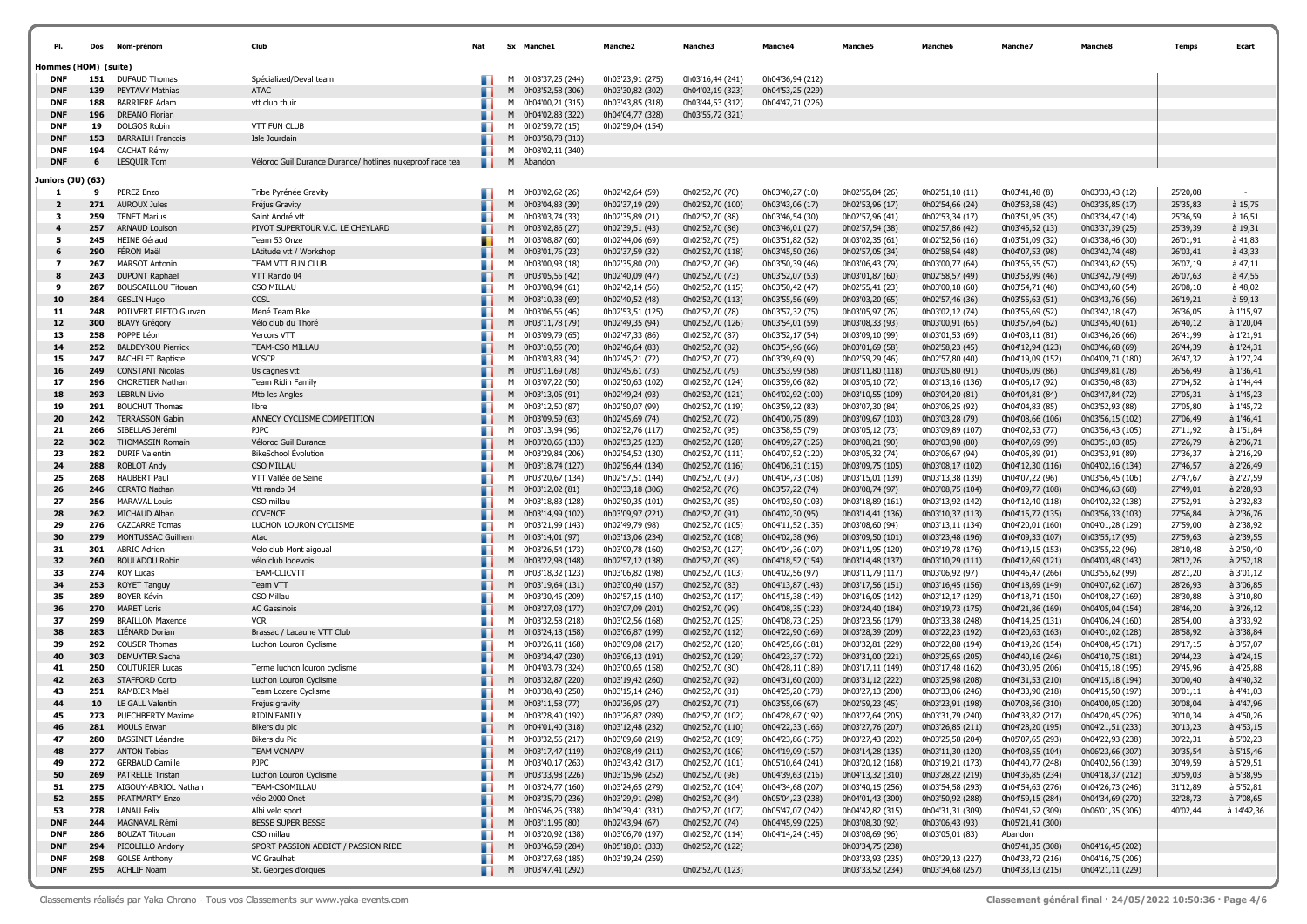| PI.                          | Dos        | Nom-prénom                                       | Club                                               | Nat | Sx Manche1                               |                  | Manche <sub>2</sub>                  | Manche3                              | Manche4                              | Manche5                              | Manche6                              | Manche7                              | Manche8                              | Temps                | Ecart                  |
|------------------------------|------------|--------------------------------------------------|----------------------------------------------------|-----|------------------------------------------|------------------|--------------------------------------|--------------------------------------|--------------------------------------|--------------------------------------|--------------------------------------|--------------------------------------|--------------------------------------|----------------------|------------------------|
| Juniors (JU) (suite)         |            |                                                  |                                                    |     |                                          |                  |                                      |                                      |                                      |                                      |                                      |                                      |                                      |                      |                        |
| <b>DNF</b>                   | 261        | <b>MESCLIER Ethan</b>                            | <b>ACTB Enduro School</b>                          |     | 0h03'15,85 (105)<br>м                    |                  | 0h02'46,70 (84)                      | 0h02'52,70 (90)                      | 0h04'00,88 (90)                      | 0h03'07,93 (89)                      |                                      |                                      |                                      |                      |                        |
| <b>DNF</b>                   | 264        | ANGLARS Theo                                     | TEAM CSO MILLAU                                    |     |                                          | 0h03'20,84 (136) | 0h02'48,13 (90)                      | 0h02'52,70 (93)                      | 0h04'05,69 (111)                     | 0h03'15,06 (140)                     |                                      |                                      |                                      |                      |                        |
| <b>DNF</b>                   | 265        | <b>BRUGERE Mathéo</b>                            | Team CSO Millau                                    |     | м                                        | 0h03'28,72 (198) | 0h03'24,39 (276)                     | 0h02'52,70 (94)                      | 0h04'29,27 (195)                     |                                      |                                      |                                      |                                      |                      |                        |
| <b>DNF</b>                   | 304        | PELISSIER Ethan                                  |                                                    |     | M 0h04'02,35 (321)                       |                  | 0h03'15,76 (251)                     | 0h02'52,70 (130)                     | 0h04'36,44 (211)                     | Abandon                              |                                      |                                      |                                      |                      |                        |
| <b>DNF</b>                   | 241        | <b>ARNAUD Nans</b>                               | Sunn french connexion by alpe D'Huez               | . . | м<br>Abandon                             |                  |                                      |                                      |                                      |                                      |                                      |                                      |                                      |                      |                        |
| Junior Femmes (JUF) (7)      |            |                                                  |                                                    |     |                                          |                  |                                      |                                      |                                      |                                      |                                      |                                      |                                      |                      |                        |
| 1                            | 50         | <b>LASSUS Alizés</b>                             | <b>Q</b> FREJUS GRAVITY / COMMENCAL LES ORRES      |     | 0h03'39,41 (256)<br>F.                   |                  | 0h03'05,14 (184)                     | 0h03'09,08 (204)                     |                                      | 0h03'19,52 (162)                     | 0h03'14,54 (145)                     | 0h04'29,77 (202)                     | 0h04'16,42 (201)                     | 25'13,88             |                        |
| $\overline{2}$               | 51         | PLANQUART Lily                                   | <b>Q</b> Tribal Sport Vtt                          |     | F 0h03'27,07 (178)                       |                  | 0h03'06,59 (195)                     | 0h03'10,52 (208)                     |                                      | 0h03'28,46 (210)                     | 0h03'23,39 (195)                     | 0h05'12,31 (295)                     | 0h04'17,45 (210)                     | 26'05,79             | à 51,91                |
| -3                           | 55         | DOMINICE Angèle                                  | <b>Q</b> Velo Club Rodez                           |     | F 0h03'40,07 (261)                       |                  | 0h03'17,04 (254)                     | 0h03'17,88 (245)                     |                                      | 0h03'37,69 (247)                     | 0h03'34,11 (253)                     | 0h04'35,87 (229)                     | 0h04'31,82 (265)                     | 26'34,48             | à 1'20,60              |
| 4                            | 56         | <b>METGE Lucile</b>                              | Q VCMAPV                                           |     | F 0h03'43,29 (275)                       |                  | 0h03'10,99 (229)                     | 0h03'32,92 (293)                     |                                      | 0h03'38,79 (251)                     | 0h03'28,65 (224)                     | 0h04'35,93 (230)                     | 0h04'35,93 (274)                     | 26'46,50             | à 1'32,62              |
| - 5<br>6                     | 52<br>57   | <b>DAMESTOY Melina</b><br>OUDOT Léonie           | <b>Q</b> Team CSO Millau                           |     | F 0h04'05,17 (326)                       |                  | 0h03'22,90 (272)                     | 0h03'35,46 (304)                     |                                      | 0h03'35,37 (240)<br>0h03'48,03 (275) | 0h03'34,26 (254)                     | 0h04'27,97 (194)                     | 0h04'16,74 (205)                     | 26'57,87             | à 1'43,99<br>à 3'53,39 |
| <b>DNF</b>                   | 53         | <b>ESCUDERO Maelle</b>                           | PJPC Gap<br><b>Q</b> EventProd                     | . . | F 0h03'50,09 (297)<br>0h03'49,11 (296)   |                  | 0h03'37,06 (311)<br>0h03'25,04 (282) | 0h03'28,02 (278)                     |                                      | 0h03'36,70 (244)                     | 0h04'23,24 (308)<br>Abandon          | 0h05'16,47 (299)                     | 0h04'44,36 (284)                     | 29'07,27             |                        |
| Master 1 (MA1) (17)          |            |                                                  |                                                    |     |                                          |                  |                                      | 0h03'28,09 (279)                     |                                      |                                      |                                      |                                      |                                      |                      |                        |
| 1                            | 391        | <b>ANDRE Simon</b>                               | Brassac Lacaune VTT Club                           |     | 0h03'09,76 (64)<br>м                     |                  | 0h02'47,98 (89)                      | 0h02'50,33 (61)                      | 0h03'54,74 (63)                      | 0h03'08,29 (91)                      | 0h02'59,20 (54)                      | 0h03'57,06 (59)                      | 0h03'47,32 (71)                      | 26'34,68             |                        |
| $\overline{2}$               | 401        | <b>GASPARD Gregory</b>                           | Évolution VTT St dié                               |     | M<br>0h03'22,03 (144)                    |                  | 0h02'57,83 (145)                     | 0h03'01,98 (168)                     | 0h04'03,40 (102)                     | 0h03'11,30 (113)                     | 0h03'05,21 (87)                      | 0h04'08,08 (101)                     | 0h03'57,84 (109)                     | 27'47,67             | à 1'12,99              |
| 3                            | 403        | <b>BERNIERE Jerome</b>                           | Mondovelo aude vtt Lous pounpils                   |     | м<br>0h03'17,79 (121)                    |                  | 0h02'57,27 (142)                     | 0h03'00,74 (162)                     | 0h04'06,47 (116)                     | 0h03'16,69 (147)                     | 0h03'07,11 (99)                      | 0h04'13,68 (128)                     | 0h03'55,30 (97)                      | 27'55,05             | à 1'20,37              |
| 4                            | 393        | <b>GEVAUDAN Yann</b>                             | VCA Amberieu                                       |     | M 0h03'24,96 (162)                       |                  | 0h02'57,14 (139)                     | 0h03'06,43 (188)                     | 0h04'09,59 (127)                     | 0h03'19,99 (166)                     | 0h03'11,62 (126)                     | 0h04'14,02 (130)                     | 0h04'03,77 (146)                     | 28'27,52             | à 1'52,84              |
| - 5                          | 392        | PETIT Sebastien                                  | OMPI                                               |     | M 0h03'27,92 (186)                       |                  | 0h02'58,26 (148)                     | 0h03'02,11 (170)                     | 0h04'11,07 (132)                     | 0h03'24,31 (182)                     | 0h03'11,35 (121)                     | 0h04'18,47 (146)                     | 0h04'06,81 (162)                     | 28'40,30             | à 2'05,62              |
| 6                            | 407        | <b>CHICO Vincent</b>                             | VTT la Fumade MONDOVÉLO                            |     | M 0h03'26,72 (176)                       |                  | 0h03'07,67 (203)                     | 0h03'09,92 (206)                     | 0h04'20,50 (163)                     | 0h03'28,75 (212)                     | 0h03'18,36 (169)                     | 0h04'22,73 (172)                     | 0h04'04,67 (152)                     | 29'19,32             | à 2'44,64              |
| $\overline{ }$               | 409        | LEFEBVRE Thomas                                  |                                                    |     | M 0h03'37,29 (245)                       |                  | 0h03'05,36 (187)                     | 0h03'18,48 (247)                     | 0h04'24,82 (177)                     | 0h03'27,69 (206)                     | 0h03'20,10 (180)                     | 0h04'25,08 (183)                     | 0h04'12,84 (188)                     | 29'51,66             | à 3'16,98              |
| 8                            | 397        | <b>DIDIERJEAN Antoine</b>                        | TEAM-FUNCLUB                                       |     | M 0h03'29,02 (199)                       |                  | 0h03'08,50 (212)                     | 0h03'14,49 (227)                     | 0h04'19,87 (161)                     | 0h03'36,22 (243)                     | 0h03'21,69 (189)                     | 0h04'29,56 (201)                     | 0h04'20,84 (227)                     | 30'00,19             | à 3'25,51              |
| 9                            | 410        | <b>FOURIER Pierre Luc</b>                        | <b>Black Mountain Riders</b>                       |     | M 0h03'43,30 (276)                       |                  | 0h03'10,89 (228)                     | 0h03'24,52 (264)                     | 0h04'26,07 (182)                     | 0h03'52,78 (288)                     | 0h03'28,30 (222)                     | 0h04'32,92 (213)                     | 0h04'23,44 (242)                     | 31'02,22             | à 4'27,54              |
| 10                           | 404        | SALAMÉ Nicolas                                   | Roc Evasion                                        |     | M 0h03'51,88 (303)                       |                  | 0h03'14,09 (241)                     | 0h03'23,93 (262)                     | 0h04'28,62 (191)                     | 0h03'48,10 (276)                     | 0h03'35,20 (261)                     | 0h04'34,63 (225)                     | 0h04'29,07 (255)                     | 31'25,52             | à 4'50,84              |
| 11<br>12                     | 400<br>406 | <b>METGE David</b><br><b>DRUILHE Olivier</b>     | <b>VCMAPV</b><br>VELO CLUB LODEVOIS                |     | M 0h03'46,64 (286)<br>M 0h03'43,91 (277) |                  | 0h03'39,57 (314)<br>0h03'20,98 (264) | 0h03'24,87 (266)<br>0h03'29,15 (284) | 0h04'33,04 (202)<br>0h05'00,87 (237) | 0h03'45,07 (270)<br>0h03'49,47 (279) | 0h03'34,64 (256)<br>0h03'44,84 (282) | 0h04'36,06 (231)<br>0h04'49,57 (269) | 0h04'23,37 (241)<br>0h04'54,34 (295) | 31'43,26<br>32'53,13 | à 5'08,58<br>à 6'18,45 |
| 13                           | 396        | JACQUES Sébastien                                | Team TLC enduro                                    |     | M 0h04'17,03 (331)                       |                  | 0h03'24,43 (277)                     | 0h03'26,63 (274)                     | 0h04'41,15 (217)                     | 0h03'40,40 (257)                     | 0h03'36,25 (263)                     | 0h05'05,05 (291)                     | 0h04'57,89 (297)                     | 33'08,83             | à 6'34,15              |
| 14                           | 405        | <b>COMBES Michel</b>                             | velo club du thore                                 |     | M 0h03'55,58 (309)                       |                  | 0h03'39,91 (316)                     | 0h03'31,80 (289)                     | 0h04'56,32 (234)                     | 0h03'50,51 (284)                     | 0h03'41,50 (275)                     | 0h05'36,01 (304)                     | 0h04'49,37 (291)                     | 34'01,00             | à 7'26,32              |
| 15                           | 402        | ANDREO Jean Patrick                              | JPA ENDURO TEAM                                    |     | M 0h10'03,83 (341)                       |                  | 0h03'03,26 (174)                     | 0h03'33,81 (298)                     | 0h04'10,32 (131)                     | 0h03'33,44 (233)                     | 0h03'26,23 (209)                     | 0h04'20,47 (162)                     | 0h04'03,75 (145)                     | 36'15,11             | à 9'40,43              |
| <b>DNF</b>                   | 408        | <b>GLOUBOKII Vincent</b>                         | VTT Roc Evasion                                    |     | M 0h03'36,33 (239)                       |                  | 0h03'14,53 (243)                     | 0h03'13,77 (222)                     | 0h04'33,02 (201)                     |                                      |                                      |                                      |                                      |                      |                        |
| <b>DNF</b>                   | 395        | <b>BERNE Olivier</b>                             | Team lozere cyclisme                               | . . | 0h03'44,68 (280)<br>м                    |                  | 0h03'15,43 (249)                     | 0h03'22,72 (259)                     | 0h04'33,84 (204)                     | Abandon                              |                                      |                                      |                                      |                      |                        |
| Master 2 (MA2) (22)          |            |                                                  |                                                    |     |                                          |                  |                                      |                                      |                                      |                                      |                                      |                                      |                                      |                      |                        |
| 1                            | 421        | <b>LEPLEY Camille</b>                            | <b>GEKOBIKE</b>                                    |     | 0h03'19,99 (132)<br>м                    |                  | 0h02'53,00 (119)                     | 0h03'00,66 (161)                     | 0h04'05,41 (110)                     | 0h03'16,60 (146)                     | 0h03'10,61 (116)                     | 0h04'08,61 (105)                     | 0h03'55,73 (100)                     | 27'50,61             |                        |
| $\overline{\mathbf{2}}$      | 433        | <b>LAMBERT Frederic</b>                          | Hotline NKF / La Rustine                           |     |                                          | 0h03'25,90 (166) | 0h03'13,20 (236)                     | 0h02'59,53 (155)                     | 0h04'06,17 (114)                     | 0h03'19,95 (165)                     | 0h03'10,34 (112)                     | 0h04'21,14 (166)                     | 0h03'57,22 (107)                     | 28'33,45             | à 42,84                |
| 3                            | 423        | <b>ABATE Emmanuel</b>                            | Annecy Cyclisme competition                        |     | 0h03'38,54 (251)<br>м                    |                  | 0h03'07,40 (202)                     | 0h03'16,17 (239)                     | 0h04'23,35 (171)                     | 0h03'18,66 (160)                     | 0h03'21,40 (187)                     | 0h04'21,51 (167)                     | 0h04'11,58 (184)                     | 29'38,61             | à 1'48,00              |
| 4                            | 425        | <b>HENRY Christophe</b>                          | Team Lozere Cyclisme                               |     | M 0h03'29,90 (207)                       |                  | 0h03'07,97 (206)                     | 0h03'15,39 (232)                     | 0h04'19,27 (159)                     | 0h03'32,80 (227)                     | 0h03'25,73 (206)                     | 0h04'23,36 (176)                     | 0h04'13,49 (190)                     | 29'47,91             | à 1'57,30              |
| - 5                          | 443        | <b>BUIL Alexandre</b>                            | 4X Combes/29Gravity                                |     | 0h03'32,55 (216)<br>м                    |                  | 0h03'05,14 (185)                     | 0h03'10,60 (209)                     | 0h04'22,82 (168)                     | 0h03'36,14 (242)                     | 0h03'18,65 (170)                     | 0h04'31,06 (207)                     | 0h04'16,91 (207)                     | 29'53,87             | à 2'03,26              |
| 6                            | 438        | <b>GAUTHIER Nicolas</b>                          | Pommiers vtt                                       |     | M 0h03'37,60 (246)                       |                  | 0h03'08,18 (209)                     | 0h03'18,74 (248)                     | 0h04'21,02 (164)                     | 0h03'32,33 (226)                     | 0h03'23,90 (197)                     | 0h04'30,05 (203)                     | 0h04'14,44 (191)                     | 30'06,26             | à 2'15,65              |
| 7                            | 432        | RAMBEAU Pascal                                   | Cyclo club de Lascours                             |     | M 0h03'35,03 (234)                       |                  | 0h03'03,94 (177)                     | 0h03'16,28 (240)                     | 0h04'25,56 (180)                     | 0h03'32,27 (225)                     | 0h03'26,53 (210)                     | 0h04'38,01 (240)                     | 0h04'21,48 (232)                     | 30'19,10             | à 2'28,49              |
| 8<br>9                       | 430<br>422 | <b>BLANC Gerard</b>                              | <b>CSO MILLAU</b><br>MFB-MNBIKE                    |     | M 0h03'40,22 (265)<br>м                  |                  | 0h03'16,32 (253)                     | 0h03'16,15 (238)                     | 0h04'30,91 (199)                     | 0h03'32,80 (228)                     | 0h03'30,96 (236)                     | 0h04'35,75 (228)<br>0h04'33,91 (219) | 0h04'18,44 (214)                     | 30'41,55             | à 2'50,94<br>à 2'56,43 |
| 10                           | 435        | <b>IMBS Raphael</b><br><b>COUSER Patrick</b>     | Luchon Louron Cyclisme                             |     | 0h03'36,39 (240)<br>M 0h03'38,05 (248)   |                  | 0h03'14,92 (244)<br>0h03'25,00 (281) | 0h03'16,89 (243)<br>0h03'22,81 (260) | 0h04'27,63 (188)<br>0h04'25,47 (179) | 0h03'37,91 (249)<br>0h03'49,50 (280) | 0h03'25,82 (207)<br>0h03'30,43 (234) | 0h04'34,55 (224)                     | 0h04'33,57 (267)<br>0h04'18,93 (218) | 30'47,04<br>31'04,74 | à 3'14,13              |
| 11                           | 436        | <b>BLAKE Russell</b>                             | Luchon Louron Cyclisme                             |     | M 0h03'32,66 (219)                       |                  | 0h03'06,48 (192)                     | 0h03'14,61 (228)                     | 0h04'35,14 (209)                     | 0h03'28,80 (213)                     | 0h03'27,65 (215)                     | 0h04'56,42 (280)                     | 0h04'47,38 (287)                     | 31'09,14             | à 3'18,53              |
| 12                           | 428        | FRESQUET Patrick                                 | Luchon louron cyclisme                             |     | M 0h03'48,94 (295)                       |                  | 0h03'13,11 (235)                     | 0h03'26,31 (272)                     | 0h04'34,12 (206)                     | 0h03'49,63 (282)                     | 0h03'37,70 (265)                     | 0h04'44,77 (263)                     | 0h04'31,13 (262)                     | 31'45,71             | à 3'55,10              |
| 13                           | 427        | <b>MAILLARD Stéphane</b>                         | bmx sucy 94                                        |     | 0h03'48,20 (293)<br>M                    |                  | 0h03'22,72 (270)                     | 0h03'26,15 (271)                     | 0h04'38,01 (213)                     | 0h03'48,11 (277)                     | 0h03'42,66 (278)                     | 0h04'48,49 (268)                     | 0h04'35,02 (271)                     | 32'09,36             | à 4'18,75              |
| 14                           | 439        | <b>BROTTES Stephane</b>                          | Valrhona                                           |     | M 0h03'46,84 (289)                       |                  | 0h03'26,25 (287)                     | 0h03'33,83 (299)                     | 0h04'38,84 (215)                     | 0h03'59,43 (297)                     | 0h03'42,47 (277)                     | 0h04'42,31 (253)                     | 0h04'31,13 (263)                     | 32'21,10             | à 4'30,49              |
| 15                           | 442        | <b>GAUTHIER Florian</b>                          |                                                    |     | M 0h03'54,78 (308)                       |                  | 0h03'25,82 (285)                     | 0h03'32,92 (294)                     | 0h04'44,14 (222)                     | 0h03'59,86 (298)                     | 0h03'40,97 (274)                     | 0h04'55,81 (279)                     | 0h04'39,92 (279)                     | 32'54,22             | à 5'03,61              |
| 16                           | 426        | <b>MARTINEZ Frederic</b>                         | Clapas et Bartas Devalteam                         |     | M 0h03'58,41 (312)                       |                  | 0h03'28,32 (293)                     | 0h03'32,40 (292)                     | 0h04'59,54 (236)                     | 0h03'45,72 (271)                     | 0h03'37,73 (266)                     | 0h05'02,02 (287)                     | 0h04'48,13 (290)                     | 33'12,27             | à 5'21,66              |
| 17                           | 424        | POYARD Pascal                                    | AMSL VTT LEVENS                                    |     | M 0h04'01,32 (317)                       |                  | 0h03'35,63 (310)                     | 0h03'33,57 (296)                     | 0h04'54,74 (230)                     | 0h03'57,77 (295)                     | 0h03'57,12 (295)                     | 0h05'14,16 (296)                     | 0h04'44,78 (285)                     | 33'59,09             | à 6'08,48              |
| 18                           | 437        | CALIMODIO Stéphane                               | N!C Nord Isère Enduro Crew - SuperTour Ambassadeur |     | M 0h03'52,10 (304)                       |                  | 0h03'28,15 (291)                     | 0h03'28,60 (281)                     | 0h04'55,39 (232)                     | 0h03'55,10 (291)                     | 0h04'09,89 (303)                     | 0h05'40,19 (307)                     | 0h04'53,20 (294)                     | 34'22,62             | à 6'32,01              |
| 19                           | 440        | <b>OBERT Richard</b>                             | <b>VCMAPV</b>                                      |     | M 0h04'08,02 (329)                       |                  | 0h03'38,90 (312)                     | 0h03'38,14 (307)                     | 0h04'51,53 (228)                     | 0h04'04,82 (303)                     | 0h04'13,24 (304)                     | 0h05'32,62 (303)                     | 0h05'01,03 (299)                     | 35'08,30             | à 7'17,69              |
| 20<br><b>DNF</b>             | 441<br>434 | <b>MUNILL Christophe</b><br><b>FRIZAT Gilles</b> | Velo wclub du Thore                                |     | M 0h04'07,77 (328)                       |                  | 0h03'45,06 (320)<br>0h03'30,41 (299) | 0h04'06,11 (324)                     | 0h05'07,55 (239)                     | 0h04'23,61 (312)                     | 0h04'05,63 (301)                     | 0h05'39,27 (306)                     | 0h05'04,12 (300)                     | 36'19,12             | à 8'28,51              |
| <b>DNF</b>                   | 429        | <b>CONDAMINES Jacques</b>                        | le Mené Team Bike<br>CSO MILLAU                    |     | M 0h03'56,69 (310)<br>M                  |                  |                                      | 0h03'44,38 (311)                     | 0h04'56,00 (233)                     |                                      |                                      |                                      |                                      |                      |                        |
|                              |            |                                                  |                                                    |     | 0h03'31,03 (212)                         |                  | 0h03'48,05 (322)                     |                                      |                                      |                                      |                                      |                                      |                                      |                      |                        |
|                              |            | VTTAE Homme Open (VAE) (21)                      |                                                    |     |                                          |                  |                                      |                                      |                                      |                                      |                                      |                                      |                                      |                      |                        |
| 1                            | 514        | <b>GENCEL Guillaume</b>                          | Us cagnes vtt                                      | . . | M 0h03'14,17 (99)                        |                  | 0h02'46,08 (77)                      | 0h02'49,92 (60)                      |                                      | 0h03'03,36 (66)                      | 0h03'01,42 (68)                      | 0h04'00,70 (72)                      | 0h03'56,11 (101)                     | 22'51,76             | $\sim$                 |
| $\overline{\mathbf{2}}$      | 517        | <b>BLANC Morgan</b>                              |                                                    |     | M 0h03'16,91 (117)                       |                  | 0h02'57,18 (141)                     | 0h03'05,23 (183)                     |                                      | 0h03'10,18 (107)                     | 0h03'13,34 (138)                     | 0h04'04,23 (83)                      | 0h03'59,15 (116)                     | 23'46,22             | $a$ 54,46              |
| 3                            |            | 512 TORTORA Laurent                              | St André/Alticoopvtt                               |     | M 0h03'15,63 (103)                       |                  | 0h02'52,64 (116)                     | 0h02'56,86 (148)                     |                                      | 0h03'22,36 (174)                     | 0h03'06,76 (95)                      | 0h04'06,52 (94)                      | 0h04'24,39 (244)                     | 24'05,16             | à 1'13,40              |
| $\overline{\mathbf{4}}$<br>5 | 509<br>510 | LARQUIER Bruno<br>LABORDE Antoine                | riderMTB64<br>Roquebrun family                     |     | M 0h03'19,10 (129)                       |                  | 0h02'56,46 (135)<br>0h02'54,29 (129) | 0h03'02,09 (169)                     |                                      | 0h03'18,52 (159)<br>0h03'14,58 (138) | 0h03'10,08 (110)                     | 0h04'17,38 (141)                     | 0h04'04,21 (150)<br>0h04'06,14 (159) | 24'07,84             | à 1'16,08<br>à 1'21,33 |
| 6                            | 511        | BERTETTO Jonathan                                | st andre vtt                                       |     | M 0h03'16,12 (107)<br>M 0h03'34,68 (231) |                  | 0h02'58,33 (150)                     | 0h02'59,70 (157)<br>0h03'05,74 (184) |                                      | 0h03'25,91 (193)                     | 0h03'05,05 (85)<br>0h03'15,08 (146)  | 0h04'37,21 (235)<br>0h04'15,70 (133) | 0h04'02,22 (136)                     | 24'13,09<br>24'37,66 | à 1'45,90              |
| 7                            | 521        | PARAJUA Damien                                   |                                                    |     | M 0h03'33,05 (222)                       |                  | 0h03'09,47 (218)                     | 0h03'15,45 (233)                     |                                      | 0h03'34,55 (236)                     | 0h03'20,67 (183)                     | 0h04'16,68 (139)                     | 0h04'16,10 (200)                     | 25'25,97             | à 2'34,21              |
| 8                            | 505        | <b>LEGRAND Olivier</b>                           | Endurodez                                          |     | M 0h03'29,77 (203)                       |                  | 0h03'05,94 (188)                     | 0h03'04,48 (179)                     |                                      | 0h03'44,00 (267)                     | 0h03'21,08 (185)                     | 0h04'23,15 (175)                     | 0h04'19,12 (219)                     | 25'27,54             | à 2'35,78              |
| 9                            | 522        | <b>ROQUE Louis</b>                               |                                                    |     | M 0h03'29,78 (204)                       |                  | 0h03'11,11 (230)                     | 0h03'12,99 (219)                     |                                      | 0h03'35,39 (241)                     | 0h03'20,71 (184)                     | 0h04'29,07 (198)                     | 0h04'08,50 (172)                     | 25'27,55             | à 2'35,79              |
| 10                           |            | 516 BARNARIE Alexandre                           |                                                    |     | M 0h03'34,37 (229)                       |                  | 0h03'25,11 (283)                     | 0h03'19,06 (251)                     |                                      | 0h03'29,93 (216)                     | 0h03'17,82 (164)                     | 0h04'18,11 (143)                     | 0h04'11,84 (185)                     | 25'36,24             | à 2'44,48              |
|                              |            |                                                  |                                                    |     |                                          |                  |                                      |                                      |                                      |                                      |                                      |                                      |                                      |                      |                        |